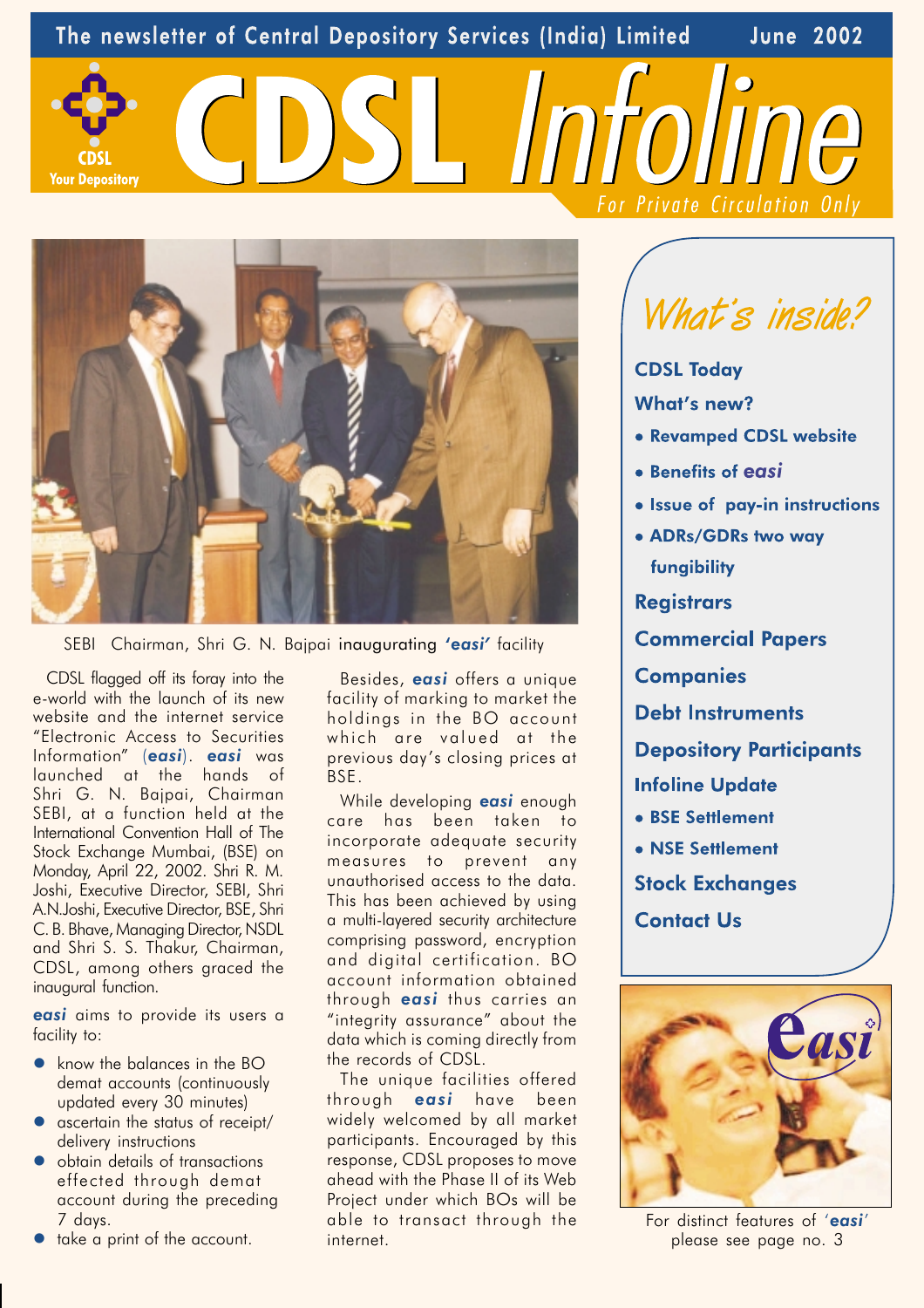# **CDSL Today: (as of 31.05.2002)**

# **Securities Admitted**

As on May 31, 2002, equity of 4397 companies has been admitted into CDSL. Further, CDSL has also admitted 1462 debt instruments, like debentures and bonds, for dematerialisation. CDSL has also commenced admission of government securities.

| Security type            | May 2001 | May 2002 |
|--------------------------|----------|----------|
| Equity                   | 2453     | 4397     |
| Debt                     | 427      | 1462     |
| <b>Commercial Paper</b>  |          | 69       |
| <b>Mutual Fund Units</b> | 8        | 13       |
|                          |          |          |

|                                | May 2001 | May 2002 |
|--------------------------------|----------|----------|
| <b>Depository Participants</b> | 160      | 172      |
| <b>Branch-DPs</b>              | 145      | 204      |
| Cities                         | 75       | 100      |
| Locations                      | 984      | 355      |

# **Depository Participants**

As on May 31, 2002, CDSL has 172 DPs offering live depository services in 100 cities across 355 locations in the country.

# **Dematerialisation**

Over the last one year, the demat volume and value have increased by 132% and 198% respectively.

| Securities in CDSL   | May 2001 | May 2002 |
|----------------------|----------|----------|
| Quantity (Crore)     | 997      | 526      |
| Value (Rs. in Crore) | 10537    | 31364    |

| <b>Settlement</b>    | May 2001 | May 2002 |
|----------------------|----------|----------|
| Quantity (Crore)     | $8*$     | 41       |
| Value (Rs. in Crore) | $700*$   | 3504     |
|                      |          |          |

# **Settlement**

Over the last one year, the non-badla settlement volume and value have increased by more than 4 times

(\*Excluding badla transactions)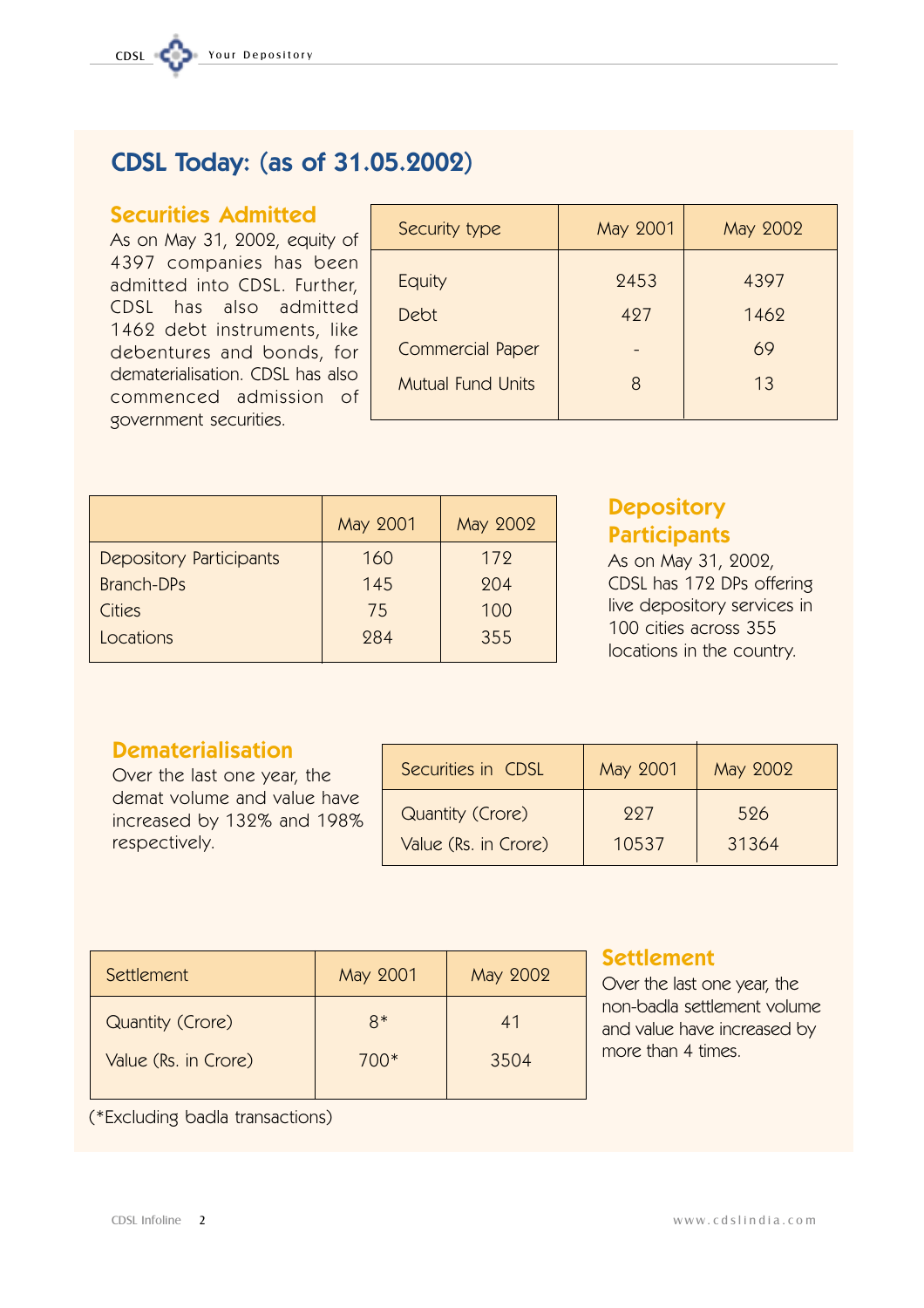# **What's New?**

# **Revamped CDSL Website**

CDSL flagged off its revamped website www.cdslindia.com which apart from voicing "Who are we", "What we do" & "Why CDSL", also discusses several important issues which are relevant to each of the depositories, intermediaries and investors. Some of them are  $\pm$ 

Intermediaries: Intermediaries have been categorised according to the nature of functions they perform, viz. Depository Participant (DPs), Clearing Members(CMs), Issuers (companies whose securities are admitted with CDSL), Registrar and Transfer Agents (RTAs). Besides describing their role and functions, the respective write up covers the following, as applicable to each entity.

- Eligibility norms for registration
- Procedure for registration/admission with CDSL
- Services provided
- Settlement procedure
- Connectivity alternatives
- · Costs, fees, charges
- Benefits of the CDSL system

Investors: The investors section is classified into two categories, viz: individuals and institutional investors. The site provides the following information to both categories of investors:

- · Investors guide
- Benefits of opening account with CDSL system.
- Safety measures incorporated in the CDSL system
- Frequently Asked Questions on the Depository System with special emphasis on CDSL system.

Access to specific information: Such as account details, portfolio valuation, communiques and corporate action reminders are restricted to

registered users only, whereas generic information aimed at informing, educating & increasing the awareness level of investors, can be accessed by any user.

Your Denository

Search: The search functionality allows users to  $\mathbf{v}$ easily find out the relevant information by using a 'key word' such as settlement, demat, inter depository, etc. Users can find details and names of DPs/RTAs offering services in a particular city. Similarly, issuer companies can be identified by ISIN or vice versa.

Publications: This section serves as an online library facility providing latest information on

- CDSL's bye laws
- · DP/RTA/ Issuer lists
- Change in company names
- CDSL's newsletters
- Forms prescribed by CDSL for users

Opening demat account: Investor intending  $\mathbf{v}$ to open an account with CDSL DP may either download the application form for opening the account and may submit the same to his choice of DP or get in touch with the DP of his choice, so that the DP can contact him or send the account opening form.

Introduction of Electronic Access to Securities Information  $(easi)$ 

easi facility allows registered DPs, CMs and BOs to access demat accounts through an internet enabled PC to obtain information. **easi** can be accessed through CDSL's website. Various user specific facilities and benefits of **easi** are described as follows: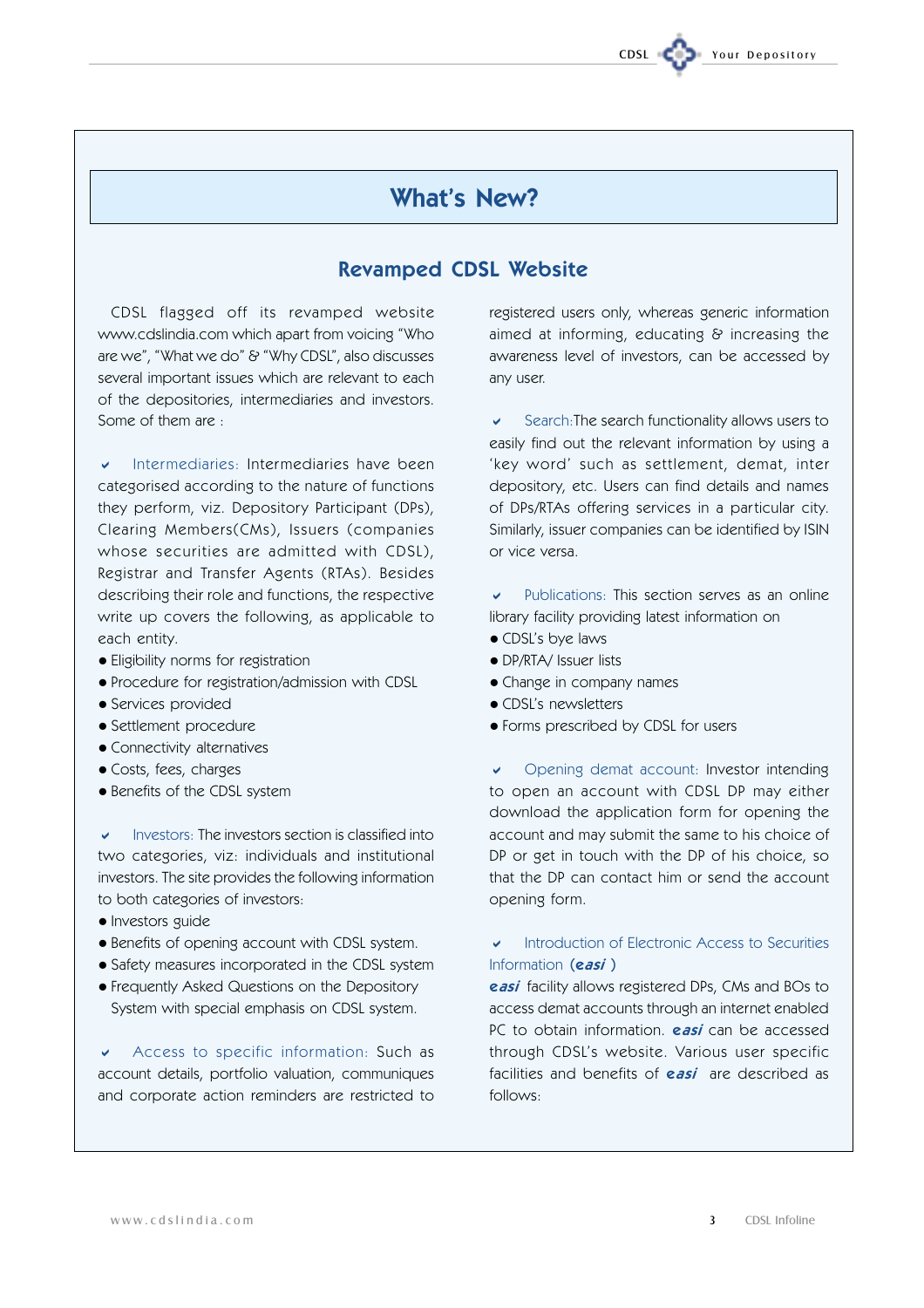| Benefits of easi to demat account holders                |                                                                                                                                                                                                              |                                                                                                                                                                                                                                                                                                                                                                                                                                         |  |  |  |  |  |
|----------------------------------------------------------|--------------------------------------------------------------------------------------------------------------------------------------------------------------------------------------------------------------|-----------------------------------------------------------------------------------------------------------------------------------------------------------------------------------------------------------------------------------------------------------------------------------------------------------------------------------------------------------------------------------------------------------------------------------------|--|--|--|--|--|
| <b>Features</b>                                          | <b>Utility</b>                                                                                                                                                                                               | <b>Benefits</b>                                                                                                                                                                                                                                                                                                                                                                                                                         |  |  |  |  |  |
| <b>Holding Position</b>                                  | To get upto the moment ISIN wise balances<br>(held in the demat account).                                                                                                                                    | BOs can independently download their holding<br>balances and thereby avoid the need of making<br>visits / calls to DP. The demat account status is<br>updates every 30 minutes which facilitates making<br>informed decision at any point of time.                                                                                                                                                                                      |  |  |  |  |  |
| Daily valuation of<br>the holdings in a<br>demat account | To mark to market securities balances in a<br>demat account.                                                                                                                                                 | BOs can get daily valuation of their holdings,<br>without any manual calculations and benchmark<br>performance of their portfolios with the Sensex<br>or any other Index.                                                                                                                                                                                                                                                               |  |  |  |  |  |
| <b>Transaction details</b>                               | To get details of transactions in a demat<br>account during the preceding 7 days.                                                                                                                            | Besides reconciling the balances available in the<br>CDSL demat account, after taking into account<br>instructions executed, it allows BOs to keep track<br>of various transactions and plan further activity.                                                                                                                                                                                                                          |  |  |  |  |  |
| Status of<br>instructions                                | To know the status of off market/inter-<br>depository/ settlement instructions<br>executed or entered in a demat account<br>during the preceding 7 days or in respect<br>of subsequent date, as permissible. | Besides verifying the details of executed transactions,<br>BOs can keep track of any unexecuted instructions<br>of instructions<br>details<br>pending<br><b>or</b><br>for execution at a subsequent date. It will<br>keep BOs apprised of the securities position after<br>taking into consideration pending instructions, if any.                                                                                                      |  |  |  |  |  |
| <b>ISIN Information</b>                                  | To get details of the ISINs of various<br>securities.                                                                                                                                                        | Through ISIN information link BOs can obtain details<br>of the issuers and other securities of the same<br>issuers, admitted in the system.                                                                                                                                                                                                                                                                                             |  |  |  |  |  |
| Information of two<br>accounts of BO<br>one login        | Allows a BO to access his two CDSL<br>demat accounts through one easi login id.                                                                                                                              | BOs are not required to maintain different login ids<br>for two accounts, which also saves on the with<br>internet access time.                                                                                                                                                                                                                                                                                                         |  |  |  |  |  |
| Anytime, anywhere<br>information                         | Accessing details of demat account<br>balances/transactions anytime and from<br>anywhere.                                                                                                                    | The information can be accessed by BOs on 24x7<br>basis as per their convenience from anywhere,<br>without restriction of working days or working hours.                                                                                                                                                                                                                                                                                |  |  |  |  |  |
| Online registration<br>facility                          | BOs intending to register under easi can<br>do it online by logging on to<br>www.cdslindia.com.                                                                                                              | This facility is available only for account holders<br>(BOs & CMs) & business partners (DPs & RTAs).<br>Clear guidelines for registration have been provided<br>on the website. BOs could register online, and after<br>authentication of the signatures by the DP (which is<br>an offline process), BOs will receive the password<br>through their email ids. On receipt of the password<br>BOs will be able to access their accounts. |  |  |  |  |  |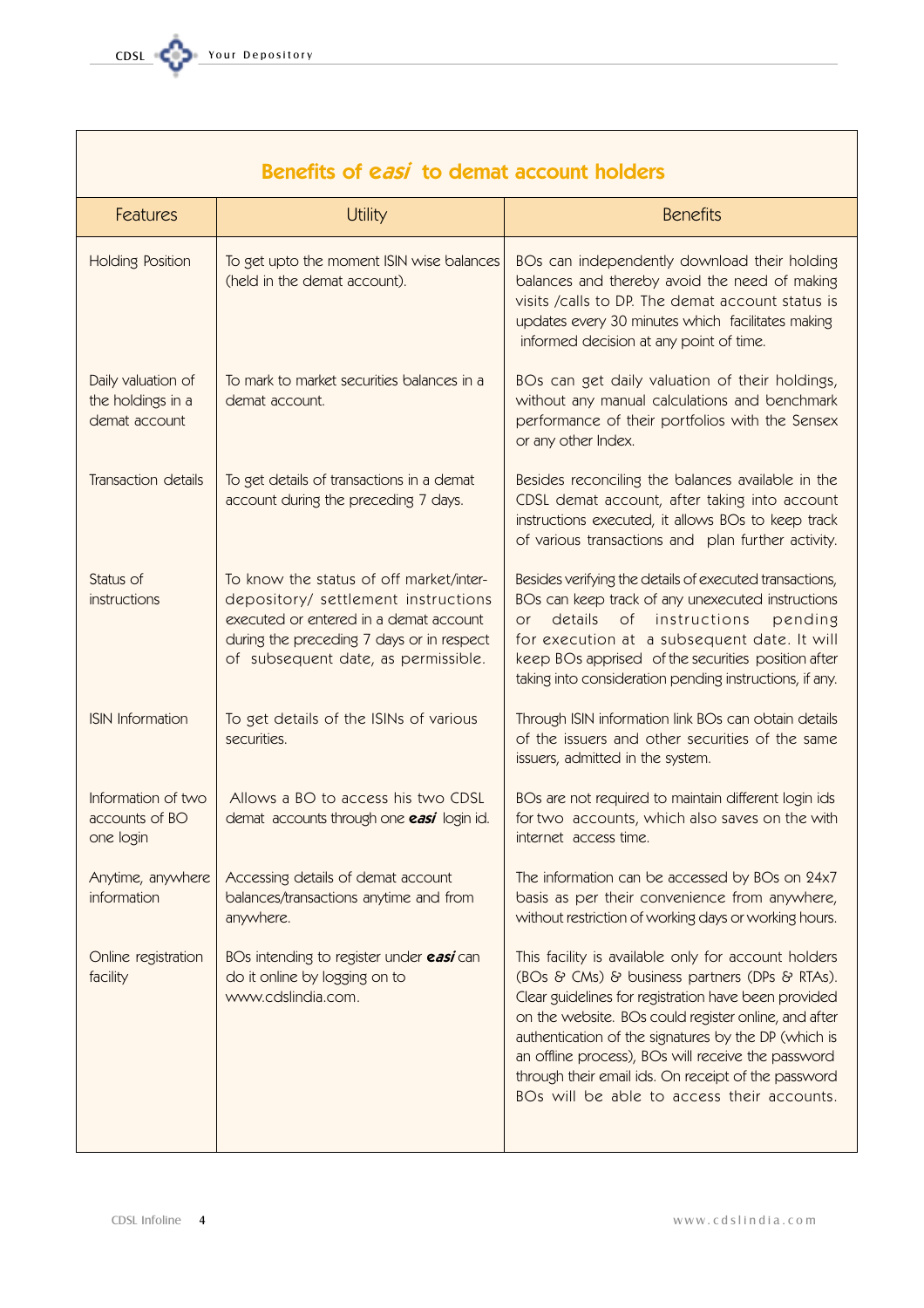

| Benefits of easi to Clearing Members (CMs) |                                                                                                                                      |                                                                                                                                                                                                                                                                                                                                                                                                                                                                                                                             |  |  |  |  |  |
|--------------------------------------------|--------------------------------------------------------------------------------------------------------------------------------------|-----------------------------------------------------------------------------------------------------------------------------------------------------------------------------------------------------------------------------------------------------------------------------------------------------------------------------------------------------------------------------------------------------------------------------------------------------------------------------------------------------------------------------|--|--|--|--|--|
| Features                                   | Utility                                                                                                                              | <b>Benefits</b>                                                                                                                                                                                                                                                                                                                                                                                                                                                                                                             |  |  |  |  |  |
| Holding positions                          | To get upto the moment ISIN wise<br>balances in the CM Principal/ Clearing<br>/ Pool accounts which are updated<br>every 30 minutes. | CMs can check whether their clients have<br>transferred the securities for the purpose of<br>pay-in to the CM's Principal/Clearing account.<br>This will facilitate timely follow up with the<br>clients. Similarly, details of pay-out received in<br>the pool / clearing account can also be checked.                                                                                                                                                                                                                     |  |  |  |  |  |
| Status of<br>instructions                  | To get details of pay-ins and pay-outs<br>effected by a CM through CDSL on the<br>basis of settlement ID, date or ISIN.              | Upto the moment (the position is updated<br>every 30 minutes) status of pay-ins done<br>through various modes i.e. Early Pay-in, Auto<br>Pay-in, Normal Payin can be ascertained<br>by CMs by just logging in to their principal /<br>clearing account. Similarly, the details of break<br>up of pay-out could be ascertained<br>immediately after the pay-out. Follow up with<br>their clients, sub-brokers could be undertaken<br>accordingly. This will reduce CMs<br>dependence on DP reports and follow up<br>with DP. |  |  |  |  |  |
| Transaction details                        | To get details of transactions routed<br>through CM Principal/ Clearing/Pool<br>accounts during the preceding 7 days.                | CMs can get details of transactions routed<br>through the CM Principal/ Clearing/Pool<br>accounts during the preceding 7 days to<br>reconcile their books. Generally, it will make<br>available details for 5/6 working days at any given<br>point of time, which should be sufficient for<br>reconciling the current account position.                                                                                                                                                                                     |  |  |  |  |  |
| Anytime,<br>anywhere<br>information        | Accessing details of demat account<br>balances /transactions anytime and<br>from anywhere.                                           | The information can be accessed by CMs on<br>24x7 basis as per their convenience from<br>anywhere, without restriction of working days<br>or working hours.                                                                                                                                                                                                                                                                                                                                                                 |  |  |  |  |  |
| Online<br>registration<br>facility         | CMs intending to register under<br>easi can do it online by logging<br>on to www.cdslindia.com.                                      | This facility is available only to account holders<br>(BOs & CMs) & business partners (DPs & RTAs).<br>Clear guidelines for registration have been<br>provided on the website. CMs could register<br>online, and after authentication of the signatures<br>by the DP (which is an offline process), the CM<br>will receive the password through his email id.<br>On receipt of the password CM will be able to<br>access his account.                                                                                       |  |  |  |  |  |

**r**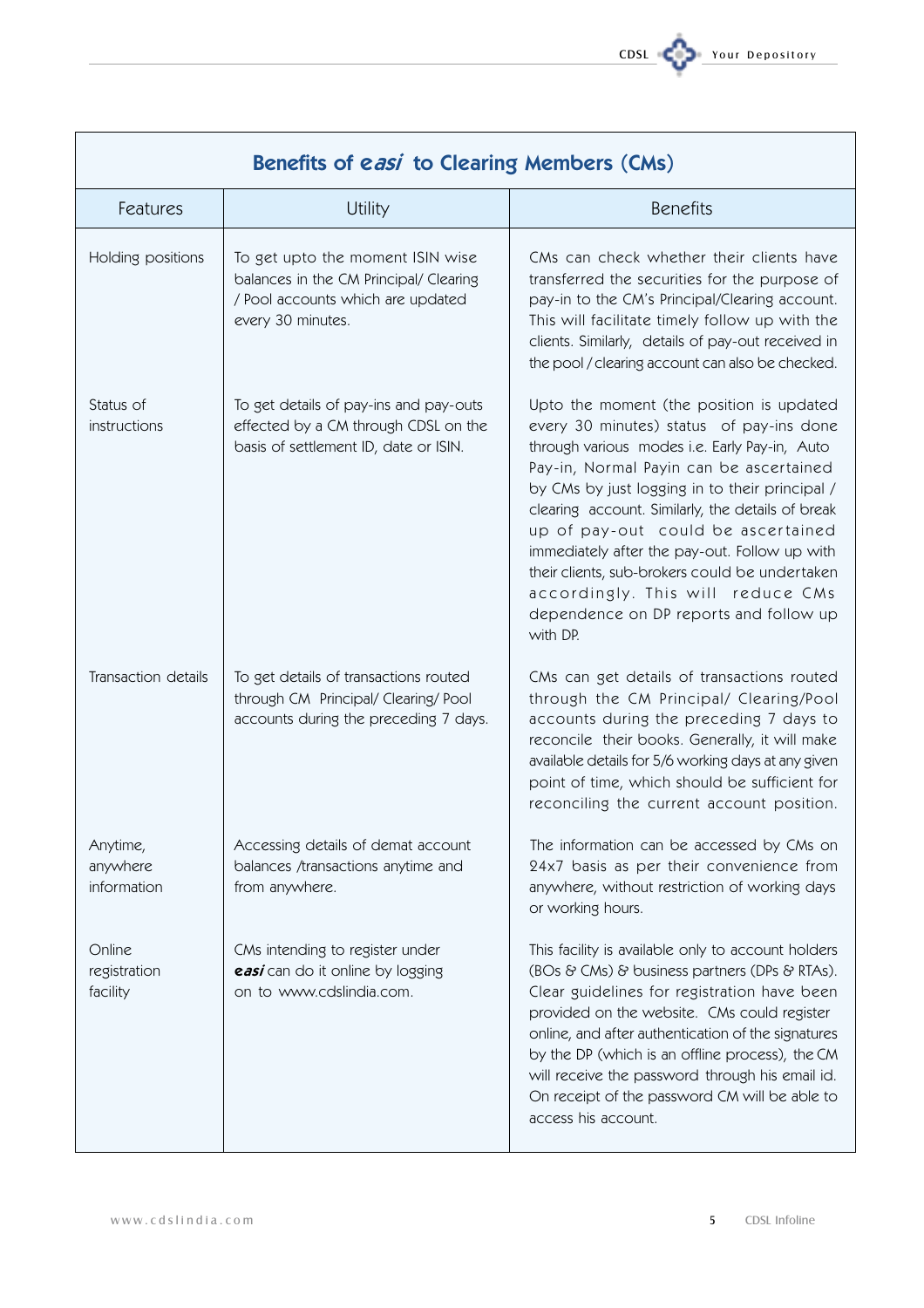

# Some more investor friendly features of easi

## Account status updation time

The exact time at which the account details were last updated is indicated above the holding table.

# Information on account last accessed

When a user logs in to **easi**, he/she can view the date and the time when he/she last logged in. This is one of the unique security features of easi which keeps the account holder informed about the unauthorised login if any by any other person due to leakage of password at user's end.

## Prevention of unauthorised login

At easi if any person enters wrong password thrice, then the login would be locked for a specified period of time. The login can be accessed after expiry of specified period, which will prevent unauthorised login by any person.

## Valuation date

The date for which the closing rates are used for valuation is displayed along with the aggregate portfolio value.

# Password recovery

At the time of registration, the user is required to select a 'security question' from a range of questions, and register an answer for the same. In case the user forgets his password, he can go to the link of 'forgot password' and provide the answer to the security question. If the answer to the security question tallies with the answer already registered, a system generated password would be mailed to the email id prescribed by the user at the time of registration.

# Log on to www.cdslindia.com now and

experience the ease and conveniences that **easi** brings in.

# **Issue of Pay-in (delivery) Instructions**

With the introduction of rolling settlement and the trading settlement cycle of 3 days all investors, selling securities in the market are required to issue delivery instructions to their DPs immediately after execution of the trade. Now, SEBI has mandated that delivery instructions should be lodged with the DP within 24

hours before the payin time of the respective exchange. Investors and DPs should, therefore ensure that delivery instructions are issued and executed immediately after the trade preferably by using the early payin module and save on margin payment.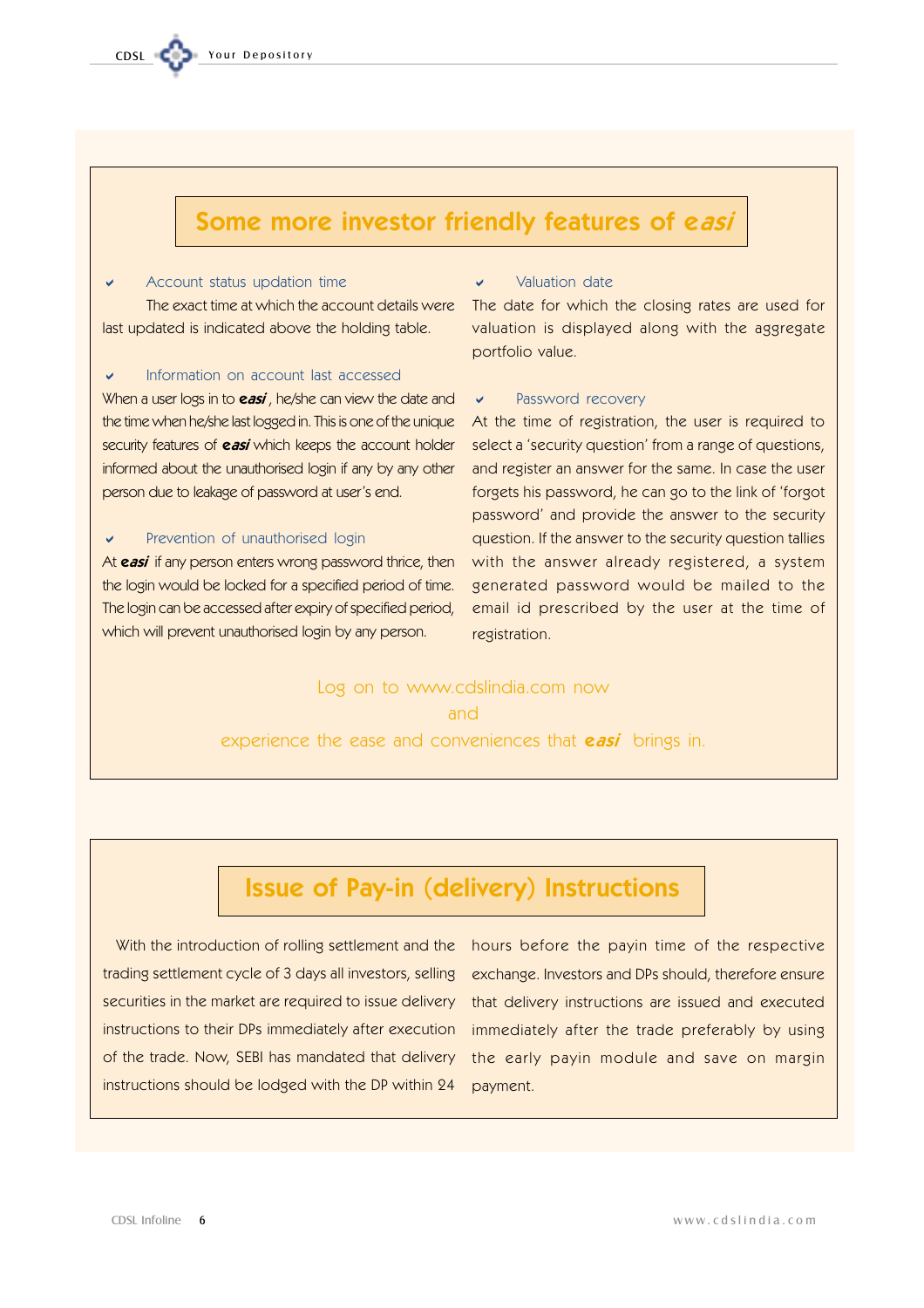

# **CDSL facilitates two way fungibility in ADRs/ GDRs**

Many Indian companies have issued American Depositary Receipts (ADRs) and Global Depositary Receipts (GDRs) which are listed and traded on stock exchanges abroad.

As per the scheme announced by RBI in 1993, the underlying Indian shares in respect of these depositary receipts in the name of the custodians are listed on the Indian Stock exchanges. If the holder of ADR / GDR desires to sell the underlying shares on the Indian stock exchange, he will be required to surrender the ADR / GDR for cancellation to get the Indian shares credited to his demat account in India. Once these shares are sold within a specified period they could not be

Sr. No. Name of the Company

- $1<sub>1</sub>$ Antech Itd.
- $\overline{2}$ . Arvind Mills Ltd.
- $3.$ Ashok Leyland Ltd.
- $4.$ Bajaj Auto Ltd.
- 5. Ballarpur Industries Ltd.
- Bharat Hotels Ltd. 6.
- $7.$ Bombay Dyeing & Manufacturing Co. Ltd.
- $\mathsf{R}$ **BPL Cellular Holdings**
- 9. **BSES Ltd.**
- 10. Century Textiles & Ind. Ltd.
- $11$ CESC Itd.
- 19 Crompton Greaves Ltd.
- $13.$ Core Health Care Products Itd.
- $14.$ DCW Ltd.
- 15. Dr. Reddy's Laboratories Ltd.
- 16. E.I.D. Parry (India) Ltd.
- $17.$ FIH Itd
- Finolex Cables Ltd. 18.
- $19$ Flex Industries Ltd.
- Garden Silk Mills Ltd.  $90<sup>°</sup>$
- 21. Gas Authority of India Ltd.
- 22. GESCO Corporation Ltd.
- 23. Grasim Industries Ltd.
- 24. Great Eastern Shipping Co. Ltd.
- 95. Guiarat Ambuia Cements Ltd.
- 26. Gujarat Narmada Valley Corp. Ltd.
- 97. HDFC Bank Itd.
- 98. Himachal Futuristic Company Ltd.
- 29. Hindalco Industries Ltd.
- Hindustan Development Corp. Ltd.  $30.$
- $31$ LT.C. Itd.
- **ICICI Bank Ltd.** 39
- 33  $|C|C|$   $|td$
- 34. India Cements Ltd.
- Indian Aluminium Co Ltd. 35
- Indian Hotel Co. Ltd. 36
- $37$ Indian Petro Chemicals Corp. Ltd.
- 38 Indian Rayon & Industries Ltd.
- 39 Indo Gulf Fertilizers & Chemicals Ltd.

reconverted into ADR / GDR.

With a view to facilitating non resident investors, investing into shares of ADR / GDR issuers, under the limited two way fungibility scheme announced by GOI / RBI in 2001. CDSL system has introduced a new facility to enable Non Resident persons to hold ADR / GDR converted shares in a separate demat account in India.

The new facility is expected to increase the trading activity at Indian bourses.

The equity shares of all companies, who have issued ADRs/GDRs are available in CDSL for demat. The list of such companies are as under:

- Name of the Company Sr. No.
	- 40. Indo Rama Synthetics (India) Ltd.
	- 41. Industrial Credit & Investment Bank
	- 42. Infosys Technologies Ltd.
	- 43 Jagatjit Industries Ltd.
	- 44 Jain Irrigation EDR
	- 45. JCT Ltd.
	- JK Corp. Ltd. 46
	- 47. Kesoram Industries Company Ltd.
	- Larsen & Toubro Ltd. 48
	- 49. Mahanagar Telephone Nigam Ltd.
	- 50. Mahindra & Mahindra Ltd.
	- NEPC-MICON Ltd. 51.
	- 59. Nippon Dentro Ispat Ltd.
	- 53. Oriental Hotels Ltd.
	- 54. Pentafour Software & Exports Ltd.
	- 55. Pentasoft Technologies Ltd.
	- 56. Ranbaxy Laboratories Ltd.
	- Reliance Industries Ltd. 57.
	- 58. Reliance Petroleum Ltd.
	- 59. Sanghi Polyesters Ltd.
	- Silverline Technologies Ltd.  $60$
	- $61.$ Southern Petrochemical Industries Ltd.
- 62. SSI Ltd.
- 63. State Bank of India
- Steel Authority of India Ltd. 64
- 65. Sterlite Industries Ltd.
- 66. TATA Electric Companies Ltd.
- 67. Tata Engineering and Locomotive Co. Ltd.
- 68. TATA Iron and Steel Company Ltd.
- TATA Tea Ltd. 69.
- The India Cements Ltd. 70.
- Tube Investments of India Ltd. 71
- United Phosphorus Ltd. 72.
- 73. USHA Belton Itd.
- 74. Videocon International Ltd.
- 75. Videsh Sanchar Nigam Ltd.
- 76. Winro Itd.
- Wockhardt Itd. 77

(The above list is compiled on the basis of available information, non-resident investors may approach their custodians for complete list.)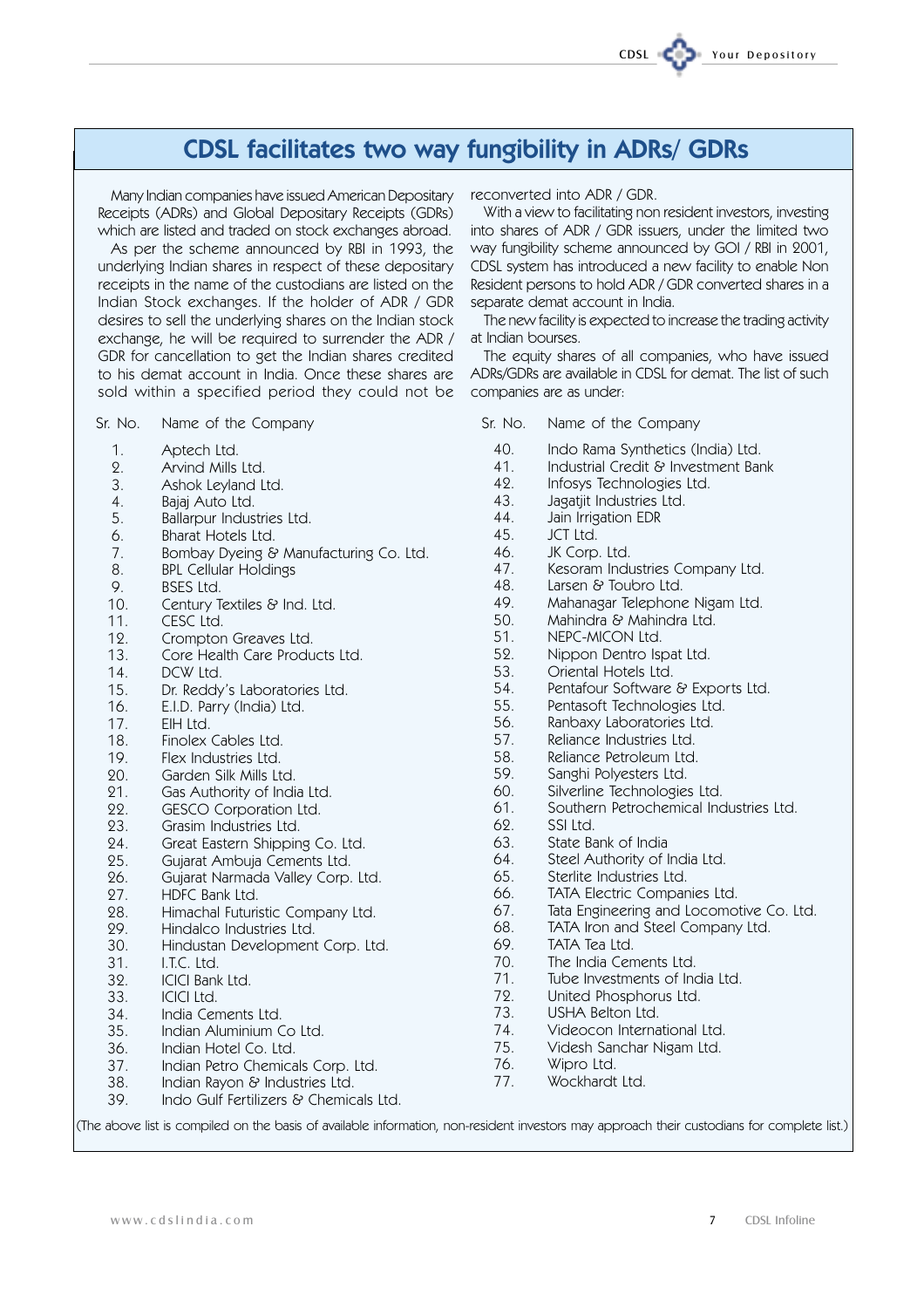#### **Registrars connected with CDSL**

A.O.K. In-house Share Registry Tel: 011-579 2012/13 011-579 2014/15 Fax - 011-579 2011 Aarthi Consultants Pvt. Ltd. Tel: 040-7633716/4445 040-764 2217 Fax - 040-763 2184 ABC Computers Pvt. Itd. Tel: 033-473 1163 033-4731292/5363 Fax - 033-483 2970 ABS Consultants Pvt. Ltd. Tel: 033 2430153 Fax - 033 2201043 Adroit Corporate Services Pvt. Itd. Tel: 022-850 2748 022-690 4102 Fax - 022-859 0942 Alankit Assignments Ltd. Tel: (o11) 354 5773 (011) 354 5774 Fax - (011) 355 2001 Alpha Systems Pvt. Ltd. Tel: 080-3460815-818 Fax - 080-3460819 Ami Computers (i) Ltd. Tel: 033-281 2435 033-281 2436 Fax - 033-940 6585 Amtrac Management Services Ltd. Tel: 0253-354 032 0253-350 741 Fax - 0253-351 126 Beetal Financial And Computer Services  $(P)$  Itd Tel: 011-623 2390 011-623 1990 Fax - 011-622 2146 **Bigshare Services Pvt. Ltd.** Tel: 022-8560652-3 022-8523474 Eav - 099-8595907 CB Management Services Pvt. Ltd. Tel: 033-280 6692/94 033-280 2486/2937 Fax - 033-247 026 Cameo Corporate Services Ltd. Tel: 044-8460390-94 044-8460425 -d Fax - 044-8460199 Canbank Computer Services Ltd. Tel: 080-287 2461 080-287 2462/2521 Fax - 080-287 2804 CIL Securities Ltd. Tel: 040-320 3155 040-320 3149 Fax - 040-320 3028 Computech International Ltd. Tel: 011-6105752 Computech Sharecap Ltd. Tel: 022-2671824-7 Fax - 022-2670380

Computer Age Management Services Ltd. Tel: 040 8293292 Fax - 040 8291514 Computronics Financial Services (i) Ltd. Tel: 022 7619579/41/23 Fax - 022 7683036 Data Software Research Company Pvt. Ltd. Tel: 044-4833738/4487 044-4801664 Fax - 044-4834636 Datamatics Financial Software & Services Ltd. Tel: 91-22-837 5519/24 91-22-834 5824 Fax - 91-99-835 0917 Dynamic Superways & Exports Ltd. Tel: 022-8918257 022-8937793 Fax - 022-8937845 FIH Itd Tel: 033-248 5883 033-220 6141 Fax - 033-242 0957 E-serve International Ltd. Tel: 022-414 6044 022-413 2503 Fax - 099-413 1793 ICICI Infotech Services Ltd. Tel: 022-7908040 022-7908028-47 Fax - 022-7902208/2209 IIT Corporate Services Ltd. Tel: 022-8306790-1 022-8349976 Fax - 022-8215352 Ikon Visions (P) Itd Tel: 040-374 4138 040-374 4356 Fax - 040-682 9559 Indus Portfolio Pvt Itd. Tel: 011 5449862/57390 011 5172115 Fax - 011 5449863 Integrated Enterprises (india) Ltd. Tel: 044 8238891-94 Fax - 044 8259914 Intime Spectrum Registry Ltd. Tel: 568 4590 / 4591 5923837 Fax - 567 2693 Investor Services Of India Ltd. Tel: 022-7579636-43 Fax - 022-7579650 Karvy Consultants Ltd. Tel: (040) 332 0251 (040) 332 0751 Fax - (040) 331 1968 Maheshwari Datamatics Pvt. Ltd. Tel: 033-2435029/5809 033-2482248 Fax - 033-248 4787 Mas Services Pvt. Ltd. Tel : 011-610 4142/4292 011-610 4326/8303 Fax - 011-618 1081

MCS Ltd. Tel: 820 1785 820 1786 Fax - 8201783/ 8235469 Mondkar Computers Pvt. Ltd. Tel: 022-836 6620/9704 022-822 1966 Fax - 022-821 1996 Nagarjuna Investor Services Ltd. Tel: 91-040-335 8405 91-040-335 8406 Fax - 91-040-335 0714 Niche Technologies Pyt. Ltd. Tel: 033-235 7270/7271 033-235 3070 Fax - 033-915 6893 Pinnacle Shares Registry Pvt. Ltd. Tel: 079-2204226/0591 079-2200582/0338 Fax - 079-2202963 Purva Sharegistry India Pvt. Ltd. Tel: 022-261 7957 022-263 2967 Fax - 022-262 6407 R & DConsultants Ltd Tel: 099-983 4347 099-988 4667/68 Fax - 022-285 5759 Rcmc Share Registry (P) Ltd. Tel: 011-469 2346 011-460 1017 Fax - 011-469 2345 **SKComputers** Tel: 033 2194815 033 4831875 Fax - 033 2194815 S.K.D.C. Consultants Ltd. Tel: 0422-499856 0422-494704/5962 Fax - 0499-499574 Sathguru Management Consultants Pvt. Ltd. Tel: 040-335 6507 040-335 0586  $Fax - 040-3354049$ Sharepro Services Tel: 820 2112 839 2259 Fax - 837 5646 Sharex (india) Pvt. Ltd. Tel: 022-2641376 022-2702483/85 Fax - 022-2641349 Sindhu Corporate Services Pvt. Ltd. Tel: 040-773 3478 040-773 3485 Fax - 040-773 3479 Skyline Financial Services Pvt. Ltd. Tel: 011-683 8501 011-692 0625 Fax - 011-691 8352 Tata Consultancy Services Tel: 022-8765241 Fax - 022-8765185 Tata Share Registry Ltd.

Tel: 022-284 4702 022-288 6485

# mmarcial Danare Admittad with CDSI

|                |                     |                                |             |                   |    | Synthing sign i givery trainings a thru |                           |             |                      |
|----------------|---------------------|--------------------------------|-------------|-------------------|----|-----------------------------------------|---------------------------|-------------|----------------------|
| No.            | <b>ISIN</b>         | <b>Issuer Name</b>             | Allot. Date | Maturity Date No. |    | <b>ISIN</b>                             | <b>Issuer Name</b>        | Allot. Date | <b>Maturity Date</b> |
|                | INE514E14025        | Export-Import                  | 30-03-2002  | 28-06-2002        | 18 | INE018A14710                            | Larsen & Toubro Ltd.      | 21-03-2002  | 19-06-2002           |
|                |                     | <b>Bank of India</b>           |             |                   | 19 | INE018A14736                            | Larsen & Toubro Ltd.      | 12-04-2002  | 11-07-2002           |
| 9              | INE514E14017        | Export-Import                  | 28-03-2002  | 24-09-2002        | 20 | <b>INE018A14751</b>                     | Larsen & Toubro Ltd.      | 26-04-2002  | 25-07-2002           |
|                |                     | <b>Bank of India</b>           |             |                   | 21 | <b>INE018A14637</b>                     | Larsen & Toubro Ltd.      | 06-02-2002  | 05-08-2002           |
| 3              | INE912E14039        | Global Trade Finance P. Ltd.   | 13-05-2002  | 13-08-2002        | 22 | INE018A14645                            | Larsen & Toubro Ltd.      | 08-02-2002  | 07-08-2002           |
| $\overline{4}$ | INE079A14043        | Gujarat Ambuja<br>Cements Ltd. | 26-03-2002  | 24-06-2002        | 23 | INE018A14660                            | Larsen & Toubro Ltd.      | 11-02-2002  | 09-08-2002           |
| 5              | <b>INE005A14188</b> | <b>ICICI Ltd.</b>              | 10-01-2002  | 10-07-2002        | 24 | <b>INE018A14686</b>                     | Larsen & Toubro Ltd.      | 13-02-2002  | 12-08-2002           |
|                |                     |                                |             |                   | 25 | INE018A14785                            | Larsen & Toubro Ltd.      | 20-05-2002  | 16-08-2002           |
| 6              | <b>INE005A14196</b> | <b>ICICI Ltd.</b>              | 09-01-2002  | 11-07-2002        | 26 | INE018A14728                            | Larsen & Toubro Ltd.      | 09-04-2002  | 04-10-2002           |
| 7              | INE005A14261        | <b>ICICI Ltd.</b>              | 25-03-2002  | 24-09-2002        | 27 | INE018A14744                            | Larsen & Toubro Ltd.      | 24-04-2002  | 21-10-2002           |
| 8              | INE005A14204        | <b>ICICI Ltd.</b>              | 10-01-2002  | 09-01-2003        | 28 | <b>INE018A14777</b>                     | Larsen & Toubro Ltd.      | 20-05-2002  | 15-11-2002           |
| 9              | INE005A14220        | <b>ICICI Ltd.</b>              | 04-03-2002  | 21-02-2003        | 29 | INE870D14106                            | National Fertilizers Ltd. | 07-05-2002  | 05-08-2002           |
| 10             | INE005A14238        | <b>ICICI Ltd.</b>              | 08-03-2002  | 26-02-2003        | 30 | INE870D14114                            | National Fertilizers Ltd. | 08-05-2002  | 06-08-2002           |
| 11             | INE005A14253        | <b>ICICI Ltd.</b>              | 27-03-2002  | 27-03-2003        | 31 | INE671A14070                            | Tata Honeywell Ltd.       | 20-03-2002  | 18-06-2002           |
| 12             | <b>INE005A14287</b> | <b>ICICI Ltd.</b>              | 26-03-2002  | 28-03-2003        | 32 | INE671A14088                            | Tata Honeywell Ltd.       | 22-03-2002  | 19-06-2002           |
| 13             | INE242A14203        | Indian Oil Corporation Ltd.    | 08-04-2002  | 08-07-2002        | 33 | INE676A14046                            | Tata Telecom Ltd.         | 30-05-2002  | 28-08-2002           |
| 14             | INE242A14211        | Indian Oil Corporation Ltd.    | 11-04-2002  | 10-07-2002        | 34 | <b>INE050A14036</b>                     | The Bombay Burmah         | 08-04-2002  | 04-10-2002           |
| 15             | INE321A14049        | <b>INOX Air Products Ltd.</b>  | 27-05-2002  | 23-08-2002        |    |                                         | Trading Corporation Ltd.  |             |                      |
| 16             | INE248A14051        | <b>ITI Ltd.</b>                | 15-04-2002  | 12-07-2002        | 35 | INE405A14040                            | Ultramarine &             | 03-04-2002  | 03-07-2002           |
| 17             | INE573A14011        | J K Industries Ltd.            | 31-05-2002  | 29-08-2002        |    |                                         | Diamonte Ital             |             |                      |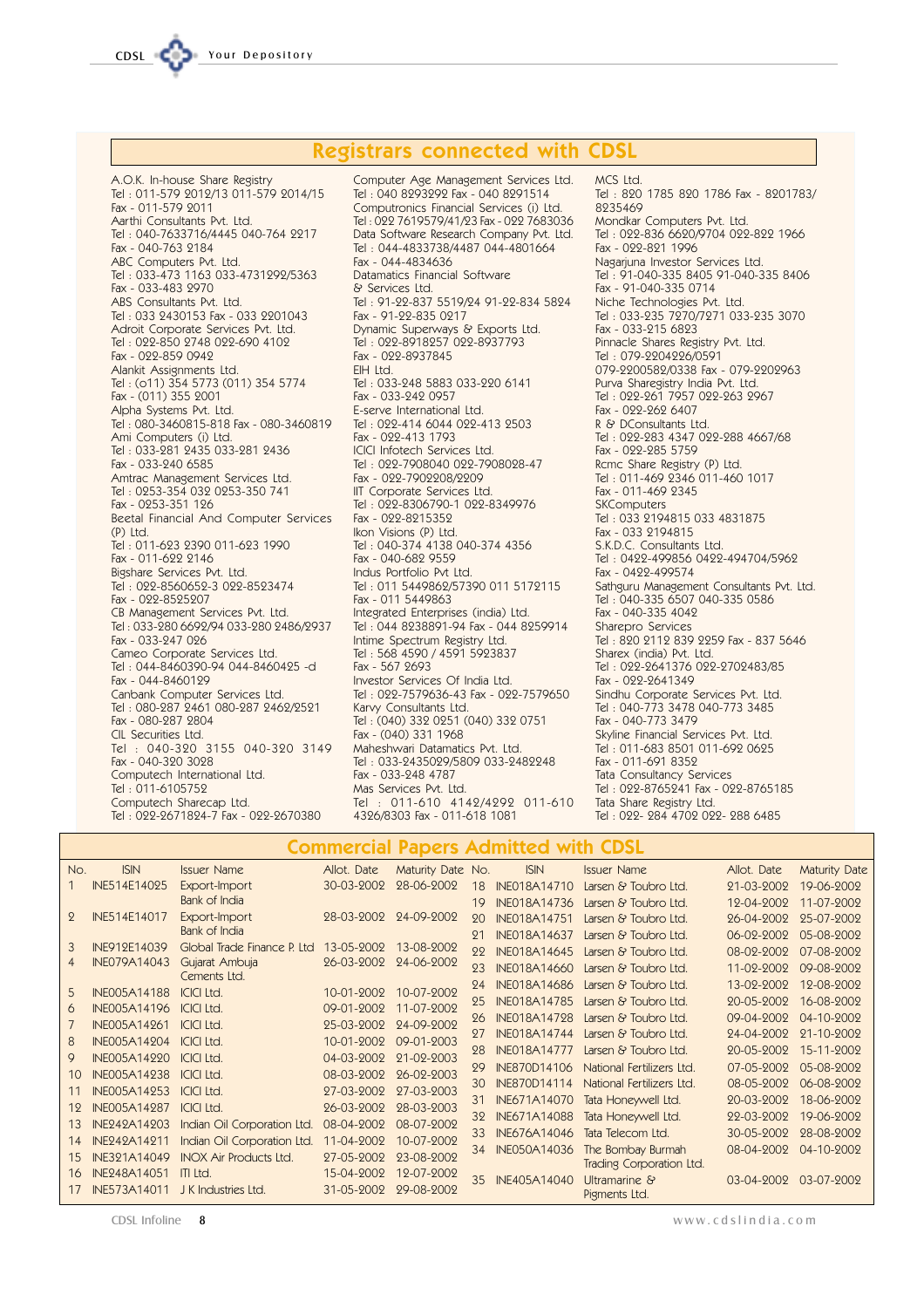|                | List of Companies - Equity Admitted during April-May 2002 |                                                      |            |                              |                                                               |            |                                      |                                                       |
|----------------|-----------------------------------------------------------|------------------------------------------------------|------------|------------------------------|---------------------------------------------------------------|------------|--------------------------------------|-------------------------------------------------------|
| Sr.<br>No.     | <b>ISIN</b>                                               | Company<br>Name                                      | Sr.<br>No. | <b>ISIN</b>                  | Company<br>Name                                               | Sr.<br>No. | <b>ISIN</b>                          | Company<br>Name                                       |
| $\mathbf{1}$   | INE280F01019                                              | Aamcol Tools Ltd.                                    | 41         | INE297F01013                 | Grace India Ltd.                                              | 78         | INE354F01012                         | Ratnakar Securities Pvt. Ltd.                         |
| $\mathbf{Q}$   |                                                           | INE966E01016 AGS Infotech Ltd.                       | 42         | INE507F01015                 | Harijay Industries Ltd.                                       | 79         | INE422F01017                         | Resins & Plastics Ltd.                                |
| 3              | INE355F01019 Aircel Ltd.                                  |                                                      | 43         | INE980E01017                 | <b>Hindusthan Equity Fund</b>                                 | 80         | INE314F01016                         | Sanket International Ltd.                             |
| $\overline{4}$ |                                                           | INE863E01015 Ajwa Fun World &                        |            |                              | Ltd.                                                          | 81         | INE395F01015                         | Sellaids Publications (I)                             |
|                |                                                           | Resort Ltd.                                          | 44         | INE171F01010                 | Indesca Commercial Ltd.                                       |            |                                      | Ltd.                                                  |
| 5              |                                                           | INE071F01012 Anjani Portland                         | 45         | INE256F01019                 | Integra Telecommunications                                    | 82         | INE195F01019                         | Sellwin Traders Ltd.                                  |
| 6              | INE282F01015                                              | Cement Ltd.<br><b>Antarix e Applications</b>         | 46         |                              | & Software Ltd.<br>INE581E01013 Jai Matadi Finance            | 83<br>84   | INE358F01013<br><b>INE794C01016</b>  | SER Industries Ltd.<br>Shakti Press Ltd.              |
|                |                                                           | Ltd.                                                 |            |                              | Company Ltd.                                                  | 85         | <b>INE022F01015</b>                  | Shamrock Industrial                                   |
| $\overline{7}$ | INE451F01016                                              | Apollo Sindoori Hotels                               | 47         | INE298F01011                 | Jessop & Company Ltd.                                         |            |                                      | Company Ltd.                                          |
|                |                                                           | Ltd.                                                 | 48         | INE356F01017                 | Jindal Capital Ltd.                                           | 86         | INE318F01017                         | Shree Durga Agencies                                  |
| 8              |                                                           | INE072F01010 Apro Biochem &                          | 49         | INE916E01011                 | Kar Mobiles Ltd.                                              |            |                                      | Ltd.                                                  |
|                |                                                           | Engineering Ltd.                                     | 50         | INE792E01016                 | Kaypee & Co (Agencies)                                        | 87         | INE200F01017                         | Shri Nataraj Ceramic &                                |
| 9              |                                                           | INE126F01014 Aramusk Infrastructure                  |            |                              | Ltd.                                                          |            |                                      | Chemical Industries Ltd.                              |
|                |                                                           | Investments Ltd.                                     | 51         |                              | INE850E01012 Lakshmi Finance &                                | 88         | INE027F01014                         | <b>Siel Financial Services</b>                        |
| 10             |                                                           | INE967E01014 Arunachal Plywood                       |            |                              | Industrial Corporation Ltd.                                   |            |                                      | Ltd.                                                  |
|                |                                                           | Industries Ltd.<br>INE146F01012 Arvind Chemcals Ltd. | 52<br>53   | INE112F01014<br>INE302F01011 | Lambodhara Textiles Ltd.<br>Link Pharma Chem Ltd.             | 89         | <b>INE651E01014</b>                  | South East Industrial<br>Developments Ltd.            |
| 11<br>12       | INE119F01019                                              | Ashok Mercantile Ltd.                                | 54         | INE494F01016                 | Lokhandwala Hotels Pvt.                                       | 90         | INE260F01011                         | Speciality Papers Ltd.                                |
| 13             |                                                           | INE254F01014 Ashoka Commercials                      |            |                              | Ltd.                                                          | 91         | <b>INE030F01018</b>                  | Spectrum Commercials                                  |
|                |                                                           | Ltd.                                                 | 55         | INE257F01017                 | Mahalaxmi Seamless Ltd.                                       |            |                                      | Ltd.                                                  |
| 14             | INE951D01010 Atul Auto Ltd.                               |                                                      | 56         |                              | INE798E01013 Manipal Finance                                  | 92         | INE411F01010                         | SRF Polymers Ltd.                                     |
| 15             |                                                           | INE675E01013 Awanti Fibre & Industries               |            |                              | Corporation Ltd.                                              | 93         | INE306D01017                         | Sri Ramakrishna Mills                                 |
|                |                                                           | Ltd.                                                 | 57         | INE423F01015                 | Midland Plastics Ltd.                                         |            |                                      | (Coimbatore) Ltd.                                     |
| 16             | INE225F01014                                              | Bagrrys Finance Ltd.                                 | 58         | INE336F01019                 | Millenium Broadcast                                           | 94         | INE063F01019                         | Srinarayan Raj Kumar                                  |
| 17             | INE229F01016                                              | Bagrrys India Ltd.                                   |            |                              | Company Pvt. Ltd.                                             |            |                                      | Merchants Ltd.                                        |
| 18             | INE464F01019                                              | Bahar Mercantile Ltd.                                | 59         | INE335F01011                 | Millenium Chennai                                             | 95         | <b>INE064F01017</b>                  | Subhadra Trade &                                      |
| 19<br>20       | INE679E01015<br><b>INE775E01011</b>                       | Beekay Niryat Ltd.<br><b>Belvedere Commercials</b>   | 60         |                              | Broadcast Pvt. Ltd.<br>INE333F01016 Millenium Delhi Broadcast | 96         | INE359F01011                         | Finance Ltd.<br>Sumati Projects Ltd.                  |
|                |                                                           | Ltd.                                                 |            |                              | Pvt. Ltd.                                                     | 97         | INE320F01013                         | Sun Source (India) Ltd.                               |
| 21             | INE285F01018                                              | <b>Bharat Explosives Ltd.</b>                        | 61         | INE334F01014                 | Millenium Mumbai                                              | 98         | INE402F01019                         | Surya Udyog Ltd.                                      |
| 22             | INE286F01016                                              | Bharat Nidhi Ltd.                                    |            |                              | Broadcast Pvt. Ltd.                                           | 99         | INE635E01017                         | T Kumari (Financiers) Ltd.                            |
| 23             | INE278F01013                                              | <b>Bhilai Electric Supply</b><br>Company Ltd.        | 62         |                              | INE352F01016 Modern Food Industries<br>(India) Ltd.           | 100        | INE652E01012                         | Taggas Industrial<br>Development Ltd.                 |
| 24             | INE681E01011                                              | Binod Jute & Fibre Ltd.                              | 63         |                              | INE620E01019 Morgan Walker &                                  |            | 101 INE442F01015                     | The Belsund Sugar &                                   |
|                |                                                           |                                                      |            |                              | Company Ltd.                                                  |            |                                      | Industries Ltd.                                       |
| 25             | INE154F01016                                              | <b>Blue Bird Commercial</b>                          | 64         |                              | INE307F01010 Motika Finance Ltd.                              |            | 102 INE450F01018                     | The Delhi Flour Mills                                 |
| 26             | INE155F01013                                              | Ltd.<br>Cana Glass Ltd.                              | 65         |                              | INE781B01015 Noida Toll Bridge<br>Company Ltd.                |            |                                      | Company Ltd.<br>103 INE831D01014 The Indo-Asahi Glass |
| 27             | <b>INE308F01018</b>                                       | Cheviot International Ltd.                           | 66         |                              | INE443F01013 O P Vanijya Ltd.                                 |            |                                      | Company Ltd.                                          |
| 28             | INE290F01018                                              | Deshpriya Estates Ltd.                               | 67         | INE187F01016                 | <b>Orson Holdings</b>                                         |            | 104 INE488F01018                     | The Sri Ganapathy Mills                               |
| 29             | INE274F01012                                              | Dhanprayog Investments                               |            |                              | Company Ltd.                                                  |            |                                      | Company Ltd.                                          |
|                |                                                           | Company Ltd.                                         | 68         |                              | INE008F01014 Passari Cellulose Ltd.                           |            | 105 INE353F01014                     | Titan Trading & Agencies                              |
| 30             | INE780E01011                                              | Dhruv Estates Ltd.                                   | 69         |                              | INE417E01010 Pee Cee Cosma Sope                               |            |                                      | Ltd.                                                  |
| 31             | <b>INE908E01018</b>                                       | Dirc Investments Ltd.                                |            |                              | Ltd.                                                          |            | 106 INE909E01016                     | Umananda Trade &                                      |
| 32             | INE453F01012                                              | <b>Ekdant Capital Markets</b>                        | 70         | INE459F01019                 | Perfect Moulds Ltd.                                           |            |                                      | Finance Ltd.                                          |
|                |                                                           | Ltd.                                                 | 71         | <b>INE057F01011</b>          | PNB Finance & Industries                                      |            | 107 INE448F01012                     | Unipro Technologies Ltd.                              |
| 33             | INE235E01016                                              | Electronica Machine<br>Tools Ltd.                    | 72         | INE943E01015                 | Ltd.<br>PNR Capital Services Ltd.                             |            | 108 INE217F01011<br>109 INE834E01016 | Unnati Mercantile Ltd.<br><b>Valley Magnesite</b>     |
| 34             | INE267F01016                                              | English Indian Clays Ltd.                            | 73         | INE339F01013                 | Polson Ltd.                                                   |            |                                      | Company Ltd.                                          |
| 35             | INE291F01016                                              | Ennore Foundrires Ltd.                               | 74         |                              | INE809E01018 Poona Dal & Oil                                  |            | 110 INE741E01013                     | Valour Construction Ltd.                              |
| 36             | INE329F01014                                              | Eureka Forbes Ltd.                                   |            |                              | Industries Ltd.                                               |            | 111 INE220F01015                     | Vidula Chemicals &                                    |
| 37             | INE511B01016                                              | Falcon Tyres Ltd.                                    | 75         |                              | INE705E01018 Presidency Exports &                             |            |                                      | Manufacturing Industries                              |
| 38             | INE454F01010                                              | Flair Investment and                                 |            |                              | Industries Ltd.                                               |            |                                      | Ltd.                                                  |
| 39             | INE241F01011                                              | Finance Ltd.<br>Futuristic Solutions Ltd.            | 76         | INE230F01014                 | Rainbow Foundations<br>Ltd.                                   |            | 112 INE222F01011                     | Virudhunagar Textile Mills<br>Ltd.                    |
| 40             | <b>INE076F01011</b>                                       | Global Credit Capital Ltd.                           | 77         |                              | INE812E01012 Rakesh Textiles Ltd.                             |            |                                      | 113 INE407F01018 Weizmann Fincorp Ltd.                |
|                |                                                           |                                                      |            |                              |                                                               |            |                                      |                                                       |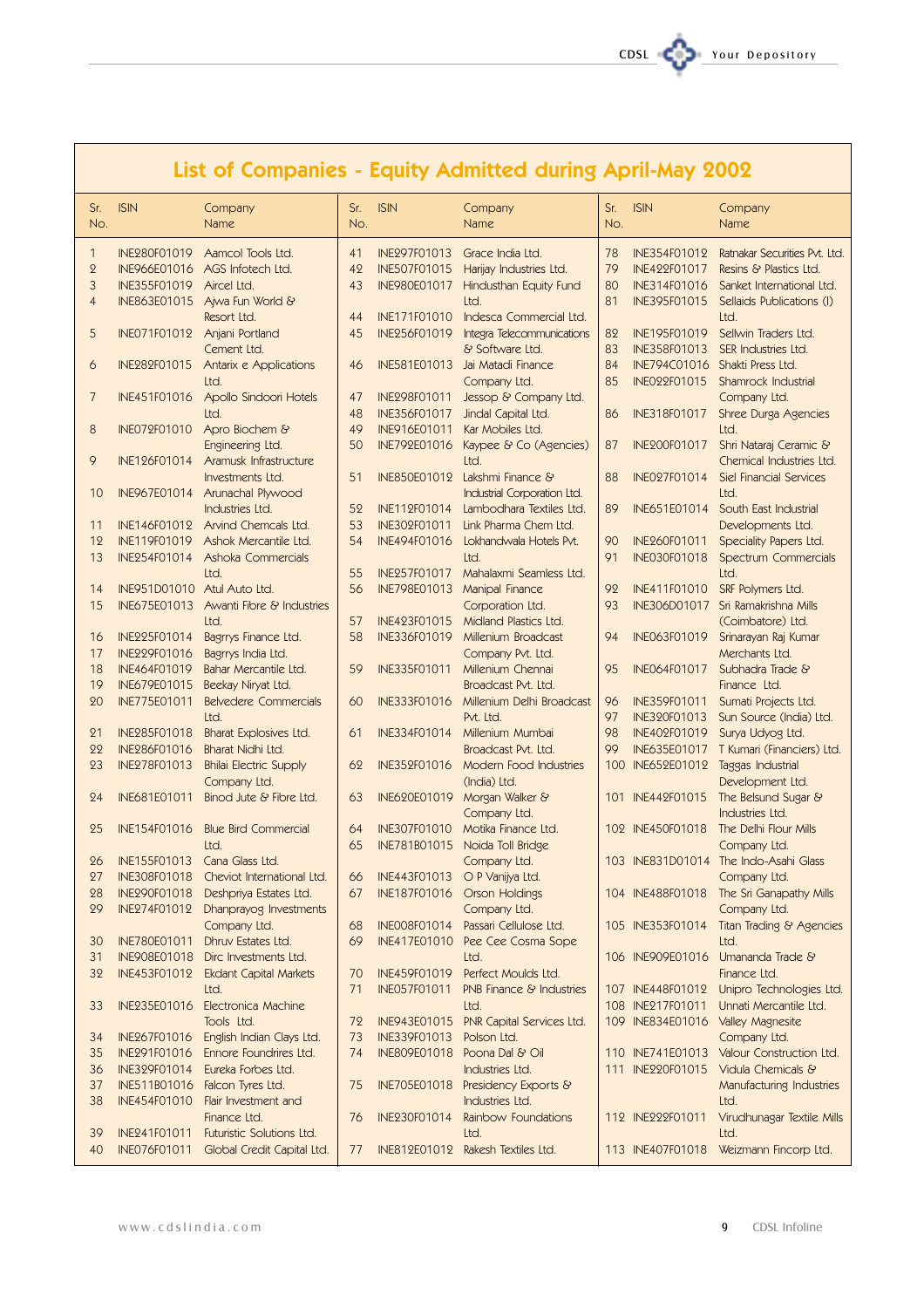| <b>List of Debt Instruments Admitted</b>              |                                                                                                                                                            |                                            |                                                                                                                                                                                                                   |  |  |  |
|-------------------------------------------------------|------------------------------------------------------------------------------------------------------------------------------------------------------------|--------------------------------------------|-------------------------------------------------------------------------------------------------------------------------------------------------------------------------------------------------------------------|--|--|--|
| <b>ISIN</b>                                           | Description of the Debt Instrument                                                                                                                         | <b>ISIN</b>                                | Description of the Debt Instrument                                                                                                                                                                                |  |  |  |
| Aksh Optifibre Ltd.<br>INE523B07018                   | 12.75% Secured Redeemable NCDsFinal DOM :18-06-2004                                                                                                        | INE514E09223                               | 8.55% Unsecured NCBs- Series E8 - Promissory Notes or entry in Account with<br>Exim Bank DOM : 20-03-2007                                                                                                         |  |  |  |
| Alok Industries Ltd.<br>INE270A08016                  | 13% NCDs - UTI Bank Ltd DOM : 21-10-2002                                                                                                                   | INE514E09249                               | 8.55% Unsecured NCBs- Series E10 - Promissory Notes or entry in Account with<br>Exim Bank DOM : 28-03-2007                                                                                                        |  |  |  |
| Amforge Industries Ltd.                               |                                                                                                                                                            | INE514E09231                               | 8.55% Unsecured NCBs- Series E9 - Promissory Notes or entry in Account with                                                                                                                                       |  |  |  |
| INE991A07019<br>INE991A07027                          | 16% Secured Redeemable NCDsFinal DOM :07-12-2003<br>14% Secured Redeemable NCDs DOM :13-08-2003                                                            | INE514E09256                               | Exim Bank DOM : 21-03-2007<br>EXIM Bank - 8.38% Unsecured NCBs- Series F1-issued in the nature of promissory                                                                                                      |  |  |  |
| INE991A07043<br>INE991A07035                          | 14% Secured Redeemable NCDs DOM :13-08-2003<br>17.5% Secured Redeemable NCDsFinal DOM :03-03-2005                                                          | INE514E09264                               | notes DOM : 23-04-2007<br>EXIM Bank - 8.38% Unsecured NCBs- Series F2-issued in the nature of promissory                                                                                                          |  |  |  |
| Ballarpur Industries Ltd.<br>INE294A07034             | Secured Redeemable NCDsFinal DOM :08-05-2009                                                                                                               | INE514E09272                               | notes DOM : 26-04-2007<br>EXIM Bank - 8.38% Unsecured NCBs- Series F3-issued in the nature of promissory                                                                                                          |  |  |  |
| Bank of India<br>INE084A09035                         | Unsecured Redeemable Non Convertible subordinated bonds issued in the nature                                                                               | INE514E09280                               | notes DOM : 29-04-2007<br>EXIM Bank - 8.30% Unsecured NCBs- Series F4-issued in the nature of promissory                                                                                                          |  |  |  |
| Bank of Maharashtra<br>INE457A09017                   | of promissory notes - Series III DOM :08-05-2007<br>Unsecured Non Convertible Redeemable Subordinated Bonds - Series I                                     | Glenmark Pharmaeuticals<br>INE935A04013    | notes DOM : 10-05-2007<br>Redeemable Cumulative Non Convertible Preference Shares DOM :31-03-2004                                                                                                                 |  |  |  |
|                                                       | DOM: 26-04-2006                                                                                                                                            |                                            | Gujarat State Energy Generation Ltd.                                                                                                                                                                              |  |  |  |
| INE457A09025                                          | Unsecured Non Convertible Redeemable Subordinated Bonds - Series II<br>DOM: 14-05-2006                                                                     | INE936E07016                               | Non Convertible Redeemable Bonds issued in the nature of debentures - Option I<br>Final DOM : 18-11-2010                                                                                                          |  |  |  |
| INE457A09033                                          | Unsecured Non Convertible Redeemable Subordinated Bonds - Series III<br>DOM : 29-04-2007                                                                   | INE936E07024                               | Non Convertible Redeemable Bonds issued in the nature of debentures - Option II<br>Final DOM : 18-11-2010                                                                                                         |  |  |  |
| Bank of Punjab                                        |                                                                                                                                                            | Gujarat State Petronet Ltd.                |                                                                                                                                                                                                                   |  |  |  |
| INE458A09015                                          | Unsecured Redeemable Non Cumulative Non Convertible Subordinated Bonds is<br>sued in the nature of promissory notes - Tier II - Option I DOM: 23-06-2007   | INE246F07017<br>INE246F07025               | Secured Redeemable NCBs- Option I DOM : 29-03-2008<br>Secured Redeemable NCBs- Option I DOM: 10-05-2008                                                                                                           |  |  |  |
| INE458A09023                                          | Unsecured Redeemable Non Cumulative Non Convertible Subordinated Bonds is<br>sued in the nature of promissory notes - Tier II - Option II DOM : 23-06-2009 | INE246F07033<br>INE246F07041               | Secured Redeemable NCBs- Option II Final DOM : 29-03-2009<br>Secured Redeemable NCBs- Option III DOM : 29-03-2011                                                                                                 |  |  |  |
| INE458A08017                                          | 12% Unsecured Non Cumulative Redeemable Non Convertible Subordinate Bonds                                                                                  | INE246F07058                               | Secured Redeemable NCBs- Option IV DOM : 29-03-2013                                                                                                                                                               |  |  |  |
| Bharat Sanchar Nigam Ltd.                             | issued in the nature of debentures DOM :18-04-2006                                                                                                         | Hindustan Aeronautics Ltd.<br>INE066F07019 | Secured Non Convertible Redeemable Aero Bonds Series III (2001)                                                                                                                                                   |  |  |  |
| INE103D07015                                          | 10.40% Secured Redeemable Non Convertible Taxable Bonds issued in the nature<br>of debentures DOM :30-03-2006                                              | HMT Ltd.                                   | DOM :17-08-2008                                                                                                                                                                                                   |  |  |  |
| Bharti Mobile Ltd.                                    |                                                                                                                                                            | INE262A07015                               | 12.75% Non Convertible Redeemable Gol Guaranteed Bonds - Option A - issued in                                                                                                                                     |  |  |  |
| INE398D07045                                          | Yield on 2 Yr. G-Sec Secured Redeemable Non Cumulative NCDsFinal<br>DOM:31-12-2009                                                                         | INE262A07023                               | the nature of debentures Final DOM : 20-11-2010<br>12.75% Non Convertible Redeemable Gol Guaranteed Bonds - Option A - issued in                                                                                  |  |  |  |
| INE398D08019                                          | Secured Redeemable NCDs- issued initially as letters of Allotment<br>DOM: 18-05-2007                                                                       | INE262A07031                               | the nature of debentures Final DOM : 21-11-2010<br>12.75% Non Convertible Redeemable Gol Guaranteed Bonds - Option A - issued in                                                                                  |  |  |  |
| Birla Tata AT & T Ltd.<br>INE669E08011                | Unrated Unsecured Non Convertible Redeemable Debentures - Letter of Allotment                                                                              | INE262A07049                               | the nature of debentures Final DOM : 23-11-2010<br>12.75% Non Convertible Redeemable Gol Guaranteed Bonds - Option A - issued in                                                                                  |  |  |  |
| INE669E08029                                          | issued initially DOM : 20-07-2002<br>Unrated Unsecured Non Convertible Redeemable Debentures - Letter of Allotment<br>issued initially DOM: 12-08-2002     | INE262A07056                               | the nature of debentures Final DOM : 24-11-2010<br>12.75% Non Convertible Redeemable Gol Guaranteed Bonds - Option A - issued in<br>the nature of debentures Final DOM : 25-11-2010                               |  |  |  |
| INE669E08037                                          | 11.50% Unrated Unsecured Non Convertible Redeemable Debentures - Letter of<br>Allotment issued initially DOM : 28-03-2005                                  | INE262A07064                               | 12.75% Non Convertible Redeemable Gol Guaranteed Bonds - Option A - issued in<br>the nature of debentures Final DOM : 28-11-2010                                                                                  |  |  |  |
| INE669E08045                                          | 8.75% Unrated Unsecured Non Convertible Redeemable Debentures - Letter of<br>Allotment issued initially DOM:30-09-2002                                     | INE262A07072                               | 12.75% Non Convertible Redeemable Gol Guaranteed Bonds - Option A - issued in<br>the nature of debentures Final DOM : 29-11-2010                                                                                  |  |  |  |
| <b>BPL Mobile Communications Ltd.</b><br>INE055F07012 | Secured Redeemable NCDs DOM :15-03-2007                                                                                                                    | INE262A07080                               | 12.75% Non Convertible Redeemable Gol Guaranteed Bonds - Option A - issued in<br>the nature of debentures Final DOM :30-11-2010                                                                                   |  |  |  |
| INE055F07020                                          | 14.50% Tax Free Secured NCDs - Series XVI - Debenture Certificates issued on<br>29.01.2002 DOM: 15-06-2003                                                 | INE262A07098                               | 12.75% Non Convertible Redeemable Gol Guaranteed Bonds - Option A - issued in<br>the nature of debentures Final DOM :01-12-2010                                                                                   |  |  |  |
| INE055F07020                                          | 14.50% Tax Free Secured NCDs- Series XVII - Debenture Certificates issued on<br>29.01.2002 DOM: 15-06-2003                                                 | INE262A07106                               | 12.75% Non Convertible Redeemable Gol Guaranteed Bonds - Option A - issued in<br>the nature of debentures Final DOM :04-12-2010                                                                                   |  |  |  |
| INE055F07038                                          | 14.50% Tax Free Secured NCDs- Series XVIII - Debenture Certificates issued on<br>18.03.2002 DOM: 15-06-2003                                                | INE262A07114                               | 12.75% Non Convertible Redeemable Gol Guaranteed Bonds - Option A - issued in<br>the nature of debentures Final DOM :05-12-2010                                                                                   |  |  |  |
| Central Bank of India<br>INE483A09054                 | 9.40% Unsecured Non Convertible Subordinate Redeemable Bonds Tier II (Series V)                                                                            | INE262A07122                               | 12.75% Non Convertible Redeemable Gol Guaranteed Bonds - Option A - issued in<br>the nature of debentures Final DOM :07-12-2010                                                                                   |  |  |  |
| INE483A09062                                          | - Option I - Issued initially as letter of allotment  DOM : 29-04-2007<br>9.75% Unsecured Non Convertible Subordinate Redeemable Bonds Tier II (Series V)  | INE262A07130                               | 12.75% Non Convertible Redeemable Gol Guaranteed Bonds - Option A - issued in<br>the nature of debentures Final DOM : 11-12-2010                                                                                  |  |  |  |
| Centurion Bank Ltd.<br>INE484A08013                   | - Option II - Issued initially as letter of allotment  DOM : 29-04-2009<br>12.95% Unsecured Redeemable Non Cumulative Non Convertible Subordinated         | INE262A07148<br>INE262A07155               | 12.75% Non Convertible Redeemable Gol Guaranteed Bonds - Option A - issued in<br>the nature of debentures Final DOM : 13-12-2010<br>12.75% Non Convertible Redeemable Gol Guaranteed Bonds - Option A - issued in |  |  |  |
| Century Enka Ltd.                                     | Bonds issued in the nature of NCDs DOM :04-05-2005                                                                                                         | INE262A07163                               | the nature of debentures Final DOM : 19-12-2010<br>12.75% Non Convertible Redeemable Gol Guaranteed Bonds - Option A - issued in                                                                                  |  |  |  |
| INE485A07012<br>Century Textiles and Industries Ltd.  | Secured Redeemable Cumulative NCDs DOM :01-10-2004                                                                                                         | INE262A07171                               | the nature of debentures Final DOM : 20-12-2010<br>12.75% Non Convertible Redeemable Gol Guaranteed Bonds - Option A - issued in                                                                                  |  |  |  |
| INE055A07021                                          | 15.50% Secured Redeemable NCDs- Series XI Final DOM : 24-09-2005                                                                                           |                                            | the nature of debentures Final DOM : 23-12-2010                                                                                                                                                                   |  |  |  |
| INE055A07039<br>INE055A07047                          | 17.5% Secured Redeemable NCDs-Series IX Final DOM : 18-11-2003<br>15-03-2003: 15.5% Secured Redeemable NCDs- Series X Final DOM                            | INE262A07189                               | 12.75% Non Convertible Redeemable Gol Guaranteed Bonds - Option A - issued in<br>the nature of debentures Final DOM :01-01-2011                                                                                   |  |  |  |
| Dalmia Cement (Bharat) Ltd.<br>INE495A07029           | 14-03-2003 16.50% Secured Redeemable NCDs- Series IV - Privately Placed DOM : 14-03-2003                                                                   | INE262A07197                               | 12.75% Non Convertible Redeemable Gol Guaranteed Bonds - Option A - issued in<br>the nature of debentures Final DOM :05-01-2011                                                                                   |  |  |  |
| INE495A07037                                          | 16.50% Secured Redeemable NCDs- Series IV - Privately Placed DOM :30-05-2003                                                                               | INE262A07205                               | 12.75% Non Convertible Redeemable Gol Guaranteed Bonds - Option A - issued in<br>the nature of debentures Final DOM :08-01-2011                                                                                   |  |  |  |
| INE495A07045                                          | 16% Secured Redeemable NCDs- Series V - Privately Placed DOM:31-03-2003                                                                                    | INE262A07213<br>INE262A07221               | 12.75% Non Convertible Redeemable Gol Guaranteed Bonds - Option A - issued in<br>the nature of debentures Final DOM :09-01-2011<br>12.75% Non Convertible Redeemable Gol Guaranteed Bonds - Option A - issued in  |  |  |  |
| INE495A07052                                          | 14.75% Secured Redeemable NCDs- Series VI - Privately Placed Final                                                                                         |                                            | the nature of debentures Final DOM : 13-01-2011                                                                                                                                                                   |  |  |  |
| INE495A07060                                          | DOM :01-10-2005<br>13.25% Secured Redeemable NCDs- Series VII - Privately Placed Final<br>DOM :09-09-2005                                                  | INE262A07239<br>INE262A07247               | 12.75% Non Convertible Redeemable Gol Guaranteed Bonds - Option A - issued in<br>the nature of debentures Final DOM :30-01-2011<br>12.75% Non Convertible Redeemable Gol Guaranteed Bonds - Option A - issued in  |  |  |  |
| INE495A07078                                          | 13.25% Secured Redeemable NCDs- Series VIIC - Privately Placed Final<br>DOM :02-11-2005                                                                    | INE262A07254                               | the nature of debentures Final DOM :01-02-2011<br>11.75% Non Convertible Redeemable Gol Guaranteed Bonds - Option B - issued in                                                                                   |  |  |  |
| INE495A07086                                          | 13.25% Secured Redeemable NCDs- Series VIID - Privately Placed Final                                                                                       |                                            | the nature of debentures DOM :07-11-2002                                                                                                                                                                          |  |  |  |
| Essar Oil Ltd.                                        | DOM: 17-11-2005                                                                                                                                            | INE262A07262                               | 11.75% Non Convertible Redeemable Gol Guaranteed Bonds - Option B - issued in<br>the nature of debentures DOM :08-11-2002                                                                                         |  |  |  |
| INE011A07016<br>Export-Import Bank of India           | 14% Secured Redeemable NCDs DOM : 20-04-2003                                                                                                               | INE262A07270                               | 11.75% Non Convertible Redeemable Gol Guaranteed Bonds - Option B - issued in<br>the nature of debentures DOM :13-11-2002                                                                                         |  |  |  |
| INE514E08035                                          | 8.85% Unsecured NCBs- Series E6 - Promissory Notes or Entry in Account with<br>Exim Bank DOM :03-12-2006                                                   | INE262A07288                               | 11.75% Non Convertible Redeemable Gol Guaranteed Bonds - Option B - issued in<br>the nature of debentures DOM : 23-11-2002                                                                                        |  |  |  |
| INE514E09215                                          | 8.60% Unsecured NCBs- Series E7 - Promissory Notes or Entry in Account with<br>Exim Bank DOM : 28-01-2007                                                  | INE262A07296                               | 11.30% Non Convertible Redeemable Gol Guaranteed Bonds issued in the nature of<br>debentures Final DOM :30-10-2011                                                                                                |  |  |  |

• DOM - Date of Maturity (wherever redemption is in more than one installment ' Final DOM ' is mentioned)<br>• NCD's - Non Convertible Debentures • NCB's - Non Convertible Bonds. • GOI - Government of India<br>• CDSL Infoline 10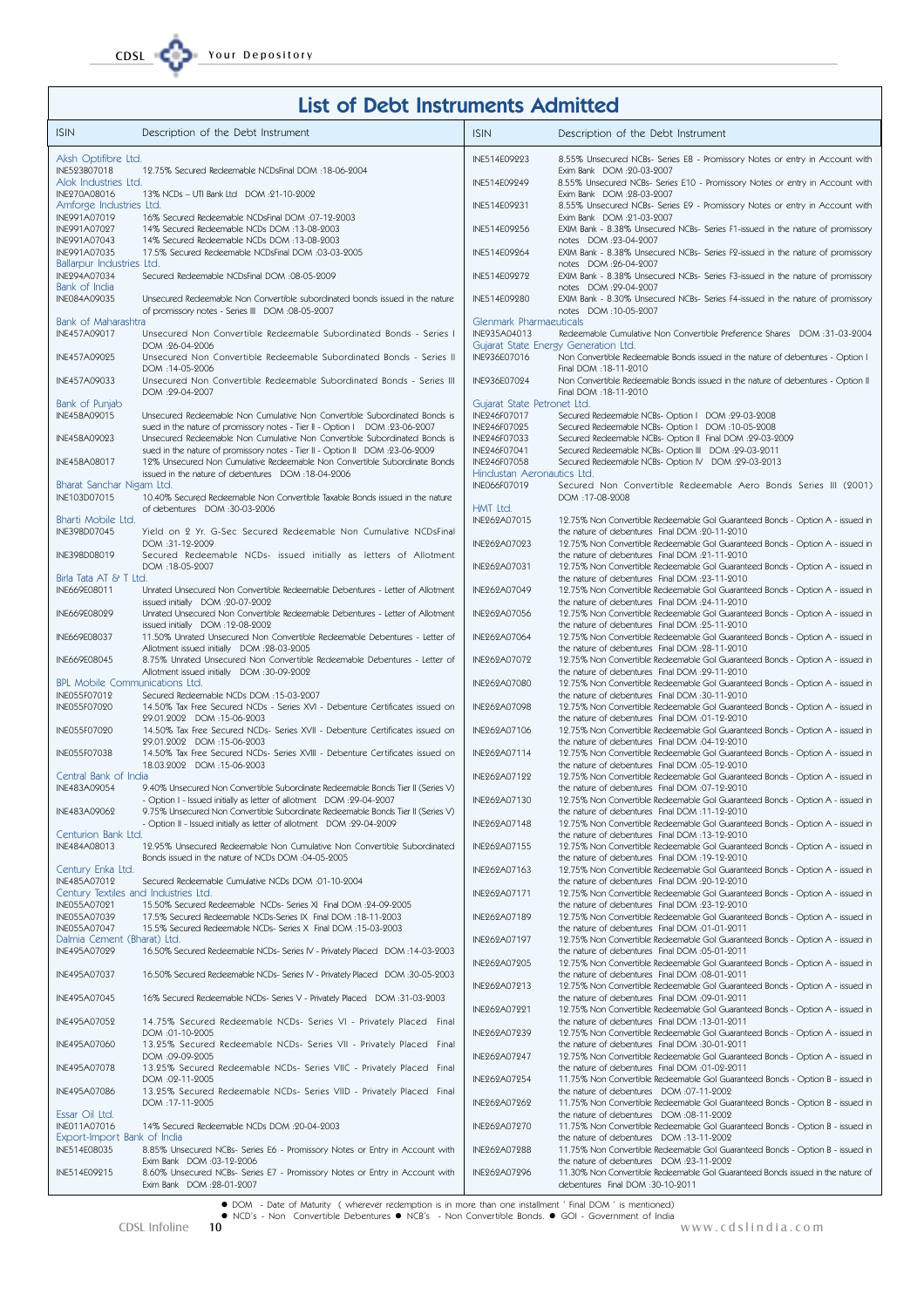

| <b>ISIN</b>                | Description of the Debt Instrument                                                                                                                                        | <b>ISIN</b>                                | Description of the Debt Instrument                                                                                                                                                    |
|----------------------------|---------------------------------------------------------------------------------------------------------------------------------------------------------------------------|--------------------------------------------|---------------------------------------------------------------------------------------------------------------------------------------------------------------------------------------|
| INE262A07304               | 10.75% Non Convertible Redeemable Gol Guaranteed Bonds issued in the nature of<br>debentures Final DOM : 20-11-2011                                                       | INE008A09034                               | Income Bonds issued in the nature of Promissory Notes DOM :30-04-2012<br>IDBI Flexibonds-12 MMB Option A - Unsecured Redeemable Non Convertible Money                                 |
|                            | Housing and Urban Development Corporation Ltd. (HUDCO)                                                                                                                    |                                            | Multiplier Bonds issued in the nature of Promissory Notes DOM :30-09-2009                                                                                                             |
| INE031A09BC4               | Priority Sector Tax free Secured Non Convertible HUDCO Bonds Series XXIA issued<br>in the nature of debentures DOM:30-01-2007                                             | INE008A09042                               | IDBI Flexibonds-13 MMB Option B - Unsecured Redeemable Non Convertible Money<br>Multiplier Bonds issued in the nature of Promissory Notes DOM:30-11-2011                              |
| INE031A09BD2               | Priority Sector Tax free Secured Non Convertible HUDCO Bonds Series XXIA issued<br>in the nature of debentures DOM:30-01-2012                                             | INE008A09059                               | IDBI Flexibonds-13 IFB Option A - Unsecured Redeemable Non Convertible<br>Infrastructure Bonds issued in the nature of Promissory Notes DOM:30-04-2005                                |
| INE031A09BF7               | HUDCO Gujarat Puranirman Special Tax Free Bond Series - IA - issued in the nature of<br>Promissory Notes DOM :06-03-2007                                                  | INE008A09067                               | IDBI Flexibonds-13 IFB Option B - Unsecured Redeemable Non Convertible<br>Infrastructure Bonds issued in the nature of Promissory Notes DOM:30-04-2007                                |
| INE031A09FG5               | HUDCO Gujarat Puranirman Special Tax Free Bond Series - IB - issued in the nature of<br>Promissory Notes DOM :06-03-2009                                                  | INE008A09075                               | IDBI Flexibonds-13 IFB Option C - Unsecured Redeemable Non Convertible<br>Infrastructure Bonds issued in the nature of Promissory Notes DOM:30-11-2005                                |
| INE031A09BH3               | HUDCO Gujarat Puranirman Special Tax Free Bond Series - IC - issued in the nature of                                                                                      | INE008A09083                               | 11.00% Secured Redeemable NCBs- 2002 in the form of promissory notes and<br>certificate of holding - Series 45 DOM :02-06-2002                                                        |
| <b>INE031A09BI1</b>        | Promissory Notes DOM :06-03-2012<br>9.25% Unsecured Non Convertible HUDCO Bonds Series XXIII Sr-A - issued in the                                                         | INE008A09091                               | 11.00% Secured Redeemable NCBs- 2002 in the form of promissory notes and                                                                                                              |
| INE031A09BJ9               | nature of Promissory Notes DOM : 27-03-2007<br>9.60% Unsecured Non Convertible HUDCO Bonds Series XXIII Sr-B - issued in the                                              | INE008A09109                               | certificate of holding - Series 46 DOM : 23-09-2002<br>11.00% Secured Redeemable NCBs- 2002 in the form of promissory notes and<br>certificate of holding - Series 47 DOM :08-12-2002 |
| INE031A09BK7               | nature of Promissory Notes DOM : 27-03-2009<br>10.00% Unsecured Non Convertible HUDCO Bonds Series XXIII Sr-C - issued in the                                             | INE008A09117                               | 11.00% Secured Redeemable NCBs- 2002 in the form of promissory notes and                                                                                                              |
| INE031A09BS0               | nature of Promissory Notes DOM : 27-03-2012<br>HUDCO Gujarat Punarnirman special Tax free Bonds Series II A - issued in the nature                                        | INE008A09125                               | certificate of holding - Series 48 DOM :08-03-2003<br>11.50% Secured Redeemable NCBs- 2002 in the form of promissory notes and                                                        |
| INE031A09BT8               | of promissory notes - issued initially as letters of allotment DOM : 27-03-2007<br>HUDCO Gujarat Punarnirman special Tax free Bonds Series II B - issued in the nature of | INE008A09133                               | certificate of holding - Series 49 DOM : 21-06-2008<br>11.50% Secured Redeemable NCBs- 2002 in the form of promissory notes and                                                       |
| INE031A09BS4               | promissory notes - issued initially as letters of allotment DOM : 27-03-2009<br>HUDCO Gujarat Punarnirman special Tax free Bonds Series II C - issued in the nature of    | INE008A09141                               | certificate of holding - Series 50 DOM : 26-10-2008<br>11.50% Secured Redeemable NCBs- 2002 in the form of promissory notes and                                                       |
| Indian Overseas Bank       | promissory notes - issued initially as letters of allotment DOM : 27-03-2012                                                                                              | INE008A09158                               | certificate of holding - Series 51 DOM: 17-01-2009<br>11.50% Secured Redeemable NCBs- 2002 in the form of promissory notes and                                                        |
| INE565A09017               | Unsecured Redeemable Non Convertible Subordinated Bonds in the nature of                                                                                                  | INE008A09166                               | certificate of holding - Series 52 DOM : 14-03-2009<br>11.50% Secured Redeemable NCBs- 2002 in the form of promissory notes and                                                       |
| INE565A09025               | Promissory Notes - Series I DOM : 18-01-2004<br>Unsecured Redeemable Non Convertible Subordinated Bonds in the nature of                                                  | INE008A09174                               | certificate of holding - Series 53 DOM :13-06-2009<br>11.50% Secured Redeemable NCBs- 2002 in the form of promissory notes and                                                        |
| INE565A09033               | Promissory Notes - Series II DOM :08-10-2006<br>Unsecured Redeemable Non Convertible Subordinated Bonds in the nature of                                                  | INE008A09182                               | certificate of holding - Series 54 DOM: 26-09-2009<br>11.50% Secured Redeemable NCBs- 2002 in the form of promissory notes and                                                        |
| Indo Gulf Corporation Ltd. | Promissory Notes - Series III DOM : 31-07-2007                                                                                                                            | INE008A09190                               | certificate of holding - Series 55 DOM :09-01-2010<br>11.50% Secured Redeemable NCBs- 2002 in the form of promissory notes and                                                        |
| INE022A08045               | 8.70% Secured Redeemable NCDs- issued initially as letters of allotment<br>DOM: 23-04-2007                                                                                | INE008A09208                               | certificate of holding - Series 56 DOM : 14-03-2010<br>11.50% Secured Redeemable NCBs- 2002 in the form of promissory notes and                                                       |
| INE008A08986               | Industrial Development Bank of India (IDBI)<br>IDBI Omni Bond Series - I - Subordinated debts DOM: 18-01-2005                                                             | INE008A09216                               | certificate of holding - Series 57 DOM :05-07-2010<br>11.50% Secured Redeemable NCBs- 2002 in the form of promissory notes and                                                        |
| INE008A08AK9               | IDBI Flexibonds-11 RIB Option A - Unsecured Redeemable Non Convertible Regular<br>Income Bonds issued in the nature of Promissory Notes DOM :05-02-2009                   | INE008A09224                               | certificate of holding - Series 58 DOM : 23-10-2010<br>11.50% Secured Redeemable NCBs- 2002 in the form of promissory notes and                                                       |
| INE008A08AL7               | IDBI Flexibonds-11 RIB Option B - Unsecured Redeemable Non Convertible Regular                                                                                            | INE008A09232                               | certificate of holding - Series 59 DOM :08-01-2011<br>11.50% Secured Redeemable NCBs- 2002 in the form of promissory notes and                                                        |
| INE008A08AM5               | Income Bonds issued in the nature of Promissory Notes DOM :05-02-2009<br>IDBI Flexibonds-11 RIB Option C - Unsecured Redeemable Non Convertible Regular                   | INE008A09240                               | certificate of holding - Series 60 DOM :12-08-2011<br>12.00% Secured Redeemable NCBs- 2002 in the form of promissory notes and                                                        |
| INE008A08AN3               | Income Bonds issued in the nature of Promissory Notes DOM :05-02-2012<br>IDBI Flexibonds-11 RIB Option D - Unsecured Redeemable Non Convertible Regular                   | INE008A09257                               | certificate of holding - Series 61 DOM : 16-12-2011<br>12.00% Secured Redeemable NCBs- 2002 in the form of promissory notes and                                                       |
| INE008A08AO1               | Income Bonds issued in the nature of Promissory Notes DOM :05-02-2012<br>IDBI Flexibonds-11 GIB - Unsecured Redeemable Non Convertible Growing Interest                   | INE008A09265                               | certificate of holding - Series 62 DOM :11-03-2012<br>13.00% Secured Redeemable NCBs- 2002 in the form of promissory notes and                                                        |
| INE008A08AP8               | Bonds issued in the nature of Promissory Notes DOM:05-02-2007<br>IDBI Flexibonds-11 MMB - Option A -Unsecured Redeemable Non Convertible Money                            |                                            | certificate of holding - Series 63 DOM : 23-09-2007                                                                                                                                   |
| INE008A08AQ6               | Multiplier Bonds issued in the nature of Promissory Notes DOM :05-04-2007<br>IDBI Flexibonds-11 MMB - Option B - Unsecured Redeemable Non Convertible Money               | INE008A09273                               | 13.00% Secured Redeemable NCBs- 2002 in the form of promissory notes and<br>certificate of holding - Series 64 DOM :07-10-2007                                                        |
| INE008A08AR4               | Multiplier Bonds issued in the nature of Promissory Notes DOM :05-05-2009<br>IDBI Flexibonds-11 IFB - Option A -Unsecured Redeemable Non Convertible                      | INE008A09281                               | 13.00% Secured Redeemable NCBs- 2002 in the form of promissory notes and<br>certificate of holding - Series 65 DOM :02-12-2007                                                        |
|                            | structure Tax Saving Bonds issued in the nature of Promissory Notes<br>Infra<br>DOM :05-02-2005                                                                           | INE008A09299                               | 13.50% Secured Redeemable NCBs- 2002 in the form of promissory notes and<br>certificate of holding - Series 66 DOM : 25-08-2003                                                       |
| INE008A08AS2               | IDBI Flexibonds-11 IFB - Option B -Unsecured Redeemable Non Convertible<br>Infrastructure Tax Saving Bonds issued in the nature of Promissory Notes                       | Irama Estates Private Ltd.<br>INE323F08012 | 17.50% Unsecured Fully Convertible Debentures  DOM :31-03-2007                                                                                                                        |
|                            | DOM :05-02-2007                                                                                                                                                           | INE323F08020<br>INE323F08038               | 17.50% Unsecured Fully Convertible Debentures  DOM :31-03-2008<br>17.50% Unsecured Fully Convertible Debentures Final DOM : 27-02-2008                                                |
| INE008A08AT0               | IDBI Flexibonds-11 IFB - Option C -Unsecured Redeemable Non Convertible<br>Infrastructure Tax Saving Bonds issued in the nature of Promissory Notes                       | INE323F08046                               | 14.75% Unsecured Fully Convertible Debentures Final DOM :27-02-2008<br>ITC Bhadrachalam Paperboards Ltd.                                                                              |
| INE008A08AU8               | DOM :05-02-2009<br>IDBI Flexibonds-11 IFB - Option D -Unsecured Redeemable Non Convertible                                                                                | INE076A07019<br>INE076A07027               | 15% Cumulative Secured Redeemable NCDs DOM :07-11-2002<br>11.90% Cumulative Secured Redeemable NCDsFinal DOM :08-12-2003                                                              |
|                            | Infrastructure Tax Saving Bonds issued in the nature of Promissory Notes<br>DOM:05-08-2005                                                                                | ITI Ltd.<br>INE248A08012                   | Central Government Guaranteed Secured Taxable Redeemable Non Convertible                                                                                                              |
| INE008A08994               | IDBI Flexibonds-12 RIB (2002B) Option A - Unsecured Redeemable Non Convertible<br>Regular Income Bonds issued in the nature of Promissory Notes DOM: 15-03-2009           |                                            | H Series Bonds issued in the nature of debentures - Letter of Allotment to be issued                                                                                                  |
| INE008A08AA0               | IDBI Flexibonds-12 RIB (2002B) Option B - Unsecured Redeemable Non Convertible                                                                                            | Konkan Railway Corporation Ltd.            | initially DOM : 15-02-2004                                                                                                                                                            |
| INE008A08AB8               | Regular Income Bonds issued in the nature of Promissory Notes DOM: 15-03-2009<br>IDBI Flexibonds-12 RIB (2002B) Option C - Unsecured Redeemable Non Convertible           | INE139F09010                               | 10.50% Taxfree Secured NCBs issued in the nature of Promissory Notes - Series-1A<br>DOM :30-06-2003                                                                                   |
| INE008A08AC6               | Regular Income Bonds issued in the nature of Promissory Notes DOM: 15-03-2012<br>IDBI Flexibonds-12 RIB (2002B) Option D - Unsecured Redeemable Non Convertible           | INE139F09028                               | 10.50% Taxfree Secured NCBs issued in the nature of Promissory Notes - Series-1B<br>DOM: 01-10-2003                                                                                   |
| INE008A08AD4               | Regular Income Bonds issued in the nature of Promissory Notes DOM: 15-03-2012<br>IDBI Flexibonds-12 GIB (2002B) - Unsecured Redeemable Non Convertible Growing            | INE139F09036                               | 10.50% Taxfree Secured NCBs issued in the nature of Promissory Notes - Series-1C<br>DOM:30-11-2003                                                                                    |
| INE008A08AE2               | Interest Bonds issued in the nature of Promissory Notes DOM : 15-03-2007<br>IDBI Flexibonds-12 RB (2002B) Option A - Unsecured Redeemable Non Convertible                 | INE139F09044                               | 10.50% Taxfree Secured NCBs issued in the nature of Promissory Notes - Series-2A<br>DOM :01-03-2004                                                                                   |
| INE008A08AF9               | Retirement Bonds issued in the nature of Promissory Notes DOM :15-03-2009<br>IDBI Flexibonds-12 RB (2002B) Option B - Unsecured Redeemable Non Convertible                | INE139F09051                               | 10.50% Taxfree Secured NCBs issued in the nature of Promissory Notes - Series-2B<br>DOM:31-03-2004                                                                                    |
|                            | Retirement Bonds issued in the nature of Promissory Notes DOM :15-03-2012                                                                                                 | INE139F09069                               | 10.50% Taxfree Secured NCBs issued in the nature of Promissory Notes - Series-2C<br>DOM :05-05-2004                                                                                   |
| INE008A08AG7               | IDBI Flexibonds-12 IFB (2002B) Option A - Unsecured Redeemable Non Convertible<br>Infrastructure Tax Saving Bonds issued in the nature of Promissory Notes                | INE139F09077                               | 10.50% Taxfree Secured NCBs issued in the nature of Promissory Notes - Series-2D<br>DOM :01-08-2004                                                                                   |
| INE008A08AH5               | DOM : 15-03-2005<br>IDBI Flexibonds-12 IFB - Option B -Unsecured Redeemable Non Convertible                                                                               | INE139F09085                               | 10.50% Taxfree Secured NCBs issued in the nature of Promissory Notes - Series-3A<br>DOM : 25-08-2004                                                                                  |
|                            | Infrastructure Tax Saving Bonds issued in the nature of Promissory Notes<br>DOM :15-03-2009                                                                               | INE139F09093                               | 10.50% Taxfree Secured NCBs issued in the nature of Promissory Notes - Series-3C                                                                                                      |
| INE008A08AI3               | IDBI Flexibonds-12 IFB - Option C -Unsecured Redeemable Non Convertible<br>Infrastructure Tax Saving Bonds issued in the nature of Promissory Notes                       | INE139F09101                               | DOM :31-10-2004<br>10.50% Taxfree Secured NCBs issued in the nature of Promissory Notes - Series-4A                                                                                   |
| INE008A08AJ1               | DOM :05-09-2005<br>IDBI Flexibonds-12 IFB - Option D -Unsecured Redeemable Non Convertible                                                                                | INE139F09119                               | DOM :07-02-2005<br>10.50% Taxfree Secured NCBs issued in the nature of Promissory Notes - Series-4B                                                                                   |
|                            | Infrastructure Tax Saving Bonds issued in the nature of Promissory Notes<br>DOM: 15-03-2009                                                                               | INE139F09127                               | DOM : 20-02-2005<br>10.50% Taxfree Secured NCBs issued in the nature of Promissory Notes - Series-4C                                                                                  |
| INE008A09018               | IDBI Flexibonds-13 RIB Option A - Unsecured Redeemable Non Convertible Regular<br>Income Bonds issued in the nature of Promissory Notes DOM :30-04-2009                   | INE139F09135                               | DOM : 18-04-2005<br>8.75% Taxfree Secured NCBs issued in the nature of Promissory Notes - Series-5A                                                                                   |
| INE008A09026               | IDBI Flexibonds-13 RIB Option C - Unsecured Redeemable Non Convertible Regular                                                                                            |                                            | DOM :05-08-2005                                                                                                                                                                       |
|                            | • DOM - Date of Maturity (wherever redemption is in more than one installment ' Final DOM ' is mentioned)                                                                 |                                            |                                                                                                                                                                                       |
|                            | • NCD's - Non Convertible Debentures • NCB's - Non Convertible Bonds. • GOI - Government of India<br>www.cdslindia.com                                                    |                                            | CDSL Infoline<br>11                                                                                                                                                                   |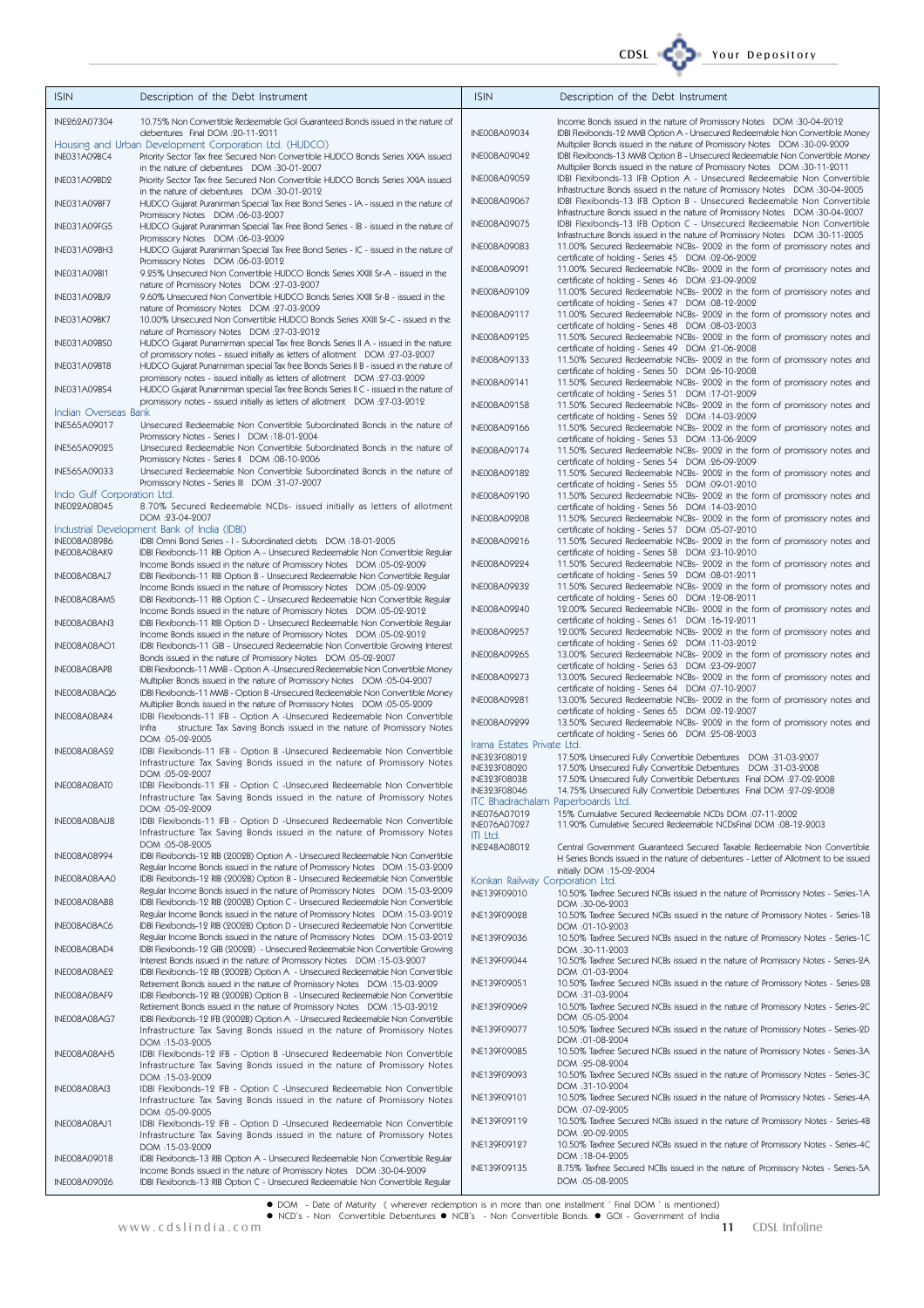CDSL COD Your Depository

| <b>ISIN</b>                                    | Description of the Debt Instrument                                                                                                                                                                             | <b>ISIN</b>                                     | Description of the Debt Instrument                                                                                                                          |
|------------------------------------------------|----------------------------------------------------------------------------------------------------------------------------------------------------------------------------------------------------------------|-------------------------------------------------|-------------------------------------------------------------------------------------------------------------------------------------------------------------|
| INE139F09143                                   | 8.75% Taxfree Secured NCBs issued in the nature of Promissory Notes - Series-5B-I                                                                                                                              |                                                 | Tradeable and Redeemable Principle Parts -STRPP Part B - issued as letter of allotment                                                                      |
| INE139F09150                                   | DOM :11-10-2005<br>9.00% Taxfree Secured NCBs issued in the nature of Promissory Notes - Series-5B-II                                                                                                          | INE115A08070                                    | DOM : 18-02-2009<br>Secured Non Convertible Redeemable Debentures - Option III - Separately                                                                 |
|                                                | DOM: 11-10-2005                                                                                                                                                                                                |                                                 | Tradeable and Redeemable Principle Parts -STRPP Part C - issued as letter of allotment                                                                      |
| INE139F09168                                   | 8.25% Taxfree Secured NCBs issued in the nature of Promissory Notes - Series-5C-I<br>DOM :30-03-2006                                                                                                           | INE115A08088                                    | DOM : 18-02-2010<br>Secured Non Convertible Redeemable Debentures - Option III - Separately                                                                 |
| INE139F09176                                   | 8.95% Taxfree Secured NCBs issued in the nature of Promissory Notes - Series-5C-II                                                                                                                             |                                                 | Tradeable and Redeemable Principle Parts -STRPP Part D - issued as letter of allotment                                                                      |
| INE139F09184                                   | DOM:30-03-2006<br>10.50% Taxfree Secured NCBs issued in the nature of Promissory Notes - Series-6B                                                                                                             | INE115A08096                                    | DOM : 18-02-2011<br>Secured Non Convertible Redeemable Debentures - Option III - Separately                                                                 |
| INE139F09192                                   | DOM :09-01-2007<br>10.50% Taxfree Secured NCBs issued in the nature of Promissory Notes - Series-6C                                                                                                            |                                                 | Tradeable and Redeemable Principle Parts -STRPP Part E - issued as letter of allotment                                                                      |
|                                                | DOM :03-02-2007                                                                                                                                                                                                |                                                 | DOM: 18-02-2012<br>Madhya Pradesh Financial Corporation                                                                                                     |
| INE139F09200                                   | 10.50% Taxfree Secured NCBs issued in the nature of Promissory Notes - Series-7A<br>DOM: 23-06-2002                                                                                                            | INE348F09017                                    | 11% Govt of MP Guaranteed Non Convertible MPFC Bonds 2002 - Series III issued<br>in the nature of Promissory Notes DOM :10-11-2002                          |
| INE139F09218                                   | 9.25% Taxfree Secured NCBs issued in the nature of Promissory Notes - Series-7B                                                                                                                                | Madras Cement Ltd.                              |                                                                                                                                                             |
| INE139F09226                                   | DOM : 25-12-2004<br>13.00% Taxfree Secured NCBs issued in the nature of Promissory Notes - Series-8A                                                                                                           | INE331A08040                                    | MIBOR + 75 bps p.a. Unsecured Redeemable NCDs- issued as letter of allotment<br>DOM : 28-06-2002                                                            |
|                                                | DOM:30-05-2005                                                                                                                                                                                                 | INE331A08057                                    | MIBOR + 80 bps p.a. Unsecured Redeemable NCDs- issued as letter of allotment                                                                                |
| INE139F09234                                   | 10.50% Taxfree Secured NCBs issued in the nature of Promissory Notes - Series-8B<br>DOM: 11-08-2008                                                                                                            | INE331A08065                                    | DOM :01-07-2002<br>MIBOR + 80 bps p.a. Unsecured Redeemable NCDs- issued as letter of allotment                                                             |
| INE139F09242                                   | 10.15% Taxfree Secured NCBs issued in the nature of Promissory Notes - Series-8C<br>DOM : 29-01-2006                                                                                                           |                                                 | DOM :05-07-2002<br>Maharashtra State Financial Corporation                                                                                                  |
| INE139F09259                                   | 10.50% Taxfree Secured NCBs issued in the nature of Promissory Notes - Series-8D                                                                                                                               | INE934E09025                                    | 8.30% Redeemable Non Convertible Maharashtra State Guaranteed MSFC                                                                                          |
| INE139F09267                                   | DOM :04-02-2006<br>12.36% Taxfree Secured NCBs issued in the nature of Promissory Notes - Series-9A                                                                                                            | INE934E09017                                    | Bonds 2012 - Series 79 - issued in the nature of promissory notes DOM: 20-02-2012<br>8.35% Maharashtra State Financial Corporation Bonds 2011 (78th Series) |
|                                                | DOM :01-10-9005                                                                                                                                                                                                |                                                 | DOM : 19-12-2011                                                                                                                                            |
| INE139F09275                                   | 12.52% Taxfree Secured NCBs issued in the nature of Promissory Notes - Series-9A<br>DOM :01-10-2006                                                                                                            | INE850A04014                                    | Mahindra Ugine Steel Company Ltd.<br>Redeemable Cumulative Non Convertible Preference Shares  DOM : 27-12-2003                                              |
| INE139F09283                                   | 8.55% Taxfree Secured NCBs issued in the nature of Promissory Notes - Series-9B<br>DOM :06-01-2010                                                                                                             | INE110B13012                                    | Mindteck (India) Ltd. (Formerly Hinditron Informatics Ltd.)                                                                                                 |
| INE139F09291                                   | 10.65% Taxfree Secured NCBs issued in the nature of Promissory Notes - Series-10A-I                                                                                                                            |                                                 | Optionally Convertible Detachable Equity Share Warrants - issued as warrant<br>certificates DOM : 19-04-2005                                                |
| INE139F09291                                   | DOM : 26-06-2005<br>10.65% Taxfree Secured NCBs issued in the nature of Promissory Notes - Series-10A-I                                                                                                        | N R Agarwal Industries Ltd.<br>INE740D07014     | 20.50% Secured Redeemable NCDsFinal DOM :15-01-2003                                                                                                         |
|                                                | DOM : 28-06-2005                                                                                                                                                                                               | INE740D07022                                    | 16.50% Secured Redeemable NCDsFinal DOM :15-10-2005                                                                                                         |
| INE139F09309                                   | 11.20% Taxfree Secured NCBs issued in the nature of Promissory Notes - Series-10A-II<br>DOM: 13-06-2005                                                                                                        | Narmada Cements Company Ltd.<br>INE344A07011    | 11.60% Secured Redeemable NCDs- Privately Placed DOM :07-02-2007                                                                                            |
| INE139F09309                                   | 11.20% Taxfree Secured NCBs issued in the nature of Promissory Notes - Series-10A-II                                                                                                                           |                                                 | Narmada Chematur Petrochemicals Ltd.                                                                                                                        |
| INE139F09317                                   | DOM :30-06-2005<br>8.77% Taxfree Secured NCBs issued in the nature of Promissory Notes - Series-10B                                                                                                            | INE693B07019<br>INE693B07027                    | NCDs- Series A Final DOM : 30-11-2006<br>NCDs- Series B Final DOM : 14-04-2005                                                                              |
| INE139F09317                                   | DOM : 28-06-2005<br>8.77% Taxfree Secured NCBs issued in the nature of Promissory Notes - Series-10B                                                                                                           | National Aluminium Company Ltd.<br>INE139A07023 | 8.60% Secured Non Convertible Redeemable Taxable Bonds - Series 2001 issued                                                                                 |
|                                                | DOM : 28-06-2010                                                                                                                                                                                               |                                                 | in the nature of debentures DOM :15-11-2004                                                                                                                 |
| INE139F09325                                   | 11.00% Taxfree Secured NCBs issued in the nature of Promissory Notes - Series-10D-II<br>DOM :07-08-2005                                                                                                        | INE261F09012                                    | National Bank for Agricultrue and Rural Development (NABARD)<br>14.00% GOI Guaranteed Redeemable SLR Bonds issued in the nature of                          |
| INE139F09333                                   | 11.75% Taxfree Secured NCBs issued in the nature of Promissory Notes - Series-10E-II<br>DOM : 29-08-2005                                                                                                       | INE261F09020                                    | Promissory Notes - NB 2005 - XV Series DOM : 10-10-2005<br>13.85% GOI Guaranteed Redeemable SLR Bonds issued in the nature of                               |
| INE139F09333                                   | 11.75% Taxfree Secured NCBs issued in the nature of Promissory Notes - Series-10E-II                                                                                                                           |                                                 | Promissory Notes - NB 2006 - XVI Series DOM : 19-08-2006                                                                                                    |
| INE139F09341                                   | DOM : 20-09-2005<br>11.00% Taxfree Secured NCBs issued in the nature of Promissory Notes - Series-10H-II                                                                                                       | INE261F09038                                    | 12.30% GOI Guaranteed Redeemable SLR Bonds issued in the nature of<br>Promissory Notes - NB 2008 - XVII Series DOM : 18-02-2008                             |
| INE139F09358                                   | DOM : 24-04-2006<br>11.10% Taxfree Secured NCBs issued in the nature of Promissory Notes - Series-10I                                                                                                          | INE261F09046                                    | 12.35% GOI Guaranteed Redeemable SLR Bonds issued in the nature of                                                                                          |
|                                                | DOM: 15-02-2006                                                                                                                                                                                                | INE261F09053                                    | Promissory Notes - NB 2009 - XVIII Series DOM : 22-03-2009<br>9% Unsecured Redeemable Tax Free Bonds issued in the nature of Promissory                     |
| Krishna Bhagya Jala Nigam Ltd.<br>INE990E07072 | 13.40% Secured Redeemable Taxable Non Convertible Regular Bonds/Reset Bonds                                                                                                                                    | INE261F09061                                    | Notes - TFB 2004 - I Series DOM: 01-02-2004<br>8.25% Unsecured Redeemable Tax Free Bonds issued in the nature of                                            |
|                                                | at PF Rate Plus 1.50% (whichever is applicable) - Series VIII B Final DOM : 15-12-2006                                                                                                                         |                                                 | Promissory Notes - TFB 2004 - Il Series DOM :01-12-2004                                                                                                     |
| INE990D07080<br>INE990E07049                   | 15.75% Secured Redeemable NCBs- Series V Final DOM : 15-07-2004<br>13.15% Secured Redeemable Taxable NCBs- Series IX A - Option I DOM : 24-01-2008                                                             | INE261F09079                                    | 8.25% Unsecured Redeemable Tax Free Bonds issued in the nature of<br>Promissory Notes - TFB 2005 - Ill Series DOM :01-12-2005                               |
| INE990D07056<br>INE990E07031                   | 13.05% Secured Redeemable Taxable NCBs-Series IX A - Option II DOM :31-01-2008<br>13.00% Secured Redeemable Taxable NCBs- Series IX A - Option III DOM:15-03-2008                                              | INE261F09087                                    | 11.25% Unsecured Redeemable Priority Sector Bonds issued in the nature of                                                                                   |
| INE990D07023                                   | 12.50% Secured Redeemable Taxable NCBs- Series VIII C Final DOM :01-06-2007                                                                                                                                    | INE261F09095                                    | Promissory Notes - PSB 2006 - I Series DOM : 22-03-2006<br>11% Unsecured Redeemable Priority Sector Bonds issued in the nature of                           |
| INE990D08039<br>INE990D08021                   | 12.00% Secured Redeemable NCBs- Series X A DOM: 13-08-2008<br>12.00% Secured Redeemable NCBs- Series X C DOM :07-11-2008                                                                                       | INE261F09103                                    | Promissory Notes - PSB 2005 - Il Series DOM :01-02-2005<br>10.25% Unsecured Redeemable Priority Sector Bonds issued in the nature of                        |
| INE990D07106                                   | 17-06-2003 -17.50% Secured Redeemable Regular Return Bonds - Series II Final DOM                                                                                                                               |                                                 | Promissory Notes - PSB 2007 - III Series - Option I DOM:30-03-2007                                                                                          |
| INE990D07098<br>INE990D07015                   | 17.50% Secured Redeemable NCBs- Series IV Final DOM : 10-01-2004<br>Redeemable NCBsin the nature of debentures - Series IXA - Private placement                                                                | INE261F09111                                    | 10% Unsecured Redeemable Priority Sector Bonds issued in the nature of<br>Promissory Notes - PSB 2007 - III Series - Option II DOM :30-03-2005              |
| INE990D07064                                   | DOM :05-12-2007<br>PF Rate + 1.50% Secured Redeemable NCBsSeries VIII B (Reset) issued in the nature                                                                                                           | INE261F09129                                    | 10.75% Unsecured Redeemable Non Priority Sector Bonds issued in the nature of                                                                               |
|                                                | of debentures Final DOM : 15-12-2006                                                                                                                                                                           | INE261F09137                                    | Promissory Notes - NPSB 2007 - I Series - Option I DOM :30-03-2007<br>10.40% Unsecured Redeemable Non Priority Sector Bonds issued in the nature of         |
| INE990D07155<br>KSB Pumps Ltd.                 | 13% Secured Redeemable NCBs issued in the nature of debentures DOM :05-12-2007                                                                                                                                 | INE261F09145                                    | Promissory Notes - NPSB 2005 - I Series - Option II DOM :30-03-2005<br>7.50% Unsecured Redeemable Priority Sector Bonds issued in the nature of             |
| INE999A07012                                   | 11.95% Secured Redeemable NCDs Final DOM : 22-02-2005                                                                                                                                                          |                                                 | Promissory Notes - PSB 2005 - IV Series DOM :01-03-2005                                                                                                     |
| INE349F08017                                   | Lanco Kondapalli Power Private Ltd.<br>14.75% Secured Non cumulative Redeemable NCDs- issued initially as letter of                                                                                            | INE261F09152                                    | 7.10% GOI Guaranteed Redeemable Priority Sector Bonds issued in the nature of<br>Promissory Notes - PSB 2005 - Series IV B DOM :01-03-2005                  |
| Leaseplan India Ltd.                           | allotment Final DOM : 15-07-2010                                                                                                                                                                               | INE261F09160                                    | 7.10% GOI Guaranteed Redeemable Priority Sector Bonds issued in the nature of                                                                               |
| INE090F08017                                   | Unsecured Redeemable NCDs DOM :01-12-2002                                                                                                                                                                      | INE261F09178                                    | Promissory Notes - PSB 2005 - Series IV C DOM :04-03-2005<br>7.00% GOI Guaranteed Redeemable Priority Sector Bonds issued in the nature of                  |
| INE090F08025<br>LIC Housing Finance Ltd.       | Unsecured Redeemable NCDs DOM :03-01-2004                                                                                                                                                                      | INE261F09186                                    | Promissory Notes - PSB 2005 - Series IV D DOM :06-03-2005<br>6.75% GOI Guaranteed Redeemable Priority Sector Bonds issued in the nature of                  |
| INE115A08039                                   | Secured Non Convertible Redeemable Debentures - Option I - issued as letter of                                                                                                                                 |                                                 | Promissory Notes - PSB 2005 - Series IV E DOM : 18-03-2005                                                                                                  |
| INE115A08047                                   | allotment DOM: 18-02-2007<br>Secured Non Convertible Redeemable Debentures - Option II - issued as letter of                                                                                                   | INE261F09194                                    | 7.00% GOI Guaranteed Redeemable Priority Sector Bonds issued in the nature of<br>Promissory Notes - PSB 2005 - Series IV F DOM :21-03-2005                  |
| INE115A08054                                   | allotment Final DOM : 18-02-2009<br>Secured Non Convertible Redeemable Debentures - Option III - Separately                                                                                                    |                                                 | National Hydroelectric Power Corporation Ltd.                                                                                                               |
|                                                | Tradeable and Redeemable Principle Parts - STRPP Part A - issued as letter of allotment                                                                                                                        | INE848E07013                                    | NHPC 16.00% L-2 Series 7 Year Secured Non convertible Taxable Bond - Private<br>Placement DOM : 31-03-2004                                                  |
| INE115A08062                                   | DOM: 18-02-2008<br>Secured Non Convertible Redeemable Debentures - Option III - Separately                                                                                                                     | INE848E07021                                    | NHPC 10.50% L-2 Series 7 Year Secured Non convertible Taxable Bond - Private<br>Placement DOM : 31-03-2004                                                  |
|                                                |                                                                                                                                                                                                                |                                                 |                                                                                                                                                             |
|                                                | • DOM - Date of Maturity (wherever redemption is in more than one installment ' Final DOM ' is mentioned)<br>• NCD's - Non Convertible Debentures • NCB's - Non Convertible Bonds. • GOI - Government of India |                                                 |                                                                                                                                                             |
|                                                | CDSL Infoline<br>12                                                                                                                                                                                            |                                                 | www.cdslindia.com                                                                                                                                           |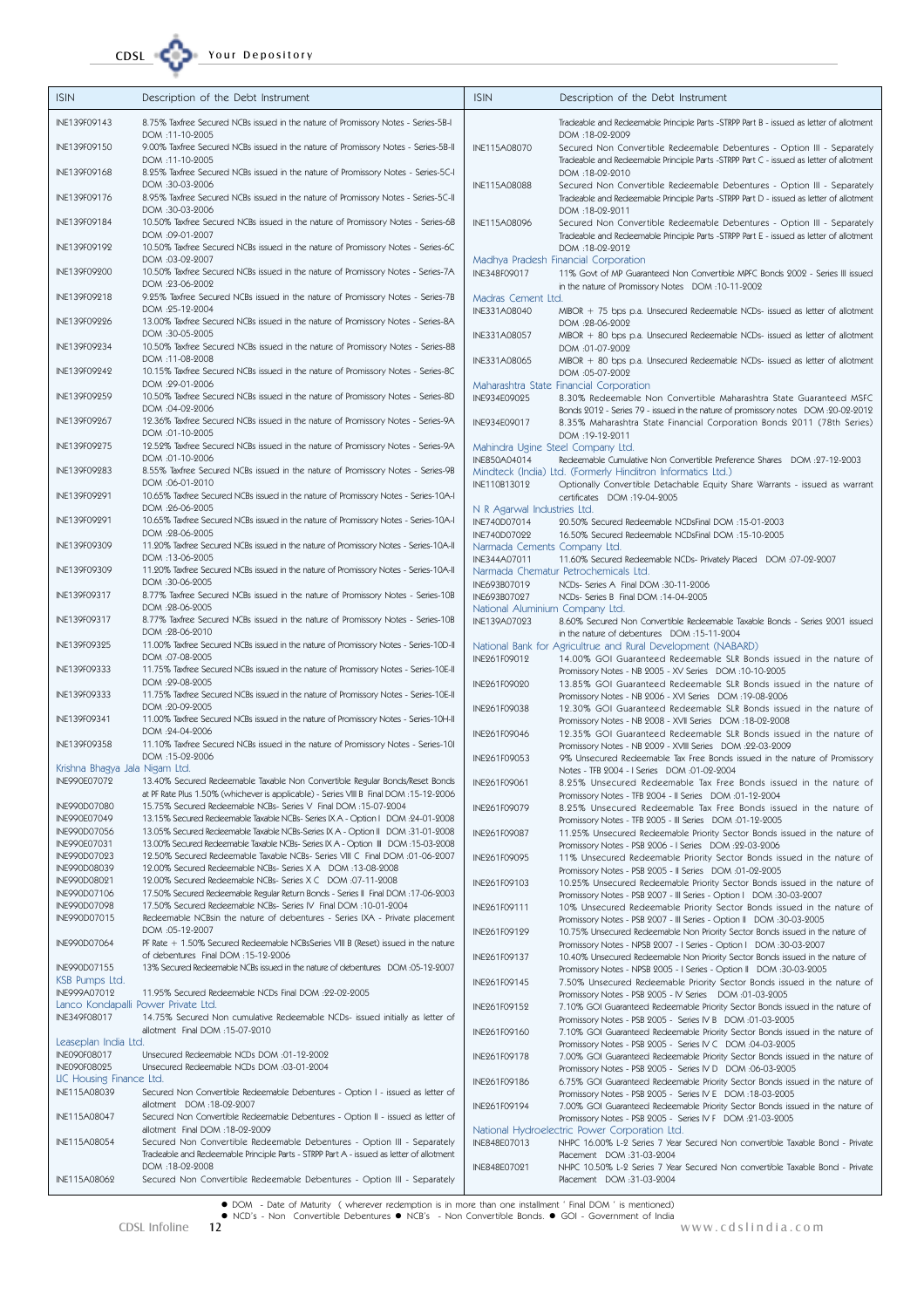# CDSL COD Your Depository

| <b>ISIN</b>                       | Description of the Debt Instrument                                                                                                                                                                                                                      | <b>ISIN</b>                                | Description of the Debt Instrument                                                                                                                                          |
|-----------------------------------|---------------------------------------------------------------------------------------------------------------------------------------------------------------------------------------------------------------------------------------------------------|--------------------------------------------|-----------------------------------------------------------------------------------------------------------------------------------------------------------------------------|
| INE848E08011                      |                                                                                                                                                                                                                                                         | Shree Rama Multi-Tech Ltd.                 |                                                                                                                                                                             |
|                                   | Private Placement of Secured Non Convertible Taxable M Series Bonds<br>DOM: 07-01-2007                                                                                                                                                                  | INE879A07016                               | 13% Secured Redeemable Non Convertible Denetures Final DOM : 15-01-2009                                                                                                     |
| INE733E08015                      | National Thermal Power Corporation Ltd.<br>Secured Non Convertible Taxable Bonds with Separately Transferable Redeemable                                                                                                                                | INE879A08014                               | 11.50% Unsecured Redeemable NCDs- issued initially as letter of allotment Final<br>DOM: 19-01-2003                                                                          |
|                                   | Principal Parts (STRPP) Part A - Letter of allotment issued initially DOM :05-09-2007                                                                                                                                                                   | Silverline Technologies Ltd.               |                                                                                                                                                                             |
| INE733E08023                      | Secured Non Convertible Taxable Bonds with Separately Transferable Redeemable<br>Principal Parts (STRPP) Part B - Letter of allotment issued initially DOM :05-09-2008                                                                                  | INE368A07010                               | 11.10% Taxable Secured Non Convertible Redeemable Debentures - Series I<br>DOM: 02-01-2003                                                                                  |
| INE733E08031<br>INE733E08049      | Secured Non Convertible Taxable Bonds with Separately Transferable Redeemable<br>Principal Parts (STRPP) Part C - Letter of allotment issued initially DOM :05-09-2009<br>Secured Non Convertible Taxable Bonds with Separately Transferable Redeemable | SKF Bearings India Ltd.<br>INE640A07012    | Secured Redeemable NCDswith detachable warrants DOM :31-12-2004                                                                                                             |
|                                   | Principal Parts (STRPP) Part D - Letter of allotment issued initially DOM :05-09-2010                                                                                                                                                                   | South Asian Petrochem Ltd.<br>INE801C07016 | 14% Fully Convertible Debentures  DOM : 25-01-2004                                                                                                                          |
| INE733E08056                      | Secured Non Convertible Taxable Bonds with Separately Transferable Redeemable<br>Principal Parts (STRPP) Part E - Letter of allotment issued initially DOM :05-09-2010                                                                                  | State Bank of Hyderabad                    |                                                                                                                                                                             |
| Neyveli Lignite Corporation Ltd.  |                                                                                                                                                                                                                                                         | INE649A09019                               | 9.50% Unsecured Non Cumulative Redeemable Non Convertible Subordinated Debt<br>Bonds - Series III - issued in the nature of Promissory Notes -issued initially as letter of |
| INE589A08019                      | Secured Redeemable Non Convertible Taxable Bonds DOM :07-02-2009<br>Power Grid Corporation of India Ltd.                                                                                                                                                |                                            | allotment DOM :02-04-2009                                                                                                                                                   |
| INE752E08015                      | 9.80% Power Grid Taxable Bonds XI-Issue 2001-02 - STRPP Part A - issued as letter of<br>allotment DOM :07-12-2005                                                                                                                                       | INE085F08017                               | Tamil Nadu Industrial Development Corporation Ltd. (TIDCO)<br>11% Unsecured Redeemable NCBs issued in the nature of debentures                                              |
| INE752E08023                      | 9.80% Power Grid Taxable Bonds XI-Issue 2001-02 - STRPP Part B - issued as letter of<br>allotment DOM :07-12-2006                                                                                                                                       | INE085F08025                               | DOM: 29-09-2002<br>13.50% Unsecured Redeemable NCBs issued in the nature of debentures                                                                                      |
| INE752E08031                      | 9.80% Power Grid Taxable Bonds XI-Issue 2001-02 - STRPP Part C - issued as letter of<br>allotment DOM :07-12-2007                                                                                                                                       | INE085F08033                               | DOM:08-09-2003<br>13% Unsecured Redeemable NCBs issued in the nature of debentures                                                                                          |
| INE752E08049                      | 9.80% Power Grid Taxable Bonds XI-Issue 2001-02 - STRPP Part D - issued as letter of                                                                                                                                                                    | INE085F08041                               | DOM :07-10-2007<br>11.50% Unsecured Redeemable NCBs issued in the nature of debentures                                                                                      |
| INE752E08057                      | allotment DOM :07-12-2008<br>9.80% Power Grid Taxable Bonds XI-Issue 2001-02 - STRPP Part E - issued as letter of                                                                                                                                       |                                            | DOM : 29-09-2008<br>11.50% Unsecured Redeemable NCBs issued in the nature of debentures                                                                                     |
| INE752E08064                      | allotment DOM :07-12-2009<br>9.80% Power Grid Taxable Bonds XI-Issue 2001-02 - STRPP Part F - issued as letter of                                                                                                                                       | INE085F08050                               | DOM: 19-10-2009                                                                                                                                                             |
| INE752E08072                      | allotment DOM :07-12-2010<br>9.80% Power Grid Taxable Bonds XI-Issue 2001-02 - STRPP Part G - issued as letter of                                                                                                                                       | INE085F08066                               | 11.50% Unsecured Redeemable NCBs issued in the nature of debentures<br>DOM: 25-09-2010                                                                                      |
| INE752E08080                      | allotment DOM:07-12-2011<br>9.80% Power Grid Taxable Bonds XI-Issue 2001-02 - STRPP Part H - issued as letter of                                                                                                                                        | INE085F08074                               | 12% Unsecured Redeemable NCBs issued in the nature of debentures<br>DOM: 10-12-2011                                                                                         |
| INE752E08098                      | allotment DOM :07-12-2012<br>9.80% Power Grid Taxable Bonds XI-Issue 2001-02 - STRPP Part I - issued as letter of                                                                                                                                       | INE085F08082                               | 13.40% Unsecured Redeemable NCBs issued in the nature of debentures Final<br>DOM :30-09-2006                                                                                |
| INE752E08106                      | allotment DOM: 07-12-2013<br>9.80% Power Grid Taxable Bonds XI-Issue 2001-02 - STRPP Part J - issued as letter of                                                                                                                                       | INE085F08090                               | 12,90% Unsecured Redeemable NCBs issued in the nature of debentures<br>DOM: 10-01-2007                                                                                      |
| INE752E08114                      | allotment DOM :07-12-2014<br>9.80% Power Grid Taxable Bonds XI-Issue 2001-02 - STRPP Part K - issued as letter of                                                                                                                                       | INE085F08108                               | 12.25% Unsecured Redeemable NCBs issued in the nature of debentures<br>DOM :01-11-2007                                                                                      |
| INE752E08122                      | allotment DOM :07-12-2015<br>9.80% Power Grid Taxable Bonds XI-Issue 2001-02 - STRPP Part L - issued as letter of                                                                                                                                       | INE085F08116                               | 12.75% Unsecured Redeemable NCBs issued in the nature of debentures<br>DOM :01-11-2007                                                                                      |
|                                   | allotment DOM :07-12-2016                                                                                                                                                                                                                               |                                            | Tata Engineering & Locomotive Co. Ltd. (TELCO)                                                                                                                              |
| INE752E08130                      | 9.20% Power Grid Taxable Bonds XI-Issue 2001-02 - STRPP Part A - issued as letter of<br>allotment DOM :07-12-2003                                                                                                                                       | INE155A07045<br>INE155A07052               | Non pari passu 11% Secured Redeemable NCDsFinal DOM :30-01-2008<br>13.50% Secured Redeemable NCDs- Series E11 - Option A - No Put/Call Option                               |
| INE752E08148                      | 9.20% Power Grid Taxable Bonds XI-Issue 2001-02 - STRPP Part B - issued as letter of<br>allotment DOM :07-12-2004                                                                                                                                       | INE155A07060                               | DOM : 23-07-2005<br>13.50% Secured Redeemable NCDs- Series E11 - Option B - Put/Call Option                                                                                 |
| INE752E08155                      | 9.20% Power Grid Taxable Bonds XI-Issue 2001-02 - STRPP Part C - issued as letter of<br>allotment DOM :07-12-2005                                                                                                                                       | INE155A07078                               | available DOM : 23-07-2005<br>14.30% Secured Redeemable NCDs- Series E11 - Option C DOM : 28-07-2008                                                                        |
| INE752E08163                      | 9.20% Power Grid Taxable Bonds XI-Issue 2001-02 - STRPP Part D - issued as letter of<br>allotment DOM :07-12-2006                                                                                                                                       | INE155A07086<br>INE155A07094               | 14.75% Secured Redeemable NCDs- Series E11 - Option D DOM: 11-10-2008<br>11.40% Secured Redeemable NCDs- Series E14 DOM : 29-12-2006                                        |
| INE752E08171                      | 9.20% Power Grid Taxable Bonds XI-Issue 2001-02 - STRPP Part E - issued as letter of<br>allotment DOM :07-12-2007                                                                                                                                       | INE155A07102<br>INF155A07110               | 11.85% Secured Redeemable NCDs- Series E16 DOM:10-08-2005<br>12.25% Secured Redeemable NCDs- E10 Series DOM :30-11-2004                                                     |
| INE752E08189                      | 9.20% Power Grid Taxable Bonds XI-Issue 2001-02 - STRPP Part F - issued as letter of<br>allotment DOM :07-12-2008                                                                                                                                       | Tata Finance Ltd.<br>INE265A08016          | 12% Unsecured Redeemable NCDs- letter of allotment issued initially                                                                                                         |
| Prism Cement Ltd.<br>INE010A07018 | 13.50% Secured Redeemable NCDs DOM : 22-03-2004                                                                                                                                                                                                         |                                            | DOM: 28-01-2003                                                                                                                                                             |
| Sardar Sarovar Narmada Nigam Ltd. |                                                                                                                                                                                                                                                         | INE265A08024                               | 10% Unsecured Redeemable NCDs- letter of allotment issued initially<br>DOM : 06-02-2003                                                                                     |
| INE670E09017                      | Secured Redeemable Deep Discount Bonds issued in the nature of Promissory Notes<br>DOM :11-01-2014                                                                                                                                                      | INE265A08032                               | 10% Unsecured Redeemable NCDs- letter of allotment being issued initially<br>DOM :03-03-2003                                                                                |
| INE670E09025                      | 17.5% Secured Redeemable NCBs issued in the nature of Promissory Notes<br>DOM : 11-01-2003                                                                                                                                                              | INE265A08040                               | 10% Unsecured Redeemable NCDs- letter of allotment being issued initially<br>DOM : 05-03-2003                                                                               |
| INE670E07078                      | 13.65% Secured Redeemable NCBs- Regular Bonds I - issued in the nature of<br>debentures DOM : 27-10-2006                                                                                                                                                | INE265A08057                               | 10% Unsecured Redeemable NCDs- letter of allotment being issued initially                                                                                                   |
| <b>INE670E07086</b>               | 13.90% Secured Redeemable NCBs- Regular Bonds II - issued in the nature of<br>debentures DOM : 27-10-2009                                                                                                                                               | INE265A08065                               | DOM: 27-03-2003<br>10% Unsecured Redeemable NCDs- letter of allotment being issued initially                                                                                |
| INE670E07094                      | 12.25% Secured Redeemable NCBs- Infrastructure Bonds I - issued in the nature of<br>debentures DOM : 27-10-2006                                                                                                                                         |                                            | DOM :17-03-2007<br>The Indian Seamless Metal Tubes Ltd.                                                                                                                     |
| INE670E07102                      | 12.65% Secured Redeemable NCBs- Infrastructure Bonds II - issued in the nature of<br>debentures DOM : 27-10-2006                                                                                                                                        | INE501N07014                               | 12.50% Secured Non Cumulative Non Convertible Redeemable Debentures Final<br>DOM :13-02-2005                                                                                |
| INE670E07037                      | 14.50% Secured Redeemable NCBs-Regular Bonds Type A - issued in the nature of<br>debentures DOM: 20-03-2004                                                                                                                                             | INE501N07022                               | 16.00% Secured Non Cumulative Non Convertible Redeemable Debentures Final<br>DOM : 22-06-2003                                                                               |
| INE670E07045                      | 15.00% Secured Redeemable NCBs- Regular Bonds Type B - issued in the nature of<br>debenture DOM : 20-03-2004                                                                                                                                            | The South Indian Bank Ltd.<br>INE683A09026 | 13.00% Unsecured Redeemable Subordinate Bonds - SIB Bonds - 1999                                                                                                            |
| INE670E07052                      | 12.75% Secured Redeemable NCBs- Regular Bonds Type C - issued in the nature of<br>debenture DOM : 20-05-2006                                                                                                                                            |                                            | DOM : 10-07-2005                                                                                                                                                            |
| INE670E07060                      | 13.00% Secured Redeemable NCBs- Regular Bonds Type D - issued in the nature of<br>debentures DOM : 20-05-2006                                                                                                                                           | INE683A09034                               | 13.00% Unsecured Redeemable Subordinate Bonds - SIB Bonds - 1999<br>DOM : 26-07-2005                                                                                        |
| INE670E07029                      | 11.5% Redeemable Secured NCBs- Type A - issued in the nature of debenture                                                                                                                                                                               | INE683A09042                               | 13.00% Unsecured Redeemable Subordinate Bonds - SIB Bonds - 2000<br>DOM :17-09-2006                                                                                         |
| INE670E07011                      | DOM :31-01-2005<br>14% Redeemable Secured NCBs- Type B - issued in the nature of debenture<br>DOM : 30-11-2002                                                                                                                                          | INE683A09018                               | 14.00% to 14.50% Unsecured Redeemable Subordinate Bonds - SIB Bonds - 1998<br>DOM :30-03-2003                                                                               |
| INE670E07110                      | 12.50% Secured Redeemable NCBs- issued in the nature of debentures Final                                                                                                                                                                                | Thomson Press (India) Ltd.<br>INE054F07015 | 9.75% Secured NCDs- Series   DOM :15-05-2007                                                                                                                                |
| INE670E07128                      | DOM : 16-04-2008<br>12.80% Secured Redeemable NCBs Final DOM : 16-04-2011                                                                                                                                                                               | UTI Bank Ltd.<br>INE238A08039              | Unsecured Non Convertible Redeemable Subordinated bonds - Series III                                                                                                        |
| INE670E07136                      | 15.50% Secured Non Convertible Redeemable Bonds issued in the nature of<br>debentures DOM: 11-03-2006                                                                                                                                                   | INE238A08047                               | [Private placement basis as the Bank's Tier II capital] DOM :03-06-2007<br>9.30% Unsecured Non Convertible Redeemable Subordinated Bonds issued in the                      |
| INE670E07144                      | 12.35% Secured Non Convertible Redeemable Bonds issued in the nature of<br>debentures DOM:31-05-2007                                                                                                                                                    |                                            | nature of debentures - Series IV - Private Placement basis as Banks Tier II capital                                                                                         |
| INE670E08035                      | Secured Non Convertible Redeemable Bonds (2001-02 - Series III) - Option I -<br>issued in the nature of debentures - letter of allotment issued initially Final                                                                                         | Varun Shipping Company Ltd.                | DOM : 27-06-2007                                                                                                                                                            |
| INE670E08043                      | DOM : 19-03-2009<br>Secured Non Convertible Redeemable Bonds (2001-02 - Series III) - Option II -                                                                                                                                                       | INE702A07010<br>Whirlpool of India Ltd.    | 15.20% Secured Redeemable NCDsFinal DOM :20-05-2004                                                                                                                         |
|                                   | issued in the nature of debentures - letter of allotment issued initially Final<br>DOM : 19-03-2012                                                                                                                                                     | INE716A08018                               | 9.15% Secured Non Convertible Redeemable Debentures - Series II/203<br>DOM :01-03-2007                                                                                      |
|                                   |                                                                                                                                                                                                                                                         |                                            |                                                                                                                                                                             |
|                                   | • DOM - Date of Maturity (wherever redemption is in more than one installment ' Final DOM ' is mentioned)<br>• NCD's - Non Convertible Debentures • NCB's - Non Convertible Bonds. • GOI - Government of India                                          |                                            |                                                                                                                                                                             |
|                                   | www.cdslindia.com                                                                                                                                                                                                                                       |                                            | CDSL Infoline<br>13                                                                                                                                                         |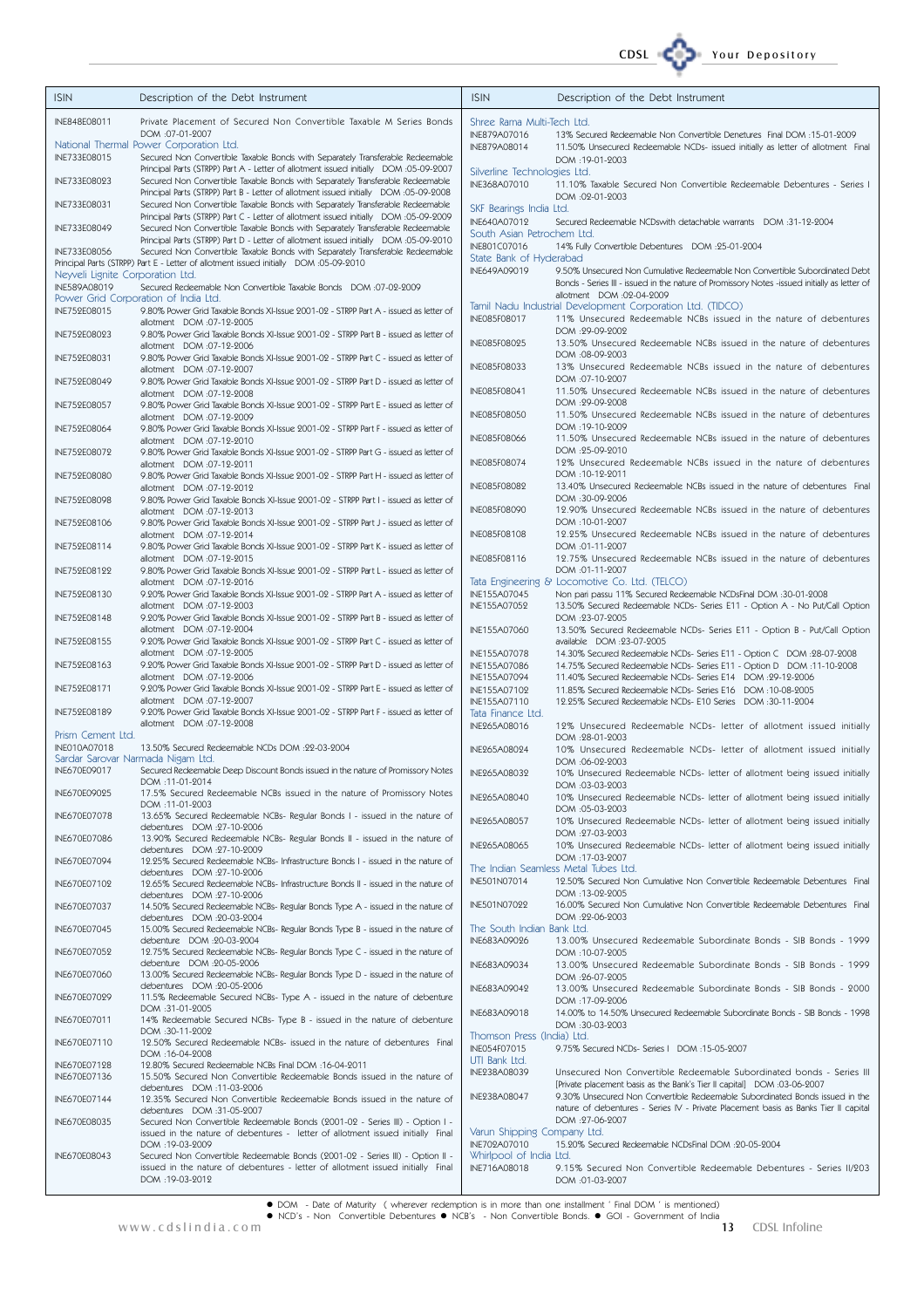# CDSL CODI Your Depository

# Debt Instruments of ICICI Bank Ltd. and ICICI Ltd.

| <b>ISIN</b>                                                                                                                                   | Description of the Debt Instrument                                                                                                                                                                       | <b>ISIN</b>                         | Description of the Debt Instrument                                                                                                           |
|-----------------------------------------------------------------------------------------------------------------------------------------------|----------------------------------------------------------------------------------------------------------------------------------------------------------------------------------------------------------|-------------------------------------|----------------------------------------------------------------------------------------------------------------------------------------------|
| INE005A08JH2                                                                                                                                  | ICICI Bank Ltd. (Formerly ICICI Ltd.)<br>Unsecured Redeemable Non Convertible ICICI March 2002 8.75% TSB I - Tax Saving                                                                                  | INE005A11AU8                        | ICICI December 2001 CGB II DDB - Children Growth Bond Option II - Deep<br>Discount Bonds DOM : 23-01-2023                                    |
| INE005A08JI0                                                                                                                                  | Bonds DOM : 23-04-2005<br>Unsecured Redeemable Non Convertible ICICI March 2002 9.00% TSB II Tax Saving                                                                                                  | INE005A09527                        | ICICI PNNODD02 UPN - Unsecured Promissory Notes - Zero Coupon Deep<br>Discount Bonds (Letter of Allotment issued) DOM : 29-11-2006           |
| INE005A11BG5                                                                                                                                  | Bonds DOM : 23-04-2008<br>Unsecured Redeemable Non Convertible ICICI March 2002 TSB III DDB -Tax Saving                                                                                                  | INE005A09535                        | ICICI PNNOFL02 UPN - Unsecured Promissory Notes (Letter of Allotment)<br>DOM : 29-11-2006                                                    |
| INE005A11BH3                                                                                                                                  | Bonds - Deep Discount Bonds DOM : 23-08-2005                                                                                                                                                             | INE005A09675                        | ICICI PNJA2403 UPN - Unsecured Promissory Notes DOM :24-01-2007                                                                              |
|                                                                                                                                               | Unsecured Redeemable Non Convertible ICICI March 2002 TSB IV DDB -Tax Saving                                                                                                                             | INE005A08FR9                        | ICICI NMJA2503 UNMD - Unsecured Non Marketable Debentures                                                                                    |
| INE005A08JN0                                                                                                                                  | Bonds - Deep Discount Bonds DOM : 23-10-2008<br>Unsecured Redeemable Non Convertible ICICI March 2002 8.75% MIB -Monthly In                                                                              | INE005A08FS7                        | DOM : 23-01-2009<br>ICICI NMJ2203D UNMD - Unsecured Non Marketable Debentures                                                                |
| INE005A08JO8                                                                                                                                  | come Bonds DOM : 23-04-2009<br>Unsecured Redeemable Non Convertible ICICI March 2002 9.00% RIB I -Regular In<br>come Bonds DOM : 23-04-2009                                                              | INE005A08FQ1<br>INE005A09691        | DOM : 22-01-2005<br>ICICI A99 UMD - Unsecured Marketable Debentures DOM :04-02-2004<br>ICICI 1 PN - Promissory Notes DOM : 15-11-2008        |
| INE005A08JP5                                                                                                                                  | Unsecured Redeemable Non Convertible ICICI March 2002 9.25% RIB II -Regular In<br>come Bonds DOM : 23-04-2009                                                                                            | INE005A08EY8                        | ICICI NMDQ302R UNMD - Unsecured Non Marketable Debentures<br>DOM:05-12-2017                                                                  |
| INE005A08LI6                                                                                                                                  | Unsecured Redeemable Non Convertible ICICI March 2002 9.00% RIB III -Regular In<br>come Bonds DOM : 23-04-2007                                                                                           | INE005A08GH8                        | ICICI NMDAP101 UNMD - Unsecured Non Marketable Debentures<br>DOM :15-04-2004                                                                 |
| <b>INE005A11BI1</b>                                                                                                                           | Unsecured Redeemable Non Convertible ICICI March 2002 MMB DDB - Money<br>Multiplier Bonds - Deep Discount Bonds DOM : 23-12-2009                                                                         | INE005A08GG0                        | ICICI NMDAP101 UNMD - Unsecured Non Marketable Debentures<br>DOM :11-04-2004                                                                 |
| INE005A11BJ9                                                                                                                                  | Unsecured Redeemable Non Convertible ICICI March 2002 CGB I DDB - Childrens<br>Growth Bonds - Deep Discount Bonds DOM: 23-02-2019                                                                        | INE005A08FP3                        | ICICI NMDQ102 UNMD - Unsecured Non Marketable Debentures<br>DOM : 18-06-2004                                                                 |
| INE005A11BK7                                                                                                                                  | Unsecured Redeemable Non Convertible ICICI March 2002 CGB II DDB - Childrens                                                                                                                             | INE005A08FT5                        | ICICI January 2002 9.00% TSB I - Tax Saving Bond Option I DOM: 19-02-2005                                                                    |
|                                                                                                                                               | Growth Bonds - Deep Discount Bonds DOM: 23-07-2023                                                                                                                                                       | INE005A11AV6                        | ICICI January 2002 TSB II DDB - Tax Saving Bond Option II - Deep Discount Bonds                                                              |
| INE005A08MG8                                                                                                                                  | ICICI Bank NMDJY101 UNMD - Unsecured Non Marketable Debentures<br>DOM :03-07-2006                                                                                                                        | INE005A11AW4                        | DOM: 19-06-2005<br>ICICI January 2002 TSB III DDB - Tax Saving Bond Option III - Deep Discount Bonds                                         |
| INE005A08MF0                                                                                                                                  | ICICI Bank NMDCQ102 UNMD - Unsecured Non Marketable Debentures<br>DOM :02-07-2011                                                                                                                        | INE005A08FU3                        | DOM: 19-08-2008<br>ICICI January 2002 9.50% RIB I - Regular Income Bond Option I DOM: 19-02-2009                                             |
| INE005A08MH6                                                                                                                                  | ICICI Bank DNOCQ200 UNMD - Unsecured Non Marketable Debentures                                                                                                                                           | INE005A08FV1                        | ICICI January 2002 9.75% RIB II - Regular Income Bond Option II DOM: 19-02-2009                                                              |
|                                                                                                                                               | DOM: 11-08-2007                                                                                                                                                                                          | INE005A08FW9                        | ICICI January 2002 10.00% RIB III - Regular Income Bond Option III                                                                           |
| INE005A08MC7                                                                                                                                  | ICICI Bank D97 UMD - Unsecured Marketable Debentures DOM: 25-11-2002                                                                                                                                     | INE005A08FX7                        | DOM :19-02-2009                                                                                                                              |
| INE005A08MI4                                                                                                                                  | ICICI Bank NDQ4C100 UNMD - Unsecured Non Marketable Debentures                                                                                                                                           |                                     | ICICI January 2002 9.50% RIB IV - Regular Income Bond Option IV DOM: 19-02-2007                                                              |
| <b>ICICI Ltd.</b>                                                                                                                             | DOM :17-02-2011                                                                                                                                                                                          | INE005A11AX2                        | ICICI January 2002 MWB I DDB - Money Multiplier Bond Option I - Deep Discount<br>Bonds DOM : 19-08-2006                                      |
| INE005A09642                                                                                                                                  | ICICI PDMAY302 UPN - Unsecured Promissory Notes DOM :25-05-2004                                                                                                                                          | <b>INE005A11AY0</b>                 | ICICI January 2002 MMB II DDB - Money Multiplier Bond Option II - Deep Discount                                                              |
| INE005A08FL2                                                                                                                                  | ICICI NMDJ1503 UNMD - Unsecured Non Marketable Debentures                                                                                                                                                |                                     | Bonds DOM : 19-05-2009                                                                                                                       |
| INE005A08FM0                                                                                                                                  | DOM :08-01-2005<br>ICICI NMDE2602 UNMD - Unsecured Non Marketable Debentures                                                                                                                             | INE005A11AZ7                        | ICICI January 2002 CGB I DDB - Children Growth Bond Option I - Deep Discount<br>Bonds DOM : 19-07-2018                                       |
| INE005A09667                                                                                                                                  | DOM: 19-12-2011<br>ICICI 3 UPN - Unsecured Promissory Notes DOM :09-11-2009                                                                                                                              | INE005A11BA8                        | ICICI January 2002 CGB II DDB - Children Growth Bond Option II - Deep Discount<br>Bonds DOM : 19-02-2023                                     |
| INE005A08FN8<br>INE005A08FK4                                                                                                                  | ICICI NZBNHB11 UNMD - Unsecured Non Marketable Debentures - Deep Discount<br>Bond - initially issued as letter of allotment DOM :01-01-2005<br>ICICI NMDMY801 UNMD - Unsecured Non Marketable Debentures | INE005A09733<br>INE005A08GK2        | ICICI BO/RY/117/96-97/189 UPN - Unsecured Promissory Notes DOM :01-07-2002<br>ICICI NMDQ102 UNMD - Unsecured Non Marketable Debentures       |
| INE005A08FE7                                                                                                                                  | DOM :31-05-2004<br>ICICI NMSE2502 UNMD - Unsecured Marketable Debentures DOM : 24-09-2004                                                                                                                | INE005A08GL0                        | DOM :01-06-2011<br>ICICI IFB/98 UMD - Unsecured Marketable Debentures DOM :06-11-2003                                                        |
| INE005A09642                                                                                                                                  | ICICI PDMAY302 UPN - Unsecured Promissory Notes DOM : 25-05-2004                                                                                                                                         | <b>INE005A08GX5</b><br>INE005A08HD5 | ICICI DEBQ199 UMD - Unsecured Marketable Debentures DOM : 24-06-2002<br>ICICI DEBQ299 UMD - Unsecured Marketable Debentures DOM : 28-09-2002 |
| INE005A08FD9                                                                                                                                  | ICICI NMDE2602 UNMD - Unsecured Non Marketable Debentures                                                                                                                                                | INE005A08HE3                        | ICICI DEBQ299 UMD - Unsecured Marketable Debentures DOM : 29-09-2002                                                                         |
|                                                                                                                                               | DOM: 10-12-2013                                                                                                                                                                                          | INE005A08HN4                        | ICICI D98 UMD - Unsecured Marketable Debentures DOM :02-07-2005                                                                              |
| INE005A08FC1                                                                                                                                  | ICICI NMDQ202 UNMD - Unsecured Non Marketable Debentures                                                                                                                                                 | <b>INE005A08GV9</b>                 | ICICI DEBQ199 UMD - Unsecured Marketable Debentures DOM:07-06-2002                                                                           |
|                                                                                                                                               | DOM: 10-09-2007                                                                                                                                                                                          | INE005A08GW7                        | ICICI DEBQ199 UMD - Unsecured Marketable Debentures DOM :23-06-2002                                                                          |
| INE005A08EL5                                                                                                                                  | ICICI N1DQ4C10 UNMD - Unsecured Non- Marketable Debentures                                                                                                                                               | INE005A08HI4                        | ICICI A/99 UMD - Unsecured Marketable Debentures DOM :05-02-2004                                                                             |
|                                                                                                                                               | DOM : 28-03-2016                                                                                                                                                                                         | INE005A08HH6                        | ICICI A/99 UMD - Unsecured Marketable Debentures DOM :03-02-2004                                                                             |
| INE005A08EM3                                                                                                                                  | ICICI DNOCQ200 UNMD - Unsecured Non Marketable Debentures                                                                                                                                                | INE005A08HM6                        | ICICI D97 UMD - Unsecured Marketable Debentures DOM :03-09-2002                                                                              |
|                                                                                                                                               | DOM :04-08-2010                                                                                                                                                                                          | INE005A08HL8                        | ICICI A/99 UMD - Unsecured Marketable Debentures DOM : 27-02-2004                                                                            |
| INE005A08EN1                                                                                                                                  | ICICI F98 UMD - Unsecured Marketable Debentures DOM : 28-07-2003                                                                                                                                         | INE005A08HK0                        | ICICI A/99 UMD - Unsecured Marketable Debentures DOM :18-02-2004                                                                             |
| <b>INE005A08EO9</b>                                                                                                                           | ICICI F98 UMD - Unsecured Marketable Debentures DOM : 20-07-2003                                                                                                                                         | INE005A08GJ4                        | ICICI NMDF1903 UNMD - Unsecured Non Marketable Debentures                                                                                    |
| INE005A08EP6                                                                                                                                  | ICICI F98 UMD - Unsecured Marketable Debentures DOM : 21-07-2005                                                                                                                                         | INE005A08GP1                        | DOM : 19-02-2005                                                                                                                             |
| INE005A09592                                                                                                                                  | ICICI PNPL2000 UPN - Unsecured Promissory Notes DOM : 17-11-2005                                                                                                                                         |                                     | 1-07-01-2004 ICICI G/98 UMD - Unsecured Marketable Debentures DOM                                                                            |
| INE005A09584                                                                                                                                  | ICICI PNPC1000 UPN - Unsecured Promissory Notes DOM :06-11-2003                                                                                                                                          | INE005A08GQ9                        | ICICI G/98 UMD - Unsecured Marketable Debentures DOM :11-01-2004                                                                             |
| INE005A09576                                                                                                                                  | ICICI B99 UPN - Unsecured Promissory Notes DOM :03-03-2004                                                                                                                                               | INE005A08GR7                        | ICICI G/98 UMD - Unsecured Marketable Debentures DOM : 19-01-2004                                                                            |
| INE005A09071                                                                                                                                  | ICICI NMC31100 UNMD - Unsecured Non Marketable Debentures                                                                                                                                                | <b>INE005A08GS5</b>                 | ICICI G/98 UMD - Unsecured Marketable Debentures DOM : 22-01-2004                                                                            |
| INE005A08EK7                                                                                                                                  | DOM: 19-12-2008                                                                                                                                                                                          | INE005A08GT3                        | ICICI G/98 UMD - Unsecured Marketable Debentures  DOM : 25-01-2004                                                                           |
|                                                                                                                                               | ICICI PDDMY102 UPN - Unsecured Promissory Notes Zero Coupon Deep Discount                                                                                                                                | INE005A08GU1                        | ICICI G/98 UMD - Unsecured Marketable Debentures DOM : 29-01-2004                                                                            |
| INE005A08EX0                                                                                                                                  | Bonds DOM : 17-05-2004                                                                                                                                                                                   | INE005A08HF0                        | ICICI DEBQ399 UMD - Unsecured Marketable Debentures DOM : 28-10-2002                                                                         |
|                                                                                                                                               | ICICI NMDJU101 UNMD - Unsecured Non Marketable Debentures                                                                                                                                                | INE005A08HG8                        | ICICI DEBQ399 UMD - Unsecured Marketable Debentures DOM : 29-10-2002                                                                         |
| INE005A08EW2                                                                                                                                  | DOM :01-06-2006                                                                                                                                                                                          | INE005A08GM8                        | ICICI G/98 UMD - Unsecured Marketable Debentures DOM : 29-12-2003                                                                            |
|                                                                                                                                               | ICICI NMSE2502 UNMD - Unsecured Marketable Debentures DOM :10-09-2016                                                                                                                                    | INE005A08GN6                        | ICICI G/98 UMD - Unsecured Marketable Debentures DOM :30-12-2003                                                                             |
| INE005A08EV4                                                                                                                                  | ICICI NMDCQ102 UNMD - Unsecured Non Marketable Debentures                                                                                                                                                | <b>INE005A08GO4</b><br>INE005A08HB9 | ICICI G/98 UMD - Unsecured Marketable Debentures DOM :04-01-2004<br>ICICI DEBQ299 UMD - Unsecured Marketable Debentures DOM : 16-09-2002     |
| INE005A08EU6                                                                                                                                  | DOM : 22-06-2016                                                                                                                                                                                         | INE005A08HC7                        | ICICI DEBQ299 UMD - Unsecured Marketable Debentures DOM :27-09-2002                                                                          |
|                                                                                                                                               | ICICI NMDCQ102 UNMD - Unsecured Non Marketable Debentures                                                                                                                                                | INE005A08GY3                        | ICICI DEBQ199 UMD - Unsecured Marketable Debentures DOM : 25-06-2002                                                                         |
| INE005A08FB3                                                                                                                                  | DOM: 11-07-2016                                                                                                                                                                                          | INE005A08HA1                        | ICICI DEBQ199 UMD - Unsecured Marketable Debentures DOM : 28-06-2002                                                                         |
|                                                                                                                                               | ICICI NMDD2602 UNMD - Unsecured Non Marketable Debentures                                                                                                                                                | <b>INE005A08GZ0</b>                 | ICICI DEBQ199 UMD - Unsecured Marketable Debentures DOM : 26-06-2002                                                                         |
| INE005A08FG2                                                                                                                                  | DOM :05-12-2004                                                                                                                                                                                          | INE005A08IE1                        | ICICI DEBQ399 UMD - Unsecured Marketable Debentures DOM : 20-11-2002                                                                         |
|                                                                                                                                               | ICICI December 2001 9.90% TSB I - Tax Saving Bond Option I                                                                                                                                               | INE005A08IF8                        | ICICI DEBQ399 UMD - Unsecured Marketable Debentures DOM : 24-11-2002                                                                         |
| INE005A11AP8                                                                                                                                  | DOM : 23-01-2005                                                                                                                                                                                         | INE005A08IG6                        | ICICI DEBQ399 UMD - Unsecured Marketable Debentures DOM : 25-11-2002                                                                         |
|                                                                                                                                               | ICICI December 2001 TSB II DDB - Tax Saving Bond Option II - Deep Discount Bonds                                                                                                                         | INE005A08IH4                        | ICICI DEBQ399 UMD - Unsecured Marketable Debentures DOM : 26-11-2002                                                                         |
| INE005A11AQ6                                                                                                                                  | DOM : 23-05-2005                                                                                                                                                                                         | INE005A08II2                        | ICICI DEBQ399 UMD - Unsecured Marketable Debentures DOM : 29-11-2002                                                                         |
|                                                                                                                                               | ICICI December 2001 TSB III DDB - Tax Saving Bond Option III - Deep Discount Bonds                                                                                                                       | INE005A08IJ0                        | ICICI DEBQ399 UMD - Unsecured Marketable Debentures DOM :01-12-2002                                                                          |
| INE005A08FH0                                                                                                                                  | DOM : 23-07-2008                                                                                                                                                                                         | INE005A08IK8                        | ICICI DEBQ399 UMD - Unsecured Marketable Debentures DOM :02-12-2002                                                                          |
|                                                                                                                                               | ICICI December 2001 9.25% RIB I - Regular Income Bond Option I                                                                                                                                           | INE005A08IL6                        | ICICI DEBQ399 UMD - Unsecured Marketable Debentures DOM :04-12-2002                                                                          |
| INE005A08FI8                                                                                                                                  | DOM : 23-01-2009                                                                                                                                                                                         | INE005A08IM4                        | ICICI DEBQ399 UMD - Unsecured Marketable Debentures DOM :06-12-2002                                                                          |
|                                                                                                                                               | ICICI December 2001 9.50% RIB II - Regular Income Bond Option II                                                                                                                                         | INE005A08HW5                        | ICICI E97 UMD - Unsecured Marketable Debentures DOM :25-09-2004                                                                              |
| INE005A08FJ6                                                                                                                                  | DOM : 23-01-2009                                                                                                                                                                                         | INE005A08IB7                        | ICICI DEBQ399 UMD - Unsecured Marketable Debentures DOM :05-11-2002                                                                          |
|                                                                                                                                               | ICICI December 2001 9.75% RIB III - Regular Income Bond Option III                                                                                                                                       | INE005A08HS3                        | ICICI B98 UMD - Unsecured Marketable Debentures DOM :21-03-2003                                                                              |
|                                                                                                                                               | DOM : 23-01-2009                                                                                                                                                                                         | INE005A08HT1                        | ICICI B98 UMD - Unsecured Marketable Debentures DOM : 24-03-2003                                                                             |
| INE005A11AR4                                                                                                                                  | ICICI December 2001 MMB I DDB - Money Multiplier Bond Option I - Deep                                                                                                                                    | INE005A08HU9                        | ICICI B98 UMD - Unsecured Marketable Debentures DOM :14-02-2005                                                                              |
|                                                                                                                                               | Discount Bonds DOM : 23-08-2006                                                                                                                                                                          | INE005A08GJ4                        | ICICI NMDF1903 UNMD - Unsecured Non Marketable Debentures                                                                                    |
| <b>INE005A11AS2</b>                                                                                                                           | ICICI December 2001 MMB II DDB - Money Multiplier Bond Option II - Deep<br>Discount Bonds DOM : 23-05-2009                                                                                               | INE005A08IO0                        | DOM: 19-02-2005<br>ICICI NM210801 UNMD - Unsecured Non Marketable Debentures                                                                 |
| INE005A11AT0                                                                                                                                  | ICICI December 2001 CGB I DDB - Children Growth Bond Option I - Deep<br>Discount Bonds DOM : 23-06-2018                                                                                                  | INE005A09766                        | DOM : 16-08-2016<br>ICICI PNDD0101 UPN - Unsecured Promissory Notes DOM :08-01-2004                                                          |
| • DOM - Date of Maturity (wherever redemption is in more than one installment ' Final DOM ' is mentioned)                                     |                                                                                                                                                                                                          |                                     |                                                                                                                                              |
| • NCD's - Non Convertible Debentures • NCB's - Non Convertible Bonds. • GOI - Government of India<br>CDSL Infoline<br>www.cdslindia.com<br>14 |                                                                                                                                                                                                          |                                     |                                                                                                                                              |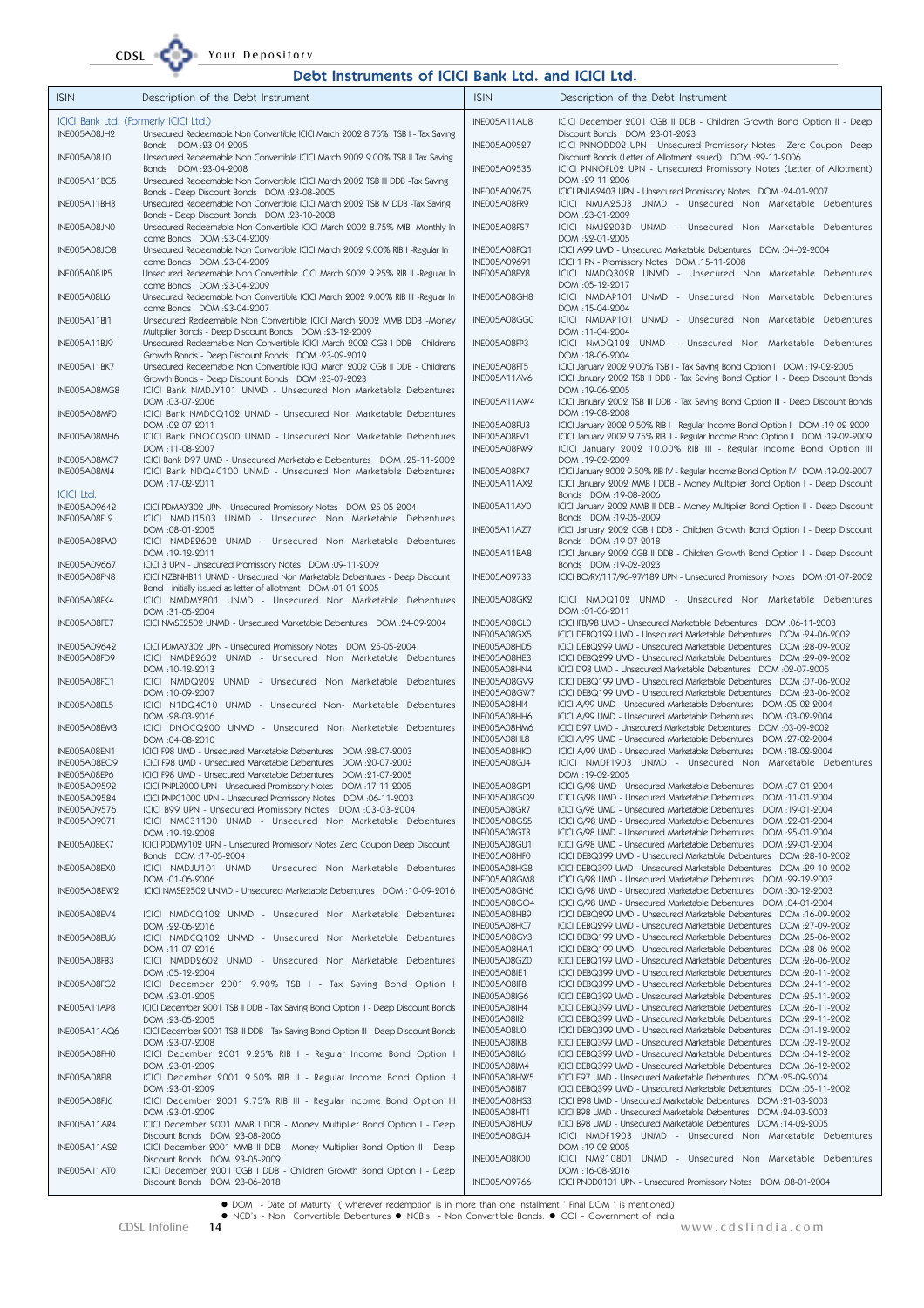#### CDSL C Your Depository

| <b>ISIN</b>                  | Description of the Debt Instrument                                                                                                                               | <b>ISIN</b>                  | Description of the Debt Instrument                                                                                                                     |
|------------------------------|------------------------------------------------------------------------------------------------------------------------------------------------------------------|------------------------------|--------------------------------------------------------------------------------------------------------------------------------------------------------|
| INE005A08IY9                 | ICICI F98 UMD - Unsecured Marketable Debentures DOM :08-07-2005                                                                                                  | INE005A08LD7                 | ICICI NZBNHB11 UNMD - Unsecured Non Marketable Debentures - Deep Discount                                                                              |
| INE005A08IZ6                 | ICICI F98 UMD - Unsecured Marketable Debentures DOM :06-08-2003                                                                                                  |                              | Bonds DOM :01-01-2005                                                                                                                                  |
| INE005A08JA7<br>INE005A08IR3 | ICICI F98 UMD - Unsecured Marketable Debentures DOM : 20-07-2005<br>ICICI NMDQ302R UNMD - Unsecured Non Marketable Debentures                                    | INE005A08KZ2<br>INE005A08KW9 | ICICI F/98 UMD - Unsecured Marketable Debentures DOM :03-08-2003<br>ICICI E/97 UMD - Unsecured Marketable Debentures DOM : 24-09-2004                  |
|                              | DOM : 05-12-2006                                                                                                                                                 | INE005A08LX5                 | ICICI E97 UMD - Unsecured Marketable Debentures DOM : 22-09-2002                                                                                       |
| INE005A09741                 | ICICI PNQ302R UPN - Unsecured Promissory Notes DOM : 29-12-2008                                                                                                  | INE005A08LW7                 | ICICI NMDQ402 UNMD - Unsecured Non Marketable Debentures DOM: 27-03-2021                                                                               |
| INE005A08IE7                 | ICICI NMDQ302R UNMD - Unsecured Non Marketable Debentures<br>DOM :07-12-2006                                                                                     | INE005A08LU1<br>INE005A08LV9 | ICICI NMDQ102 UNMD - Unsecured Non Marketable Debentures DOM:15-07-2011<br>ICICI NMDAP102 UNMD - Unsecured<br>Non Marketable Debentures                |
| INE005A09758                 | ICICI PNQ302R UPN - Unsecured Promissory Notes DOM :22-01-2007                                                                                                   |                              | DOM : 12-04-2016                                                                                                                                       |
| INE005A08IQ5                 | ICICI NMDQ302R UNMD - Unsecured Non Marketable Debentures                                                                                                        | INE005A08LY3                 | ICICI NMDQ402 UNMD - Unsecured Non Marketable Debentures DOM: 28-03-2009                                                                               |
| INE005A08HV7                 | DOM: 17-01-2007<br>ICICI G/98 UMD - Unsecured Marketable Debentures DOM : 11-11-2005                                                                             | INE005A08LZ0<br>INE005A09600 | ICICI NMDQ402 UNMD - Unsecured Non Marketable Debentures DOM: 26-03-2005<br>ICICI PNNOFL02 UPN - Unsecured Promissory Notes (Letter of Allotment)      |
| INE005A08IC5                 | ICICI DEBQ399 UMD - Unsecured Marketable Debentures DOM : 19-11-2002                                                                                             |                              | DOM : 29-11-2006                                                                                                                                       |
| INE005A08ID3                 | ICICI DEBQ399 UMD - Unsecured Marketable Debentures DOM : 17-11-2002                                                                                             | INE005A08EZ5                 | ICICI G/98 UMD - Unsecured Marketable Debentures DOM :19-01-2006                                                                                       |
| INE005A08IA9<br>INE005A08HZ8 | ICICI DEBQ399 UMD - Unsecured Marketable Debentures DOM:03-11-2002<br>ICICI DEBQ399 UMD - Unsecured Marketable Debentures DOM:02-11-2002                         | INE005A08FO6                 | ICICI NMC31100 UNMD - Unsecured Non Marketable Debentures<br>DOM :30-11-2005                                                                           |
| INE005A08HO2                 | ICICI A98 UMD - Unsecured Marketable Debentures DOM : 22-01-2005                                                                                                 | INE005A08FA5                 | ICICI DNOCQ200 UNMD - Unsecured Non Marketable Debentures                                                                                              |
| INE005A08HR5                 | ICICI B98 UMD - Unsecured Marketable Debentures DOM : 20-03-2005                                                                                                 |                              | DOM :11-08-2010                                                                                                                                        |
| INE005A08HQ7<br>INE005A09717 | ICICI B98 UMD - Unsecured Marketable Debentures DOM : 24-02-2003<br>ICICI BO/RH/91/96-97/155 UPN - Unsecured Promissory Notes DOM :31-03-2002                    | INE005A08FF4                 | ICICI DNOCQ200 UNMD - Unsecured Non Marketable Debentures<br>DOM :10-08-2010                                                                           |
| INE005A08GF2                 | ICICI NDQ4C100 UNMD - Unsecured Non Marketable Debentures                                                                                                        | INE005A08FY5                 | Subordinated Unsecured Non Convertible Redeemable Debentures                                                                                           |
|                              | DOM : 16-01-2006                                                                                                                                                 |                              | DOM : 26-04-2007                                                                                                                                       |
| INE005A08GA3                 | ICICI NDQ4PC00 UNMD - Unsecured Non Marketable Debentures<br>DOM :17-02-2006                                                                                     | INE005A08HP9<br>INE005A08HJ2 | ICICI A98 UMD - Unsecured Marketable Debentures DOM : 28-01-2003<br>ICICI A/99 UMD - Unsecured Marketable Debentures DOM :09-02-2004                   |
| INE005A08FZ2                 | ICICI B98 UMD - Unsecured Marketable Debentures DOM : 17-02-2005                                                                                                 | INE005A08HY1                 | ICICI DEBQ399 UMD - Unsecured Marketable Debentures DOM:30-11-2002                                                                                     |
| INE005A08GE5                 | ICICI NMOC2402 UNMD - Unsecured Non Marketable Debentures                                                                                                        | INE005A08IN2                 | ICICI DNMQ399 UNMD - Unsecured Non Marketable Debentures DOM : 18-12-2002                                                                              |
| INE005A09709                 | DOM: 18-10-2013<br>ICICI PNQ302R UPN - Unsecured Promissory Notes DOM : 29-12-2006                                                                               | INE005A09725<br>INE005A09782 | ICICI MA/RH/04/97-98/013 UPN - Unsecured Promissory Notes DOM :13-06-2002<br>ICICI PDMAY301 UPN - Unsecured Promissory Notes - Deep Discount Bonds     |
| INE005A08GB1                 | ICICI NMDQ302R UNMD - Unsecured Non Marketable Debentures                                                                                                        |                              | DOM : 24-05-2004                                                                                                                                       |
|                              | DOM :08-01-2007                                                                                                                                                  | INE005A08KQ1                 | ICICI D/97 UMD - Unsecured Marketable Debentures DOM :05-11-2002                                                                                       |
| INE005A08GD7                 | ICICI NMDQ302R UNMD - Unsecured Non Marketable Debentures<br>DOM :01-01-2007                                                                                     | INE005A09808<br>INE005A08KR9 | ICICI BO/RH/125/96-97/197 UPN - Unsecured Promissory Notes DOM : 14-07-2004<br>ICICI NDDJA101 UNMD - Unsecured Non Marketable Debentures - Zero Coupon |
| INE005A08GC9                 | ICICI NMDQ302R UNMD - Unsecured Non Marketable Debentures                                                                                                        |                              | Deep Discount Bonds DOM:09-01-2004                                                                                                                     |
|                              | DOM : 27-12-2006                                                                                                                                                 | INE005A09790                 | ICICI PNADDB02 UPN - Unsecured Promissory Notes - Zero Coupon Deep Discount                                                                            |
| INE005A08GI6                 | ICICI NMDJY101 UNMD - Unsecured Non Marketable Debentures<br>DOM: 19-07-2006                                                                                     | INE005A08KS7                 | Bonds DOM:31-08-2006<br>ICICI NDMY901 UNMD - Unsecured Non Marketable Debentures - Zero Coupon Deep                                                    |
| INE005A08KC1                 | ICICI D/97 UMD - Unsecured Marketable Debentures DOM : 19-12-2004                                                                                                |                              | Discount Bonds DOM : 23-05-2004                                                                                                                        |
| INE005A08JT7                 | ICICI A/99 UMD - Unsecured Marketable Debentures DOM : 24-02-2004                                                                                                | INE005A08KP3                 | ICICI D/97 UMD - Unsecured Marketable Debentures DOM :04-12-2002                                                                                       |
| INE005A08JS9<br>INE005A08JR1 | ICICI A/99 UMD - Unsecured Marketable Debentures DOM : 19-02-2004<br>ICICI A/99 UMD - Unsecured Marketable Debentures DOM :06-02-2004                            | INE005A08LM8<br>INE005A08LL0 | ICICI NMDQ402 UNMD - Unsecured Non Marketable Debentures DOM: 14-06-2012<br>ICICI NMDQ402 UNMD - Unsecured Non Marketable Debentures DOM: 19-03-2014   |
| INE005A08JQ3                 | ICICI DEBQ399 UMD - Unsecured Marketable Debentures DOM: 27-11-2002                                                                                              | INE005A09824                 | ICICI A97 UPN - Unsecured Promissory Notes DOM : 29-05-2002                                                                                            |
| INE005A08JV3                 | ICICI B/98 UMD - Unsecured Marketable Debentures DOM : 16-03-2003                                                                                                | INE005A08LO4                 | ICICI B98 UMD - Unsecured Marketable Debentures DOM : 18-02-2005                                                                                       |
| INE005A08KN8<br>INE005A08KM0 | ICICI G/98 UMD - Unsecured Marketable Debentures DOM : 23-11-2003<br>ICICI G/98 UMD - Unsecured Marketable Debentures DOM : 28-01-2004                           | INE005A08LK2<br>INE005A08LN6 | ICICI NMDQ402 UNMD - Unsecured Non Marketable Debentures DOM: 20-03-2009<br>ICICI G/98 UMD - Unsecured Marketable Debentures DOM :31-10-2005           |
| INE005A08KF4                 | ICICI D/98 UMD - Unsecured Marketable Debentures DOM :05-05-2003                                                                                                 | INE005A08LJ4                 | ICICI NMDQ402 UNMD - Unsecured Non Marketable Debentures DOM: 20-03-2014                                                                               |
| INE005A08KA5                 | ICICI B/98 UMD - Unsecured Marketable Debentures DOM : 25-03-2003                                                                                                | INE005A08LE5                 | ICICI F98 UMD - Unsecured Marketable Debentures DOM : 25-09-2005                                                                                       |
| INE005A08KD9<br>INE005A08KE7 | ICICI D/98 UMD - Unsecured Marketable Debentures DOM :10-06-2003<br>ICICI D/98 UMD - Unsecured Marketable Debentures DOM :04-05-2003                             | INE005A08LG0<br>INE005A08LH8 | ICICI B98 UMD - Unsecured Marketable Debentures DOM : 11-02-2005<br>ICICI D97 UMD - Unsecured Marketable Debentures DOM : 18-11-2002                   |
| INE005A08JU5                 | ICICI B/98 UMD - Unsecured Marketable Debentures DOM :09-02-2003                                                                                                 | INE005A08LB1                 | ICICI DNMQ399 UNMD - Unsecured Marketable Debentures DOM :05-11-2002                                                                                   |
| INE005A08KG2                 | ICICI D/98 UMD - Unsecured Marketable Debentures DOM :15-06-2003                                                                                                 | INE005A08KT5                 | ICICI D/98 UMD - Unsecured Marketable Debentures DOM : 18-06-2005                                                                                      |
| INE005A08JZ4<br>INE005A08KB3 | ICICI B/98 UMD - Unsecured Marketable Debentures DOM :18-03-2003<br>ICICI B/98 UMD - Unsecured Marketable Debentures DOM :30-03-2003                             | INE005A08LC9<br>INE005A08KU3 | ICICI NMDQ402 UNMD - Unsecured Non Marketable Debentures DOM : 14-03-2012<br>ICICI NMDB15C1 UNMD - Unsecured Non Marketable Debentures                 |
| INE005A08JW1                 | ICICI B/98 UMD - Unsecured Marketable Debentures DOM :19-02-2003                                                                                                 |                              | DOM : 26-02-2016                                                                                                                                       |
| INE005A08JY7<br>INE005A08KH0 | ICICI B/98 UMD - Unsecured Marketable Debentures DOM : 17-03-2003<br>ICICI F/98 UMD - Unsecured Marketable Debentures DOM :06-07-2003                            | INE005A08KV1                 | ICICI NDDMA101 UNMD - Unsecured Non Marketable Debentures - Zero Coupon -<br>Deep Discount Bonds DOM:31-03-2031                                        |
| INE005A08KI8                 | ICICI F/98 UMD - Unsecured Marketable Debentures DOM :16-07-2003                                                                                                 | INE005A08LA3                 | ICICI F/98 UMD - Unsecured Marketable Debentures DOM : 28-08-2005                                                                                      |
| INE005A08KK4                 | ICICI G/98 UMD - Unsecured Marketable Debentures DOM :30-10-2003                                                                                                 | INE005A09816                 | ICICI BO/RH/03/95-96/031 UPN - Unsecured Promissory Notes DOM : 19-09-2002                                                                             |
| INE005A08KJ6<br>INE005A08KL2 | ICICI F/98 UMD - Unsecured Marketable Debentures DOM :22-07-2003<br>ICICI G/98 UMD - Unsecured Marketable Debentures  DOM :05-11-2003                            | INE005A08KO6                 | ICICI NDDJA101 UNMD - Unsecured Non Marketable Debentures - Zero Coupon<br>Deep Discount Bonds DOM : 22-02-2031                                        |
| INE005A08JX9                 | ICICI B/98 UMD - Unsecured Marketable Debentures DOM :20-02-2003                                                                                                 | INE005A08LP1                 | ICICI B98 UMD - Unsecured Marketable Debentures DOM :09-03-2003                                                                                        |
| INE005A09774                 | ICICI PNMA0903 UPN - Unsecured Promissory Notes DOM :09-03-2012                                                                                                  | <b>INE005A08LQ9</b>          | ICICI B98 UMD - Unsecured Marketable Debentures DOM : 27-02-2005                                                                                       |
| INE005A08JD1<br>INE005A08JE9 | ICICI F98 UMD - Unsecured Marketable Debentures DOM :04-09-2005<br>ICICI A/99 UMD - Unsecured Marketable Debentures DOM :31-03-2006                              | INE005A08LR7<br>INE005A08LT3 | ICICI F98 UMD - Unsecured Marketable Debentures DOM : 16-09-2005<br>ICICI NMDQ202 UNMD - Unsecured Non Marketable Debentures DOM:17-08-2013            |
| INE005A08JC3                 | ICICI F98 UMD - Unsecured Marketable Debentures DOM :05-09-2005                                                                                                  | INE005A09832                 | ICICI PDDMY102 UPN - Unsecured Promissory Notes - Zero Coupon - Deep Discount                                                                          |
| INE005A08JB5                 | ICICI F98 UMD - Unsecured Marketable Debentures DOM :11-09-2005                                                                                                  |                              | Bonds DOM: 10-09-2004                                                                                                                                  |
| <b>INE005A08IS1</b>          | ICICI NMDQ102 UNMD - Unsecured Non Marketable Debentures                                                                                                         | INE005A10012                 | ICICI GOINMO2 NMFRBD - Non Marketable Floating Rate Bonds in the nature of<br>debentures DOM:01-03-2003                                                |
| INE005A08IT9                 | DOM:30-04-2016<br>ICICI NMPFM800 UNMD - Unsecured Non Marketable Debentures                                                                                      | INE005A08LS5                 | ICICI NMC31100 UNMD - Unsecured Non Marketable Debentures                                                                                              |
|                              | DOM :06-09-2005                                                                                                                                                  |                              | DOM : 29-11-2005                                                                                                                                       |
| INE005A08IU7                 | ICICI NMPFM800 UNMD - Unsecured Non Marketable Debentures<br>DOM: 11-09-2005                                                                                     | INE005A08LF2<br>INE005A09873 | ICICI F98 UMD - Unsecured Marketable Debentures DOM : 25-09-2002<br>ICICI A-88 (SLR Bonds) PN - Promissory Notes DOM :01-02-2003                       |
| INE005A08IV5                 | ICICI NMDAP102 UNMD - Unsecured Non Marketable Debentures                                                                                                        | INE005A09857                 | ICICI B-82 (SLR Bonds) PN - Promissory Notes DOM: 23-06-2002                                                                                           |
|                              | DOM : 16-04-2016                                                                                                                                                 | INE005A09865                 | ICICI A-90 (SLR Bonds) PN - Promissory Notes DOM :01-03-2010                                                                                           |
| INE005A08IW3                 | ICICI NMC31100 UNMD - Unsecured Non Marketable Debentures<br>DOM:01-12-2005                                                                                      | INE005A09881                 | ICICI A-91 (SLR Bonds) PN - Promissory Notes DOM: 19-08-2011                                                                                           |
| INE005A08IX1                 | ICICI F97 UMD - Unsecured Marketable Debentures DOM : 12-12-2004                                                                                                 | INE005A09840<br>INE005A09949 | ICICI A-89 (SLR Bonds) PN - Promissory Notes DOM:13-02-2009<br>ICICI C-88 (SLR Bonds) PN - Promissory Notes DOM :21-11-2008                            |
| INE005A08JF6                 | ICICI February 2002 9.00% TSB I - Tax Saving Bond Option I DOM : 27-03-2005                                                                                      | INE005A09956                 | ICICI C-89 (SLR Bonds) PN - Promissory Notes DOM:15-11-2009                                                                                            |
| INE005A08JG4<br>INE005A11BB6 | ICICI February 2002 9.25% TSB II - Tax Saving Bond Option II DOM: 27-03-2008<br>ICICI February 2002 TSB III DDB - Tax Saving Bond Option III Deep Discount Bonds | INE005A09964                 | ICICI C-90 (SLR Bonds) PN - Promissory Notes DOM :05-11-2010                                                                                           |
|                              | DOM : 27-07-2005                                                                                                                                                 | INE005A09972<br>INE005A09915 | ICICI B-91 (SLR Bonds) PN - Promissory Notes DOM : 23-12-2011<br>ICICI B-89 (SLR Bonds) PN - Promissory Notes DOM :05-06-2009                          |
| INE005A11BB4                 | ICICI February 2002 TSB IV DDB - Tax Saving Bond Option IV Deep Discount Bonds                                                                                   | INE005A09923                 | ICICI B-90 (SLR Bonds) PN - Promissory Notes DOM :09-07-2010                                                                                           |
| INE005A08JJ8                 | DOM : 27-09-2008<br>ICICI February 2002 9.00% MIB - Monthly Income Bonds DOM :27-03-2009                                                                         | INE005A09907                 | ICICI B-88 (SLR Bonds) PN - Promissory Notes DOM : 23-06-2008                                                                                          |
| INE005A08JK6                 | ICICI February 2002 9.25% RIB I - Regular Income Bonds I DOM : 27-03-2009                                                                                        | INE005A09899                 | ICICI B-87 (SLR Bonds) PN - Promissory Notes DOM :08-06-2002                                                                                           |
| INE005A08JL4                 | ICICI February 2002 9.50% RIB II - Regular Income Bonds II DOM : 27-03-2009                                                                                      | INE005A09931<br>INE005A08MA1 | ICICI C-87 (SLR Bonds) PN - Promissory Notes DOM : 26-10-2002                                                                                          |
| INE005A08JM2<br>INE005A11BD2 | ICICI February 2002 9.25% RIB III - Regular Income Bonds III DOM :27-03-2009<br>ICICI February 2002 9.25% MMB DDB - Monthly Income Bonds Deep Discount Bonds     |                              | ICICI NMDI1503 UNMD - Unsecured Non Marketable Debentures<br>DOM :13-03-2014                                                                           |
|                              | DOM : 27-09-2009                                                                                                                                                 | INE005A08MC7                 | ICICI D97 UMD - Unsecured Marketable Debentures DOM : 25-11-2002                                                                                       |
| INE005A11BE0                 | ICICI February 2002 9.25% CGB I DDB - Children Growth Bonds I Deep Discount                                                                                      | INE005A08MD5                 | ICICI F98 UMD - Unsecured Marketable Debentures DOM : 29-07-2003                                                                                       |
| INE005A11BF7                 | Bonds DOM : 27-10-2018<br>ICICI February 2002 9.25% CGB II DDB - Children Growth Bonds II Deep Discount                                                          | INE005A08ME3                 | ICICI CGNMQ100 UNMD Capital Gains Bonds u/s 54EA - Unsecured Non Marketable<br>Debentures DOM :07-08-2003                                              |
|                              | Bonds DOM : 27-03-2023                                                                                                                                           | INE005A08MB9                 | ICICI NMDQ402 UNMD - Unsecured Non Marketable Debentures DOM :09-04-2021                                                                               |
|                              | • DOM - Date of Maturity (wherever redemption is in more than one installment ' Final DOM ' is mentioned)                                                        |                              |                                                                                                                                                        |
|                              | • NCD's - Non Convertible Debentures • NCB's - Non Convertible Bonds. • GOI - Government of India                                                                |                              |                                                                                                                                                        |
|                              | www.cdslindia.com                                                                                                                                                |                              | CDSL Infoline<br>15                                                                                                                                    |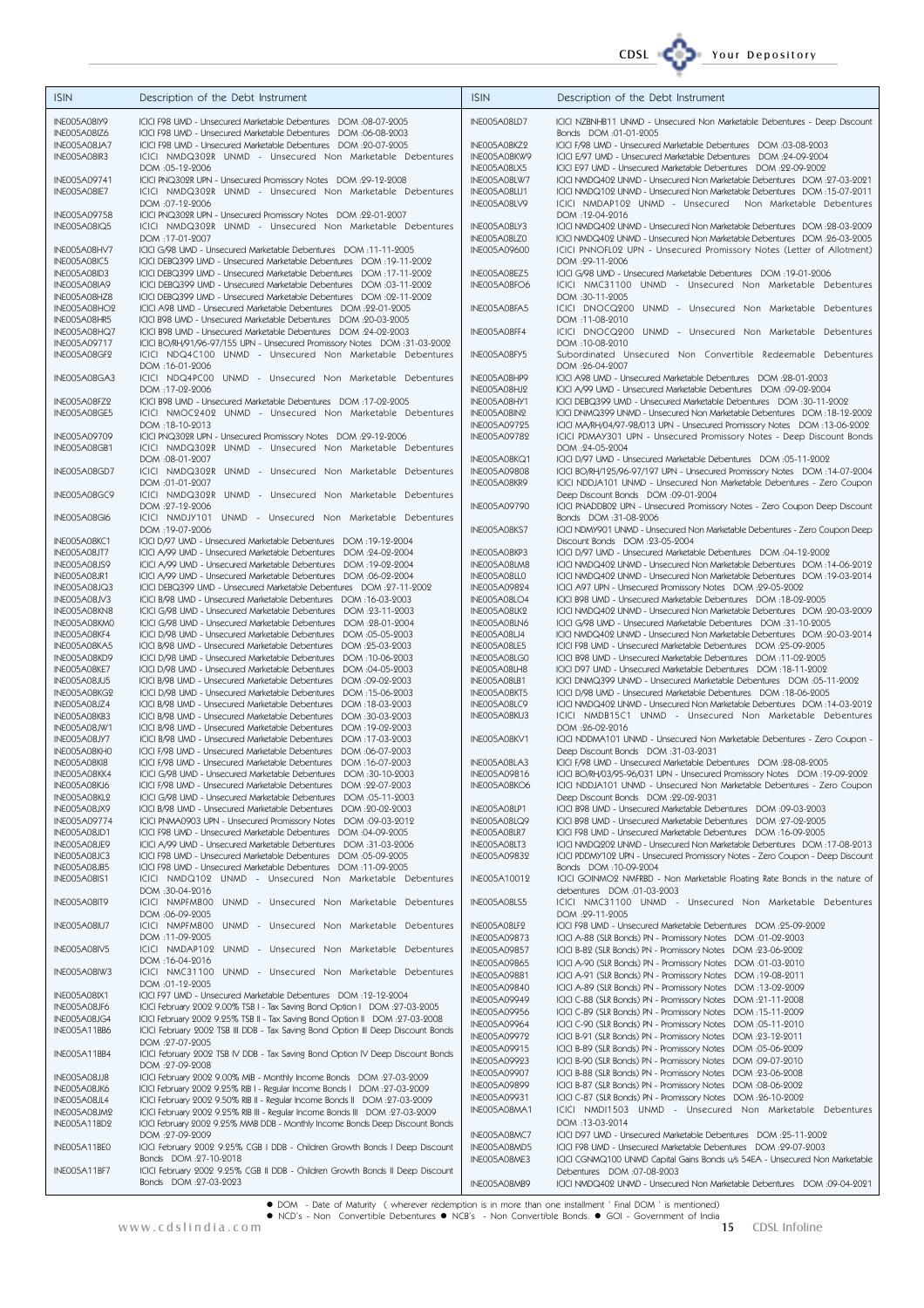

# **CDSL - Depository Participants (DPs) / Branches**

#### $AGR/$

Seema Securities Pvt. Ltd. 0562-351230/1061 agssi@nde.vsnl.net.in

## AHMFDARAD

Bank Of India 079-6561984 BCB Brokerage Pvt. Ltd. 079 6640022/33/44 079 6640055 ratnakarsec@icenet.net Gandhi Securities And Investment Pvt. Ltd.-Kalol Branch 09764-99817 Money Care Securities And Financial Services Itd 079 6561700 079 6561923 mcsahd@vsnl.com Navkar Share & Stock Brokers Pvt. Ltd. 079 6403629/49 079 6446166 pradip@wilnetonline.net Renaissance Securities Ltd. 216 7976 217 6660 The Stock Exchange, Ahmedabad 079-630 7971/77 ase@adl.vsnl.net.in,vijayrupadhyay@hotmail.com

# AHMEDNAGAR

Nagar Urban Co-Operative Bank Ltd. 0241-343 641/642 0241-345 385 nagarbank@vsnl.com

#### AKOLA

Motilal Oswal Securities Ltd. 0724-430 795 0724-430 304 The Akola Janata Commercial Coop. Bank Ltd. 0724 430012 0724 430241/639 akl akljbmnb@sancharnet.in

#### **AII AHARAD**

Asit C Mehta Investment Intermediates Ltd. 0532-460822

#### **AIWAR**

The Bank Of Rajasthan Ltd. 0144 701747 cralwar@rajbank.com

#### **ANAND**

H T Nanavati Securities Pvt. Ltd. 02692-40439/41412 02692-55408 patel harshit@hotmail.com;reghupal@rediffmail.  $com$ Navkar Share & Stockbrokers Pvt Ltd. 02692 61888 02692 62714 pradip@wilnetonline.net

#### **RANGALORE**

Bangalore Stock Exchange Ltd. 080-227 8314/8315 080-227 8317 edbgse@vsnl.com Bank Of India 080-2280367 boiblrdpo@vsnl.net Churiwala Securities (P.) Ltd. 080-344 3327 080-344 3750/3930 Stock Holding Corporation Of India Ltd. 080-299 5246

nirmalreddy@stockholding.comumasri @stockholding.com

#### **REAWAD**

The Bank Of Rajasthan Ltd. 01462-58813 01462-57402 beawar@rajbank.com

Asit C Mehta Investment Intermediates Ltd. 0831 466432 0831 421956

#### **RHARLICH**

Gandhi Securities And Investments Pvt. Ltd. 02642-62140 priti@narmada.net.in

#### **RHATINDA**

Suresh Rathi Securities Pvt. Ltd. 0164 2524599

#### **RHII WAP**

The Bank Of Rajasthan Ltd. 01482 26242 bhilwaramain@raibank.com

#### **RHIWANDI**

Renaissance Securities Ltd. 022 913 55200

#### **RHI IRANESHWAR**

Sam Global Securities Ltd. 0674-575008/404 0674-575703 The Bank Of Rajasthan Ltd. 0674 539396 bhubneshwar@rajbank.com

### **RIKANFR**

Hem Securities Ltd. 0151-544002 0151-200466 Suresh Rathi Securities Pvt. Ltd. 0151-520 297 The Bank Of Rajasthan Ltd. 0151 934897 kgbikaner@rajbank.com

Navkar Share & Stock Brokers Pvt. Ltd. 02696 22600 pradip@wilnetonline.net

#### **RURDWAN**

B R Jalan Securities Pvt. Ltd. 0341 444 926 sunsec@vsnl.net

## **CHANDIGARH**

K & ASecurities Pvt. Ltd. 0172 704198/4298 0172 704398 vkumar@glide.net.in Uttam Financial Services Ltd. 0172 301670 nsebse@vsnl.com

#### CHENNAL

**Bank Of India** 044-5229346-48 EXTN: 210 boizosz@md2.vsnl.net

BCB Brokerage Pvt. Ltd. 044 6426323 044 6426659 shhkumar@eth.net Bright Shares And Stocks Pvt. Ltd. 044-4620028-29 bright dp@vsnl.net DJS Stock And Shares Ltd. 044-5250715 044-5215515 Madras Stock Exchange Ltd. 044-522 8951 044-522 4392/4393 mseed@md3.vsnl.net.in Stock Holding Corporation Of India Ltd. 044-534 0725 The Bank Of Rajasthan Ltd. 044 8213222 chennai@raibank.com

#### **CHITTORGARH**

Shilpa Stock Brokers Pvt. Ltd. 01472 42278-79 sargam1@sancharnet.in

## CHURU

Suresh Rathi Securities P Ltd. 01562 52339

Cochin Stock Brokers Ltd. 0484 401898/3913 0484 400044 netincse@md3.vsnl.net.in

#### $\bigcap \text{MAP}$ AT $\bigcap \text{DE}$

DJS Stock And Shares Ltd. (0422)- 211487 (0422)- 210369 annam123@eth.net

Gandhi Securities & Investment Pvt. Ltd. 0671-619036 0671-628189 gsicut@dte.vsnl.net.in/gsicut@satyam.net.in

#### **DAHOD**

ISJ Securities Pvt. Ltd. 0267 321478

#### **DEHRADLIN**

Anand Rathi Securities Pvt. Ltd. Motilal Oswal Securities Ltd. 0135-653860 0135-659752 sainath@nde.vsnl.net.in;sainath@sancharnet.in Uttam Financial Services Ltd. 0135 621442 0135 625537 afspl@sancharnet.in, afspl doon@yahoo.com

#### **DHULF**

Motilal Oswal Securities Ltd. 02562-41781 02562-41881 Sykes & Ray Equities (I) Ltd. 0256 233968 venktesh@vsnl.com

#### **DOMRIVILI**

Anand Rathi Securities Pvt. Ltd. 0951 441788 0951 459179 krm@bom7.vsnl.net.in Gupta Equities Pvt. Ltd. 0251 890923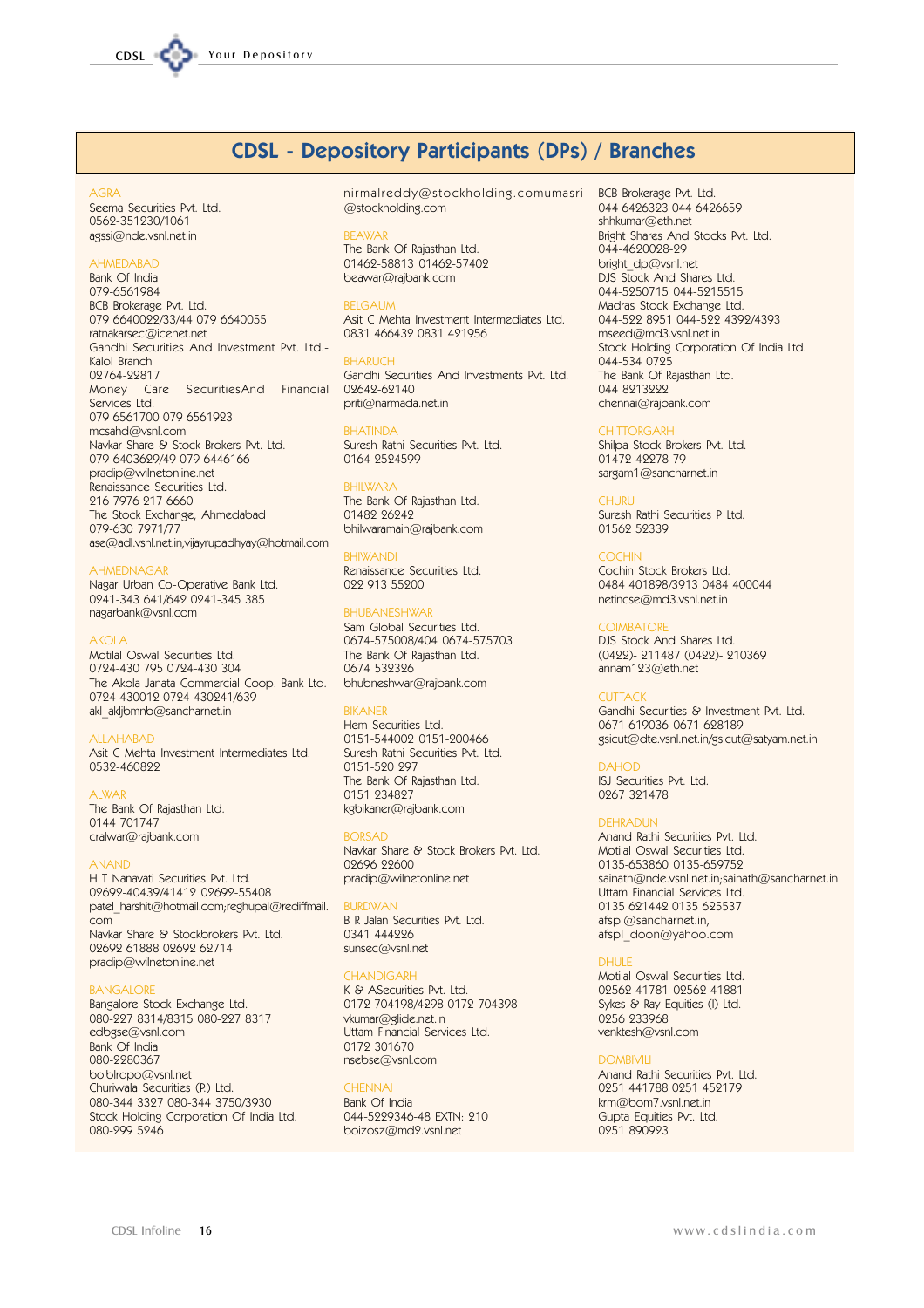#### **FARIDABAD**

The Bank Of Rajasthan Ltd. 0129 5413147 0129 5415277 faridabad@rajbank.com

#### GANGAPUI

The Bank Of Rajasthan Ltd. 07463 34051 roindore@rajbank.com

### GAYA

Uttam Financial Services Ltd. 0631 435868/42903 nsebse@vsnl.com

#### GUNA

Churiwala Securities Pvt. Ltd. 07549 56078 sg invest@mantramail.com

#### **GUWAHATI**

ISJ Securities Pvt. Ltd. 0361 636937-38 State Bank Of India-Chenikuthi 0361 540348/2778 0361 637726 sbichebr1@sanchernet.in

#### **GWALIOR**

Hem Securities Ltd. 0751 436464/565 0751 576363 shiva aim@rediffmail.com Renaissance Securities Itd 0751-431 950

Sam Global Securities Ltd. 05946-25328 05946-28788

### **HANI IMANGARH**

Suresh Rathi Securities Pvt. Ltd.

#### **HISSAP**

Sam Global Securities Ltd. 01662-39045/37745 SMK Shares And Stock Broking Pvt. Ltd. 01662-31084

Motilal Oswal Securities Ltd. 97718

#### HI IRI I

Gupta Equities Pvt. Ltd. 0836 269948 0836 269951 sachirao@hotmail.com, sachirao@yahoo.com Motilal Oswal Securities Ltd. 0836 369487 karthikinvser@rediffmail.com

#### **HYDERARAD**

BNR Capital Services Pvt. Ltd. 040 4755239 040 4755240 CIL Securities Ltd. 040-320 3155 040-320 3149 advisors@cilsecurities.com Karvy Consultants Ltd. 040-332 5518 040-331 2454 um.sec@karvy.com Stock Holding Corporation Of India Ltd. 040-322 2645 komal nair@stockholding.com

The Bank Of Rajasthan Ltd. 040-474 5920 040-474 3654 hyderabad@rajbank.com The Hyderabad Stock Exchange Ltd. 040 3222641-42 raju7170@yahoo.co.uk

#### **ICHAIKARANII**

Renaissance Securities Ltd. 0230-421 934 0230-421 935 klp srinvest@sancharnet.in

### **INDORE**

Anand Rathi Securities Pvt. Ltd. 0731 565975 0731 563127 suyogsec@sancharnet.in M/s. Sanjay C Baxi 022 2656812 022 2695575 scbaxi@vsnl.net MPSE Securities Ltd. 0731 432842-48  $m$ nseind@sancharnet.in State Bank Of India 0731-709 736 sbiinddemat@sancharnet.in State Bank Of Indore 0731-548 318 0731-544 464 The Bank Of Rajasthan Ltd. 0731-533 062 mgroadindore@rajbank.com

#### **JARAIDUR**

Acme Share & Stock Pvt. Ltd. 0761 315646 0761 507142 malikjbp@hotmail.com

### **JAIPLIR**

Anand Rathi Securities Pvt. Ltd. 0141 370352 pkgfin@datainfosys.net Hem Securities Ltd. 0141-378 608 hcj@tantramail.com,hcj@datainfosys.net Hem Securities Ltd. hcj@datainfosys.net,hcj@tantramail.com, hemsec @rediffmail com Renaissance Securities Ltd 0141 406890 Suresh Rathi Sec P Ltd. 0141 363919 0141 361521/2735 Suresh Rathi Securities Pvt. Ltd.- Hans Marg 0141 520682 singhrajpr@yahoo.com The Bank Of Rajasthan 0141 369445 0141 379991 miroadjaipur@rajbank.com

### **JALANDHAR**

H.T. Nanavati Securities Pvt. Ltd. 0181-226 964 0181-227 469

### **IAIGAON**

Asit C Mehta Inv Intermediates Ltd. 0257-226743 0257-225885 skwani@bom6.vsnl.net.in

## **IAMNAGAR**

Acme Shares & Stock Pvt. Ltd.-Khambhat 02698 24401-02 mscs@icenet.net

BRK Shares & Stk Brokers Pvt. Ltd. 0288 553310/92180 0 9825212267 jam poonam@sify.com Motilal Oswal Securities Ltd. 0288-661 246/248

Your Depository

#### **IHAI RADATAN**

CDSL

Suresh Rathi Securities Pvt. Ltd. 07432-40116 svardhma@datainfosys.net

## UNUHLNUHL

Suresh Rathi Securities Pvt. Ltd. 01592-32355 01592-38727 nitin601@hotmail.com

#### **IODHPUR**

Motilal Oswal Securities Ltd. 0291-441382/383 marusec@wilnetonline.net, marusec@sancharnet.in Renaissance Securities Ltd. -Sardarpura 0991 619374 Renaissance Securities Ltd. - Paota 0291-628619/719 Suresh Rathi Securities Pvt. Ltd. 0991-636171 sharads80@hotmail.com The Bank Of Rajasthan Ltd. 0991 697365 sgjodhpur@rajbank.com

#### **KANPUR**

State Bank Of India 0512 303123

### **KHAMRHAT**

Navkar Share & Stock Brokers Pvt. Ltd. 02698 20565 pradip@wilnetonline.net

## **KOLHAPLIR**

Motilal Oswal Securities Ltd. 0231 660713 0231 650171 klp tradenet@sancharnet.in

#### KOLHADLID

Renaissance Securities Ltd. 0231 660713 0231 650171

#### KOIKATA

Accord Capital Markets Ltd 033-476 2125/5404 033-475 0828 accord19@vsnl.in Bank Of India 033 2485703/1973 033 2485785/4850 boiezit@cal3.vsnl.net.in Dalmia Securities Ltd. 033-2806544-49 nm@dalmiasec.com DJS Stock & Shares Ltd. 033-2206269 033-2484288 East India Securities Ltd. 033-334 5527/5689 033-321 8069 viveka@eisec.com;sanjays@eisec.com Lohia Securities Ltd. 033-210 8722 033-210 7993/95 samy4200@usa.net M Prasad & Co. Ltd. 033 4792700-01 sunspark@cal2.vsnl.net.in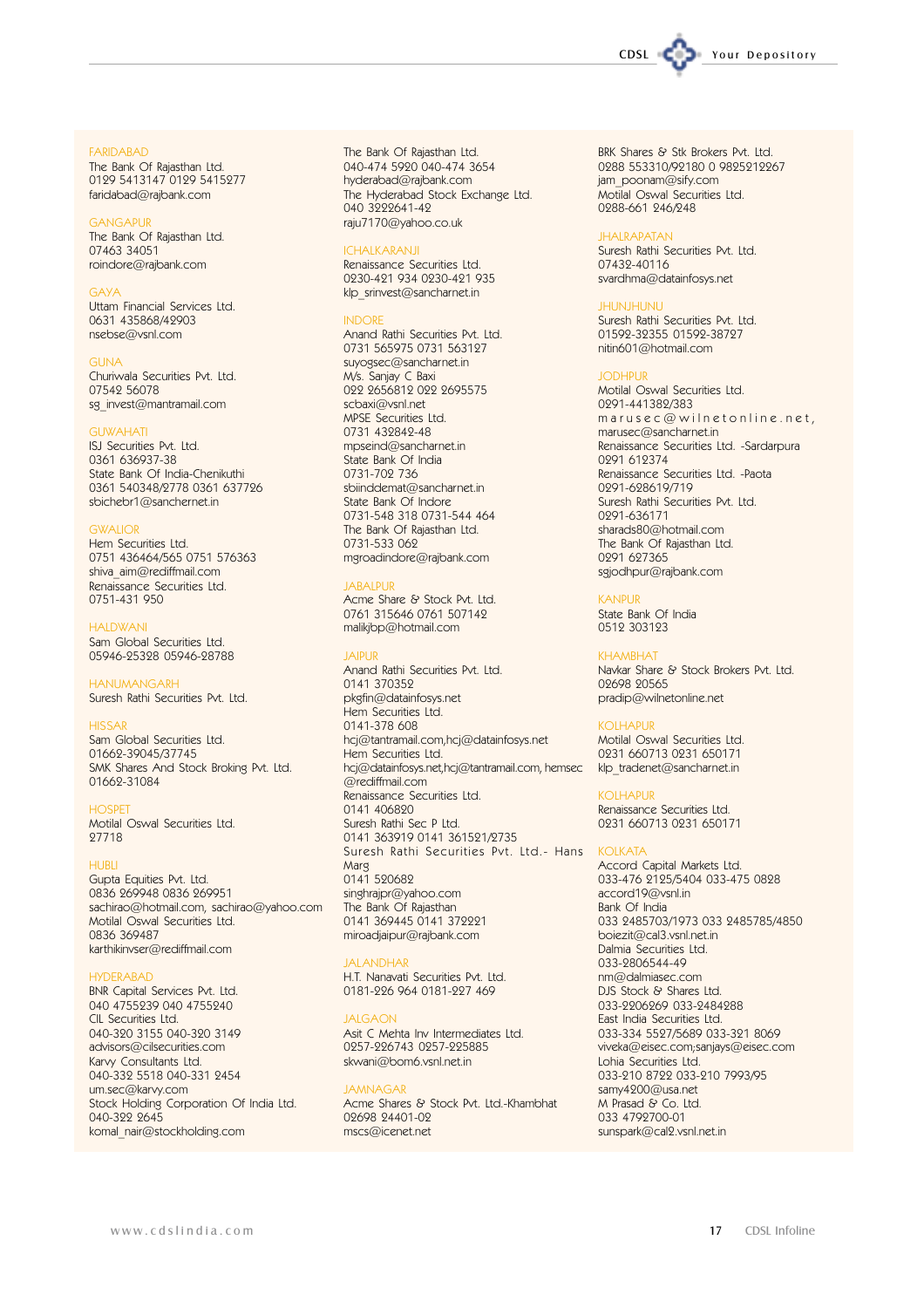RM Share Trading Pvt. Ltd. 033 2103860 033 2103862 Sam Global Securities Ltd. 033-221 1096 033-221 1097 SKP Securities Ltd. 033-9898719/8793 skpsec@giascl01.vsnl.net.in Stock Holding Corporation Of India Ltd. 033-226 2030 The Bank Of Rajasthan Ltd. 033 9377419-13 crcalcutta@raibank.com Vedika Securities Pvt. Ltd. 033 2231245 033 2233642/43 vedika @hotmail.com

Suresh Rathi Securities Pvt. Ltd. 0744-361 155 The Bank Of Rajasthan Ltd. 0744-324 007 0744-362 284 iekota@rajbank.com

Anand Rathi Securities Pvt. Ltd. 0592 282303 0522 217547/426 richie@avadh.net Asit C Mehta Investment Intermediates  $htd$ (0522) 255022/23 (0522) 255 005 Motilal Oswal Securities Ltd. 231695/211903 217492 Sykes & Ray Equities (I) Ltd. 0522 331196 sykes@hatway.com

#### **ITIDHIANA**

LSE Securities Ltd. 0161-412316-18 Ise@satyam.net.in State Bank Of India 0161-449 080 0161-449 081

DJS Stock & Shares Ltd. 0452-735776 0452-737555 pln@vsnl.com: maduraimahasakthi@hotmail.com

#### **MANGALORE**

ISJ Securities Pvt. Ltd. 0824 429614 arcadia@vasnet.co.in, arc mangalore@yahoo.co.in

#### **MEEDLIT**

BCB Brokerage Pvt. Ltd. 0121 660001/24 ash rel@vahoo.com The Bank Of Rajasthan Ltd. 0121-643908 meerut@rajbank.com

#### **MITHAPLIR**

BRK Shares & Stk Brokers Pvt. Ltd. 09899 94360

#### **MORADARAD**

Uttam Financial Services Ltd. 0591-428 721 0591-417 908

## MUMBAI-ANDHERI

Birla Sun Life Securities Ltd. 91-22-830 2952 91-22-830 2953/54 pzaveri@birlasec.com C. R. Kothari And Sons Shares & Stock Brokers (P) Itd. 099-894 5719 099-894 5790 cr kothari cdsil@yahoo.co.in IIT Corporate Services Ltd. 022-6835599/1416 022-6831138 iitcsl@bom3.vsnl.net.in,iitsta@123india.com Infrastructure Leasing & Financial Services Ltd. 91-22-857 0965- 91-22-8570970/954 ganesh.raikar@ilfsindia.com Kisan Ratilal Choksey Shares And Securities Pvt Itd 022-6965555 krc@vsnl.com,Sharebank@krchoksey.com M/s. Jitendra J. Bhabhera 022-6707601-4 bhabhera@vsnl.com;kalpeshbhabhera @hotmail.com Mangal Keshav Securities Ltd. 022 6351177 mkssbl@vsnl com Motilal Oswal Securities Ltd 022 6250001 022 6250606 helpdesk@motilal oswal.com The Greater Bombay Co-Operative Bank Ltd. 91-22-834 3695 gbcbdc1@roltanet.com, gbcbdc1@rediffmail.com UTI Securities Exchange Ltd. 022-6941500 022-6941640-3 manish@utisec.com:meenal@utisel.com

#### MUMBAI- BANDRA

ISJ Securities Pvt. Ltd.-Bandra 022-6408575 Total Securities Ltd. 022-6514095-98 pandya51271@rediffmail.com

#### **MUMBAI- BORIVILI**

Acme Share & Stock Pvt. Ltd. 022 8912256/62 ashastri@vsnl.com Anand Rathi Securities Pvt. Ltd. 893 5838 891 8340

#### MUMBAL BORIVILL

Motilal Oswal Securities Ltd. 022 8896315 022 8990678  $ds \ln \omega$ RN Patwa Shares & Stock Brokers (P.) Ltd. 022 8984679 022 8988619 Rkinvestment@mantraonline.com

#### MUMBAI- CHURCHGATE

Shreehari Shares And Stock Brokers Pvt. Ltd. 022-281 1934 9821051881 rharlalka@hotmail.com

### MUMBAI- COLABA

Gupta Equities Pvt. Ltd. 022-232 5607 gupta equities@vsnl.com Sykes & Ray Equities (India) Ltd. 022-2040425/0392 022-2040426 sykes@bol.net.in,sykes@bom4.vsnl.net.in

#### MI IMRAIL FORT

Acme Shares & Stock Pvt. Ltd. 022-2657316/18 acme dp@yahoo.co.in Advani Share Brokers Pvt. Ltd. 267 1533 advani@giasbm01.vsnl.net.in, dharmesh@advanishares.com,rajendra@ad vanishares.com Amu Shares & Securities Ltd. 965 3410 965 6989 Anand Rathi Securities Pvt. Ltd. 022-2377065 022-2377090 demat@rathi.com **B D Shah Securities Ltd.** 022 2835543 022 2811817 bds@bdshah.com B M Gandhi Securities Pvt. Ltd. 022 2676940/7435 022 2626708 bmgs@vsnl.com B R Jalan Securities Pvt. Ltd. 022-267 5746/5815 022-267 5997/2389 ganesh@bol.net.in;jnjha@hotmail.com Bank Of India - Capital Market Branch 022-262 1820 022-261 1599 Bank Of India - Stock Exchange Branch 022-262 6998 022-262 6956 Bank Of Maharashtra 022-262 6748 91-22-262 1779 ashapathai@hotmail.com BCB Brokerage Pvt. Ltd. 022-265 6074/6809 265 5502 ubagri@vsnl.com, onlyuttam@yahoo.com BCB Brokerage Pvt. Ltd. - Branch 1 022-265 2792 022-267 6713 bcbcds@yahoo.com, anubagri@yahoo.com Bhavik Rajesh Khandhar Shares & Stock Brokers Pvt. Ltd. 022 2075651 bhavikrk@bom5.vsnl.net.in BNR Capital Services Pvt. Ltd. 022 2670029 022 2675155 bnrcapital@roltanet.com **BOI Shareholding Ltd.** 91-22-267 6017 **BOI Shareholding Ltd.-Retail** 022 2723626 022 2723017  $hoisl@vsnlcom$ **ROI Shareholding Ltd.** 022-267 6017 **BOI Shareholding Ltd.-Capital Adequacy Branch** 022-2655989 022-2650801 Centurion Bank Ltd. 2705036/37/38/39 Churiwala Securities Pvt. Ltd. 267 0035/267 1713 265 1012 alokgbc@c-sec.com/tbse@c-sec.com Deutsche Bank sAg 91-22-207 8453 manoj.yadav@db.com;sandeep.todi @db.com; sam. mathews@db.com Dimensional Securities Pvt. Ltd. 000 0345700 mumbai@dimensional.co.in Dindayal Biyani Stock Brokers Ltd. 91-22-265 4201 91-22-265 5442 **Enam Securities Pvt Ltd.** 91-99-965 5535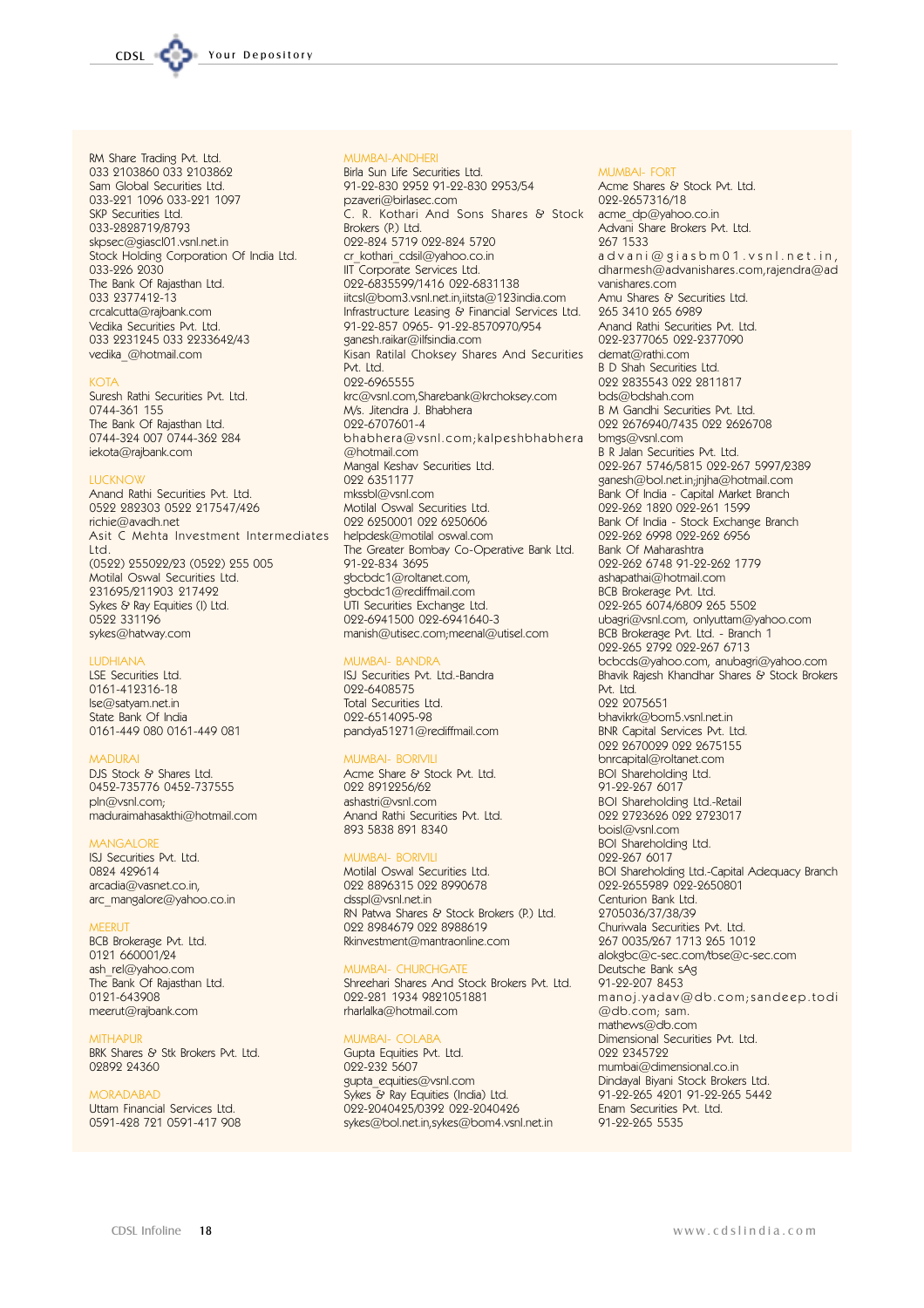CDSL Your Depository

Gandhi Securities And Investment Pvt. Ltd. 099 9653177 gsec@vsnl.com, dp@gsecin.com Global Trust Bank Ltd. 022-264 4920 cdsl@globaltrustbank.com,bala@ globaltrustbank.com H T Nanavati Securities Pvt. Ltd. 022 2650499 022 2341981-84/51 htnanavati@yahoo.com, vijaykhamkar@rediffmail.com Hasmukh Lalbhai Shares Brokers Pvt. Ltd. 022-2723068 022-2722814 uchitharia@hotmail.com Hem Securities Ltd. 022-266 6156 022-266 6157 hsl@bol.net.in Ikab Securities & Investment Ltd. 099-9310571 osl@bom5.vsnl.net.in Integrated Master Securities Ltd. 022 2672987/23871 022 2318204/03 imslbom@vsnl.com Inventure Growth & Securities Ltd. 988 6851 988 6859/53 ISJ Securities Pvt. Ltd. 022-261 6178 022-267 4252 Isiain@datainfosys.net JGA Shah Shares Brokers Pvt. Ltd. 022 2657350 jgashah@vsnl.net ...<br>J G Shah Financial Consultants Pvt. Ltd. 022-265 1688/3432 022-265 2694 ajay sha@vsnl.com Janata Sahakari Bank Ltd. 91-22-263 0568 91-22-263 0569 Joindre Capital Services Ltd. 022-2690112-21 022-2701059 ritesh@joindre.com K M Jain Stock Brokers Pvt. Ltd. 099 9334978-79 kmipl@bom5.vsnl.net.in K. Jayantilal Securities Pvt. Ltd. 022-2651199 022-2650294 kjay@bom4.vsnl.net.in Kaji and Maulik Securities Pvt. Ltd. 022-265 2164/4592 022-265 4350/4351 mlkaii@vsnl.com Kantilal Chhaganlal Securities Pvt. Ltd. 022-2677917-22 kcspldp cdsl@yahoo.com;ajayshah5555@rediff  $mail com$ Kantilal Mangaldas Securities Pvt. Ltd. 91-22-267 5282 91-22-267 6500 kmsec@hotmail.com Kaushik Shah Shares And Securities Ltd. 022-287 4860 022-284 4762 ksssl@bom8.vsnl.net.in Khambatta Securities Ltd. 270 2576/77 266 4287 stockman@bom3.vsnl.net.in M/s. Sanjay C. Baxi 022-265 3872 022-265 3812 Madhukar C. Sheth 265 3932 265 3938 Malti Securities Pvt. Ltd. 91-22-261 1268 91-22-2610727/998 msl@vsnl.com Mehta Vakil And Company Pvt. Ltd. 022-265 2620/1082 022-267 8748

Mother India Securities Pvt. Ltd. 022 2876431-32 022 2811703-04 mispl@bom3.vsnl.net.in Motilal Oswal Securities Ltd. 022-2615800 022-2676136 Motilal Oswal Securities Ltd. 022 2675494 022 2676838 niwas@bom3.vsnl.net.in Motilal Oswal Securities Ltd. 022 2654847 gokani@rediffmail.com Navkar Shares & Stock Brokers Pvt. Ltd. 022 2722118 pradip@wilnetonline.net Nirmal Bang Securities Pvt. Ltd. 91-22-264 1234 91-22-265 2111 nirmal cds@rediffmail.com Oriental Bank Of Commerce 022 2674579/6066 022 2671751  $bm0643@obc.co.in$ Prarup Shares & Stock Brokers Pvt. Ltd. 022-2826940-42 022-2884358 Prarup@bom5.vsnl.net.in Pratik Stock Vision Pvt. Ltd. 022-265 4793 022-265 4794/95 psvpl@hotmail.com, rajesh717@hotmail.com, sydave@yahoo.com, RBK Share Broking Ltd. 022 2651529/2646 022 2623499 rbk@rbksbl.com R. M. ShareTrading Pvt. Ltd. 91-22-265 6034 91-22-262 5194 R. N. Patwa Share & Stock Brokers (P.) Ltd. 91-22-265 1951 91-22-265 7258 rnpatwa@bom3.vsnl.net.in/ohpl@vsnl.com Renaissance Securities Ltd. 022 2721213/2632 022 2308228 rsecure@giasbm01.vsnl.net.in Saikripa Securities Ltd. 022-2721095 022-2721096 saisec@hotmail.com, tusharparab@yahoo.com Sam Global Securities Ltd. 022-265 2422 022-267 6468 Shilpa Stock Brokers Pvt Ltd. 099 9694220/1 shilpa@hathway.com Sino Securities Pvt. Ltd. 022 2334811-14 iavem@bom3.vsnl.net.in Smifs Securities Ltd. 91-22-265 8027/28 91-22-265 8041 smifsop@bom5.vsnl.net.in;demat@smifs.com SPS Share Brokers Pvt. Ltd. 022-267 5556/1335 022-267 4305 spshares@vsnl.com State Bank Of India 022-263 1182 022-265 1363 Sunidhi Consultancy Services Pvt.Ltd. 022 2631417 022 2631418 scs\_dp@rediffmail.com, scs\_dp@homail.com Suresh Rathi Securities Pvt. Ltd. 262 4787 262 1086 srsplcdsl@yahoo.com, sureshrathi@vsnl.com, lalit mundra@hotmail.com SVV Shares & Stock Brokers Pvt. Ltd. 022-2723133/35 022-2723138 swdp12000@hotmail.com

The Bank Of Rajasthan 022-2873472 022-2841787 fortmumbai@rajbank.com The Omniscient Securities Pvt. Ltd. 099 9799379-89 kamlesh shroff@hotmail.com,  $info@omniscients ecurities.com$ preetishroff@hotmail.com The United Western Bank Itd. 022 2884309-11 022 2884331-32 Union Bank Of India 022 2674115 unionmsm@bol.net.in Vijan Share & Securities Pvt. Itd. 269 2217 269 2218 Wallfort Share & Stock Brokers Ltd. 207 2298 207 2177 wallfort@bom7 vsnl net in Wellworth Shares & Stock Broking Ltd. 022 2675758/0365 022 2700411 wellwrth@vsnl.com

MUMBAI- GHATKOPAR Bank Of Baroda 022-511 6899/6717 022-514 1862

### MUMBAI- GOREGAON

Asian Markets Securities Pvt Ltd. 91-22-841 3030 91-22-841 3100 asianmarkets@vsnl.com **ICICI Ltd.** 022 8736300 shantanut@infotech.icici.com Motilal Oswal Securities Ltd. 022 8727241 pratikinv@hotmail.com Renaissance Securities Ltd. 91-22-878 6854 91-22-878 6855 Sahara India Financial Corporation Ltd. 022 8755502 022 8738825/9301 depository@saharaemail.com SMK Shares & Stock Broking Pvt. Ltd. 265 5590/2623999 2623434 dsk777@rediffmail.comd240153@iseindia.com

#### MUMBAI- GUI AIWAI

Acme Shares & Stock Pvt. Ltd. 0093495000 acmeshare@yahoo.co.in

### **ALIMBAI-KALBADI**

BCB Brokerage Pvt. Ltd. 099 9064571-79 jayeshj@bom5.vsnl.com MR Share Broking Pvt. Ltd. 022 2084635 022 2008176/77 dhancotte@bom5.vsnl.net.in

### MUMBAI- KANDIVILI

Bank Of Baroda(West) 022-8083243 022-8050291 kandiv@vsnl.com Renaissance Securities Ltd. 022 8617309 022 6905647 utkarsh@equitywiz.com

#### MUMBAI-I OWFRPARF

Acme Share & Stock Pvt. Ltd. 022 4985147 ajitthorat1977@yahoo.com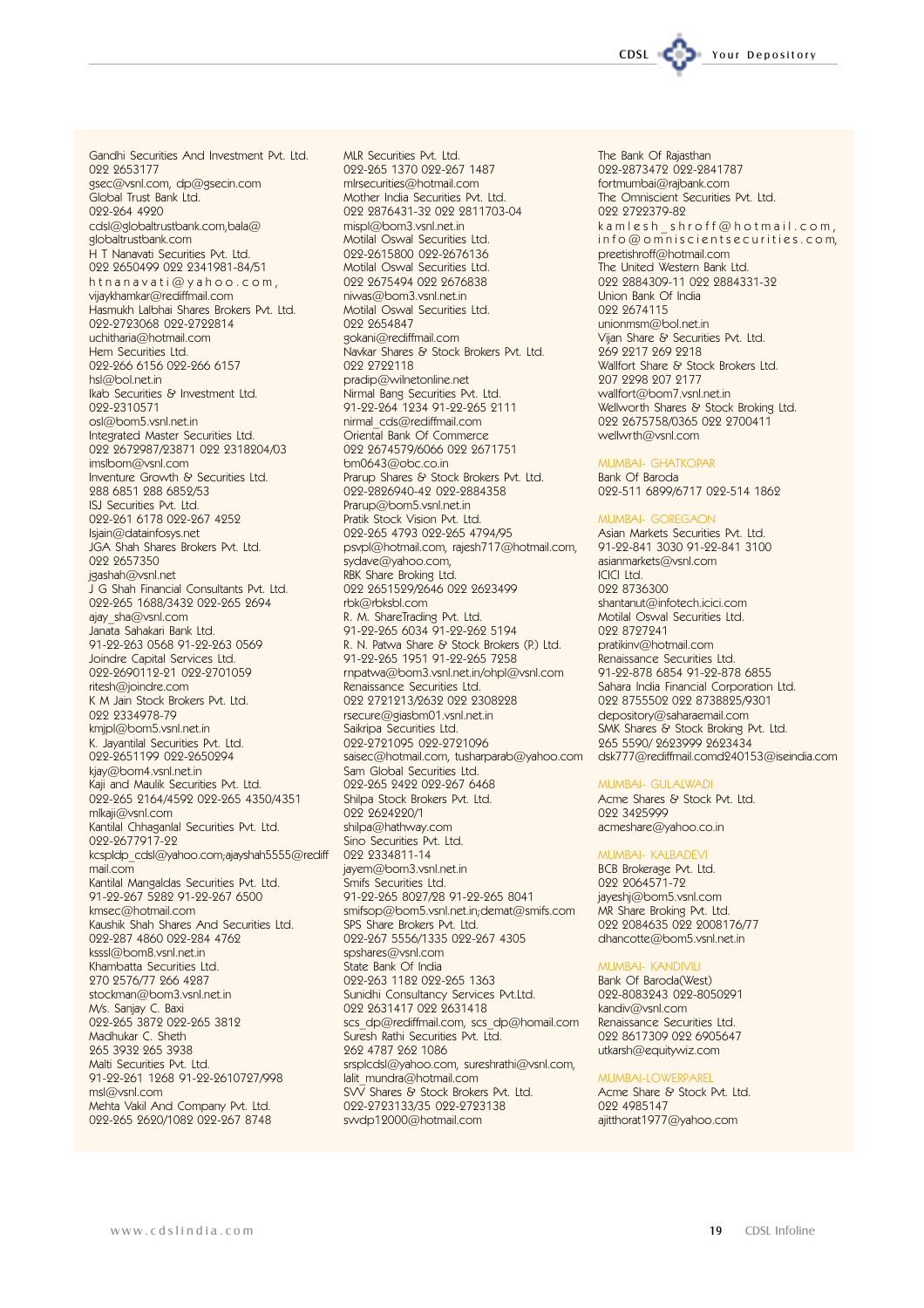

Asit C Mehta Investment Intermediates Ltd. 000 4080000 sskidp@sski.co.in B R Jalan Securities Pvt. Ltd. 000 4088844 bonanza@bom4.vsnl.net.in Emkay Shares & Stock Brokers Pvt. Ltd. 022 4606690 022 4904696 emk@bom5 vsnl net in HDFC Rank Itd 099-491 0499 099-496 1616 sunil.rodrigues@hdfcbank.com;yogesh.gadgil@h dfcbank.com Standard Chartered Bank 91-22-491 8483 91-22-491 9444 anand.dutt@in.standardchartered.comvinayak.pat il@in.standardchartered.com Standard Chartered Grindlays Bank Ltd. 022-4910076 022-4910078 Poornima.Natarajan@in.standardchartered.com

#### **MI IMRALMAHIM**

Motilal Oswal Securities Ltd. 022-4453652

#### MUMBAI- MALAD

B R Jalan Securities Pvt. Ltd. 022 2675997 B R Jalan@vsnl.net Inventure Growth & Securities Itd. 22-881 6159 22-888 8270/71 Motilal Oswal Securities Ltd. 022-8440640 022-8881533 nebula@bom8.vsnl.net.in, nebula@rajkosh.com

#### MUMBAL MUILINE

Acme Shares & Stock Pvt. Ltd. 022 5620231 melsheri@vsnl.com Motilal Oswal Securities Ltd. 099 5996040 argl@vsnl.com

### **MUMBAI- NARIMANPOINT**

ABN Amro Bank N. V 022-281 2527/28 022-281 2529 krishnan.natrajan@ap.abnamro.com Birla Sunlife Securities Ltd. 022 2880041-43 raiendra@birlasec.com  $CISA$  India Itd 099 9841348 sandeep.bhat@clsa.com Dalal & Broacha Stock Broking Pvt. Ltd. 282 2992 287 6173 dbcds@vsnl.com;dalal broacha@hotmail.com Indsec Securities And Finance Ltd. 022-2046753, 022-2822362 rrao@indsec.com Keynote Capitals Ltd. 099 9095930 keynote@vsnl.com, kaunil@yahoo.com Kotak Securities 022 2341100 vishwasjoshi@kotak.com sanjay.chandpuri@kotak.com Maheshwari Equity Brokers Pvt. Ltd. 022-204 2514 022-287 2539 mebpl@vsnl.com, manishakg@hotmail.com<br>Maliram Makharia Finstock Pvt. Ltd. 000 0818060 Prabhudas Lilladher Pvt. Ltd. 022-232 2222 022-232 2520 cdsl@plindia.com

Rashi Equisearch Pvt. Ltd. 099 9044970 099 9044959 info@rashiequisearch.com

#### **MILIMADAL DOWAL**

Asit C Mehta Investment Intermediates Ltd. 022-8577898 022-8577614-16 sanjay.mhatre@envestmentz.co.in, acmiil@bom3.vsnl.net.in

#### MUMBAL DYDHUNIE

Motilal Oswal Securities Ltd. 022-3448104/1057 9821159642

#### MINADAL CION

Mukesh Babu Securities Ltd. 022-4018218-9 022-4078158/8206 mbsll@bom2.vsnl.net.in

#### MUMBAL-VIKHROL

Stock Holding Corporation Of India Ltd. (Institutional) 5795246 5779622 -29 cdslinst1@rediffmail.com Stock Holding Corporation Of India Ltd. (Retail) 5795261 5779622-29 cdslrtl@stockholding.com

#### MUMBAI-VILEPARLE

DJS Stock & Shares Ltd. 099-6185011 099-6103594 disstock@hotmail.com

### MI IMRAI-WAI KESHWAR

B R Jalan Securities Pvt. Ltd. 022 3613415/2553 022 3674460

# **MI IMRAI-WORL**

Citibank N. A. 22-494 9275 22-494 4167 settlements.custody-india@citicorp.com The Hongkong And Shanghai Banking Corpn. Ltd. 91-22-498 0000 91-22-491 7033/28 bomcnc1@hsbc.co.in,bomcnc2@hsbc.co.in

#### MUMBAI-MAHAI AXMI **ICICI Ltd.**

022-4924100 022-4906868/6884 bosep@icici.com;rambk@icici.com

#### **MITZAEEADDII**

B R Jalan Securities Pvt. Ltd. 0621-266 839 0621-266 840 binod@dte.vsnl.net.in

#### **NADIAD**

Kisan Ratilal Choksey Shares & Sec Pvt. Ltd. 0268-29020/24/26 vimalpatel786@homail.com Anand Rathi Securities Pvt. Ltd. 0719-731000-4 Kantilal Chhganlal Securities Pv. Ltd. 0712 731922 0712 731923/25  $vif \in \Omega$ rediffmail com Motilal Oswal Securities Ltd. 0712 538181 Renaissance Securities Ltd. 0712 241062

#### **NANDLIRRAR**

Motilal Oswal Securities Ltd. 02564 22087/25180 gtated@hotmail.com

#### **NIA SIK**

Asit C Mehta Investment Intermediates Itd 0253 454174-75 Kantilal Chhaganial Securities Pvt. Ltd.<br>0253 572196 0253 5727696 Motilal Oswal Securities Ltd. 0253-579201 0253-574782

#### **NAVIMIMARA**

Bank Of Baroda 099-770 9854 099-771 0951 bobnerul@bol.net.in Inter-Connected Stock Exchange Of India Ltd. 022 7812056/58/59 022 7812062/392-3<br>is e s c @ b o m 3 . v s n l . n e t . i n , hbmohanty@iseindia.com Motilal Oswal Securities Ltd. 022 7661278

Abhipra Capital Ltd. 011-724 7797/98 011-721 4564 info@abhipra.com;ddp@abhipra.com Alankit Assignments Ltd. 011-351 3514/16 011-354 5773/74 alankit@alankit.com/cdslalankit@yahoo.co.in B R Jalan Securities Pvt. Ltd. 011-696 8101 011-651 1919/4050 Bank Of India 011 3721843-44 011 3731113 boindpo@vsnl.net BLB Ltd. 011-327 2728 011-621 7678 dhirender.verman@indiatimes.com Express Securities Pvt. Ltd. 011 3326940 011 3279479 Globe Capital Market Ltd. 011 3720887/89/91 011 3720891 scm@del2.vsnl.net.in/asarwalrachit@hotmail.com IKM Investor Services Ltd. 011 5787743 011 5789301 ikmdmat@yahoo.com Indus Portfolio Pvt. Ltd. 011 5457390 011 5449517/9862 indusdp@rediffmail.com Integrated Master Securities Itd 011-3322136/2143 011-3322187/2259 imslnt@mantraonline.com/imsldp@rediffmail.com K & A Securities Pvt. Ltd. 011 6832111/29511 011 6849511/36869 kansal@kna.wipro.net.in Master Capital Services Ltd. 011 3738633 011 3358667 mtl@vsnl.net Sam Global Securities Ltd. 011-3270790/6190  $anul@vsnl.com$ Sam Global Securities Ltd. 011 3270790/6190 rakesh samdp@hotmail.com Sam Global Securities Ltd. 011 7228354 011 7433346 Stock Holding Corporation Of India Ltd. 011-371 9807 Suresh Rathi Securities Pvt. Ltd. 011-328 1192 The Bank Of Rajasthan Ltd.-Karol Bagh, 011 5712934 011 5729817 kbdelhi@rajbank.com Uttam Financial Services Ltd. 011-3317228 011-3326278 nsebse@vsnl.com Zuari Investments Ltd. 011 6413319/3376 011 6413386 zuari@vsnl.com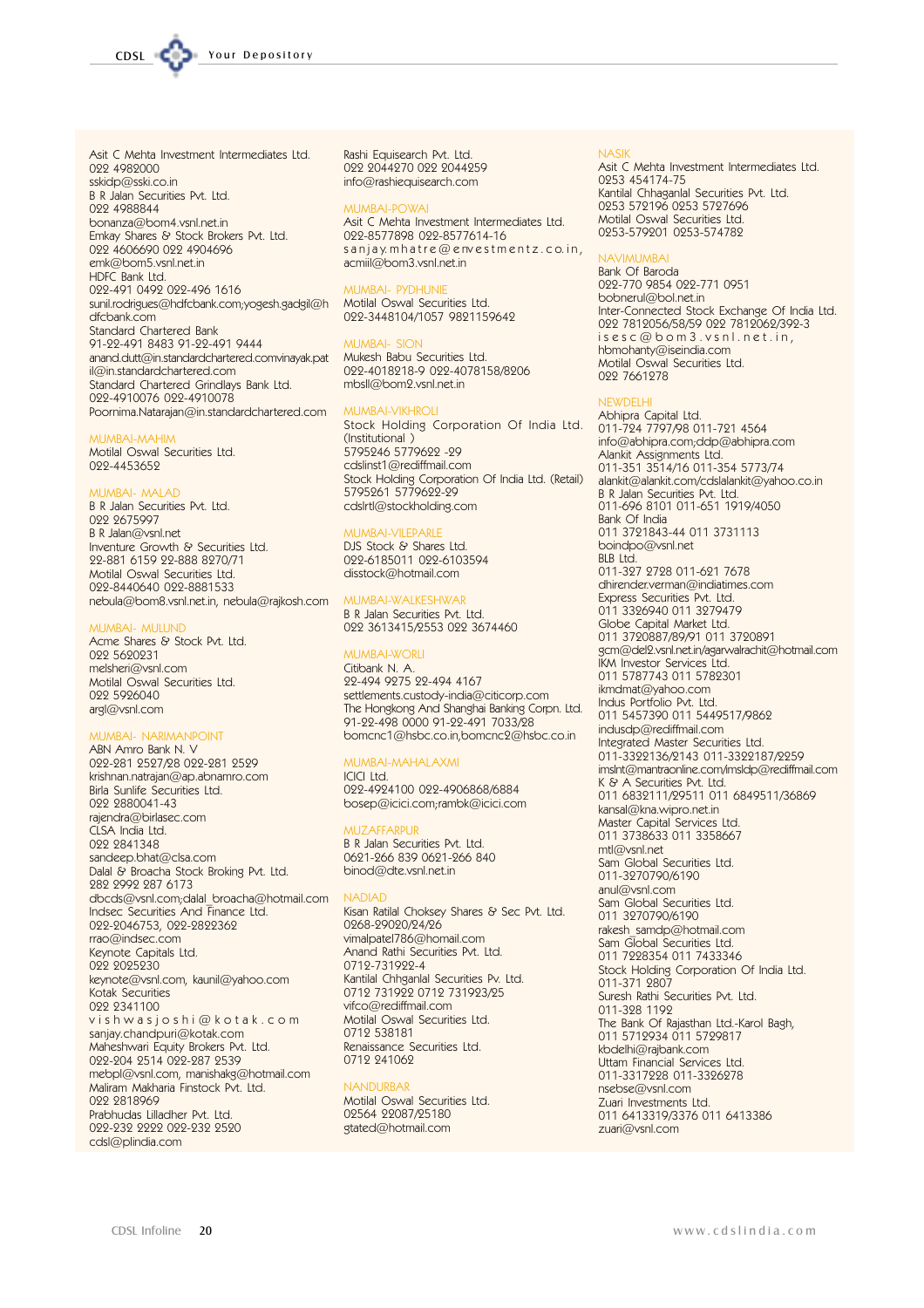| CDSL |  | Your Depository |
|------|--|-----------------|
|      |  |                 |

| List of new DPs / Branches                                           |                                                                                                                                                                                                                                                                                                                                                          |                                                                      |                                                                                                                                                                                                                                                                                                                           |
|----------------------------------------------------------------------|----------------------------------------------------------------------------------------------------------------------------------------------------------------------------------------------------------------------------------------------------------------------------------------------------------------------------------------------------------|----------------------------------------------------------------------|---------------------------------------------------------------------------------------------------------------------------------------------------------------------------------------------------------------------------------------------------------------------------------------------------------------------------|
|                                                                      | <b>Main DPs</b>                                                                                                                                                                                                                                                                                                                                          | 23303                                                                | BNR Capital Services Pvt. Ltd.-Hyderabad                                                                                                                                                                                                                                                                                  |
| <b>DPID</b>                                                          | DP Name                                                                                                                                                                                                                                                                                                                                                  | 18906                                                                | B.R. Jalan Securities Pvt. Ltd.-Malad                                                                                                                                                                                                                                                                                     |
| 26700<br>26500<br>26600<br>26900<br>26800<br>27100<br>27200<br>27000 | B M Gandhi Securities Pvt. Ltd. - Mumbai<br>Dimensional Securities Pvt. Ltd. - Mumbai<br>J G A Shah Shares Brokers P. Ltd. - Mumbai<br>M R Share Broking Pvt. Ltd. - Mumbai<br>Navkar Share & Stock Brokers P. Ltd. - Ahmedabad<br>R. Damani Securities Pvt. Ltd. - Mumbai<br>Reliance Capital Ltd. - Mumbai<br>Sam Global Securities Ltd. - Mumbai Main | 26501<br>23202<br>24703<br>10928<br>10925<br>10924<br>10926<br>10927 | Dimensional Securities Pvt. Ltd.-Kolkata<br>Hem Securities Ltd.-Gwallor<br>Mangal Keshav Securities Ltd.-Sangli<br>Motilal Oswal Securities Ltd.-Haridwar<br>Motilal Oswal Securities Ltd.-Hubli<br>Motilal Oswal Securities Ltd.-Patna<br>Motilal Oswal Securities Ltd.-Ranchi<br>Motilal Oswal Securities Ltd.-Rourkela |
| <b>DP Branches</b>                                                   |                                                                                                                                                                                                                                                                                                                                                          | 26801<br>26804                                                       | Navkar Share & Stockbrokers Pvt. Ltd.-Anand<br>Navkar Share & Stock Brokers Pvt. Ltd.-Borsad                                                                                                                                                                                                                              |
| <b>DPID</b>                                                          | DP Name                                                                                                                                                                                                                                                                                                                                                  | 26802<br>26803<br>12902<br>16404                                     | Navkar Share & Stock Brokers Pvt. Ltd.-Khambhat<br>Navkar Shares & Stock Brokers Pvt. Ltd.-Mumbai<br>R N Patwa Share & Stock Brokers (P) Ltd.-Borivali<br>Uttam Financial Services Ltd.-Dehradun                                                                                                                          |
| 10404<br>10403<br>10405                                              | BCB Brokerage Pvt. Ltd.-Ahmedabad<br>BCB Brokerage Pvt. Ltd.-Kalbadevi<br>BCB Brokerage Pvt. Ltd.-Meerut                                                                                                                                                                                                                                                 |                                                                      |                                                                                                                                                                                                                                                                                                                           |

#### **PANAI**

ISJ Securities Pvt. Ltd. 0832 231130

#### **DANIDAT**

The Bank Of Rajasthan 01742 630192 01742 630493 rodelhi@rajbank.com

#### **DATEL**

Motilal Oswal Securities Ltd. 0612 201625/26/22 nspl@mail.girija.net.in The Bank Of Rajasthan Ltd. 0179 709784 chandigarh@rajbank.com

#### **DRODDATI ID**

Renaissance Securities Ltd. 08564-43494 08564-57945 vinodkumarv123@rediffmail.com

Bank Of Baroda - Paud Road. 020 5421255/36997 020 5445893 paudro@vsnl.net PSE Securities Ltd. 090 4485701-03 punestock@vsnl.com

Anand Rathi Securities Pvt. Ltd. 0771-654 407 0771-616 743 Wallfort Share & Stock Brokers Ltd. 0771 535649

#### RA IKO

Ajay Natavarlal Securities Pvt. Ltd. 229763 229782 anspl405@hotmail.com BRK Shares & Stock Brokers P Ltd. 0281 476305-06 0281 691320 Rajkot Nagarik Sahkari Bank Ltd. 0281-233 916/917 0281-233 918 savip@yahoo.com **SKSE Securities Ltd.** 0281-442 145 0281-691 257 sksel@indiainfo.com The Bank Of Rajasthan Ltd. romumbai@rajbank.com Motilal Oswal Securities Ltd. 0651 307350 The Bank Of Rajasthan Ltd. 01969 54509 rodelhi@rajbank.com

#### ROLIRKEL A

Motilal Oswal Securities Ltd. 0661 4640943/3493 0661 4646493 virbhadr@hotmail.com

### **CANGAMMED**

Acme Share & Stock Pvt. Ltd. 02425 25451 02425 25100 gandhiinv@rediffmail.com

#### SANGLI

Mangal Keshav Securities Ltd. 0933 397956-58 akniv@vsnl.com,san\_akinv@sancharnet.in

**SHIVPLIR** M/s Sanjay C Baxi 07492 32359 07492 32459

#### SIROH

Suresh Rathi Securities Pvt. Ltd. 09979-30689

#### **SIDSA**

The Bank Of Rajasthan Ltd. 01666 90713 rodelhi@rajbank.com

### SRIGANGANAGAR

Suresh Rathi Securities Pvt. Ltd. 0154-440 383 The Bank Of Rajasthan Ltd. 0154-430 359/259 0154-422 903 sriganganagar@rajbank.com

#### **SURAT**

Kisan Ratilal Choksey Shares & Securities Pvt. Ltd. 0261-424 290 Motilal Oswal Securities Ltd. 0261-419813 0261-435505 Suresh Rathi Securities Pvt. Ltd. 0261 655670

#### THANE

Mangal Keshav Securities Ltd. 022 5470890 mksl@powersurger.net

#### **TINSI IKHIA**

Renaissance Securities Ltd. 334622 339062

#### **TRIVANDRI IM**

HT Nanavati Securities Pvt. Ltd. 0471-440 934 09847062392

#### **I IDAIDI IR**

Emkay Share & Stock Brokers P Ltd. 0294 415405 0294 412276 rcstocks@bppl.net.in, menezes kevin@hotmail.com ISJ Securities Pvt. Ltd. 0294-423 611/612 0294-422 181 Renaissance Securities Ltd. 0994-596 798 Suresh Rathi Securities Pvt. Ltd. 0294 413088 The Bank Of Rajasthan Ltd. 0294-560547 0294-420702 bbudaipur@rajbank.com

ISJ Securities Pvt. Ltd. 08252 34295 nsrao@blr.vsnl.net.in

#### VADODARA

Bank Of Baroda 0265-361910 cgzbobcapbar@netcracker.com, prabhatkumarguddu@hotmail.com Vadodara Stock Exchange - Clearing House 0265-361 534/474 0265-361 973 vse@bnpl.com

#### **VADI**

Mangal Keshav Securities Ltd. 02638 439063 02638 434687 mksl@powersurfer.net

#### **VFRAVA**

BRK Share & Stock Broker Pvt. Ltd. 02876 43827/959 02876 41759/44005 ajay123123@rediffmail.com

**BNR Capital Services Pvt. Ltd.** 0866 566271 0866 566267 vinit@nettlinx.com.supershare@satyam.net.in **BNR** Capital Services Pvt. Ltd. 0866 577005 0866 571047 vjvvkscpl@sancharnet.in,mukesh\_duggi@yahoo.co.uk

## **VISAKHAPATNAM**

Steel City Securities Ltd. 0891-549675-80 0891 563580/49681 scsIdp@nettlinx.com

#### VISNAGAR

Kantilal Mangaldas Sec P Ltd. 02765 30386/21082 02765 31167 shreevsn@yahoo.com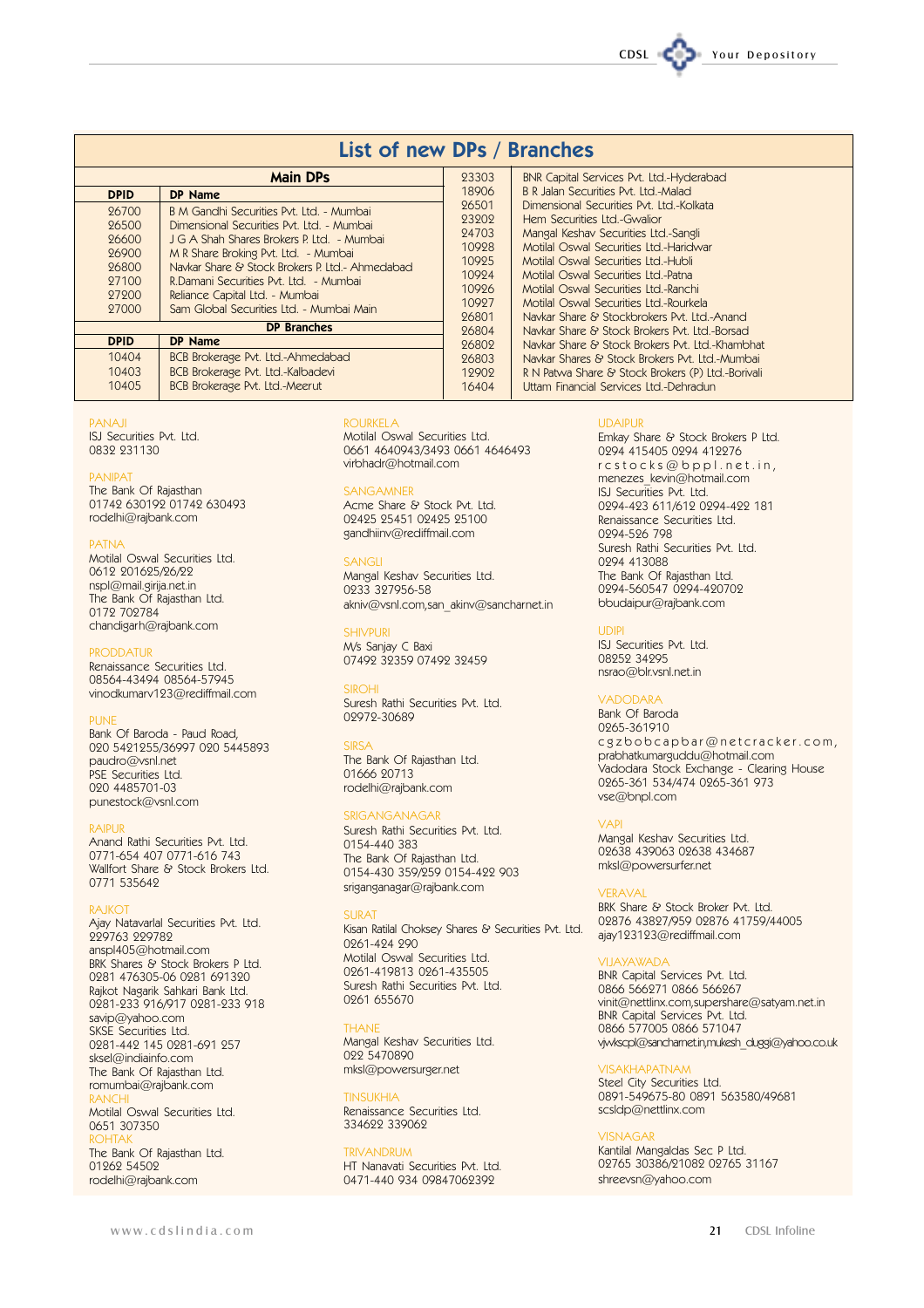# **BSE settlement through CDSL**

# Facilities and benefits to BSE CMs

Your Depository

↓ CDSL system requires maintenance of two settlementrelated accounts - the CM Principal Account for payins and the CM Unified Settlement Account for receiving from BOISL, securities in the pay-out. Maintenance of two settlement-related accounts is a special facility devised exclusively for BSE CMs with a view to keeping the securities received for pay-ins and from pay-outs segregated - so that proper control can be exercised by the CMs in respect of their obligations to and from their sub-brokers and clients. There may, however, be certain CMs who might be transacting business only on their own account and not having any clientele business. Such CMs have the option to get their pay-outs directly in the CM Principal account and then use the same to settle subsequent pay-in obligations. A total fee of Rs. 500/- p.m. collected from BSE CMs for two accounts would continue to be paid even if only CM Principal account is used by them, as is being collected from NSE CMs.

 $\vee$  On the basis of feedback received from the BSE CMs from time to time, CDSL has effected several enhancements in its operating system and procedures to facilitate efficient management of settlements. As more and more CMs are availing of the benefits of the CDSL system by routing their settlements through CDSL, you will have noticed that you get a greater portion of your pay-out stocks in your CDSL account. Some of the recently introduced features for efficient management of pay-ins and pay-outs are listed hereunder:

## Range of Pay-in and Pay-out options A) Pay-in

# • Settlement-wise "Early Pay-in"

Early pay-in module introduced with effect from November, 2001 permits CMs to effect pay-in directly from the BO's/sub-broker's account or their CM Principal Accounts to the Clearing House. Early Pay-in has many built-in advantages:

- i. For pay-ins effected upto  $T+2$  days, CMs can avail of margin exemption. However, pay-in through this module can be effected upto the pay-in time, without getting the benefit of margin exemption.
- ii. Since Early pay-in is done settlement number-wise. CMs automatically get details of settlement numbers.
- iii. Because of the centralised database structure of CDSL, under which transfers from the BO/sub-broker/ CM's account take place instantaneously, early payin has an assurance of "confirmed delivery".
- iv. Since CDSL system permits Early pay-in directly from the BO's/sub-broker's account, indicating the settlement number, the process of reconciliation becomes simpler. It may be noted that the facility for Early pay-in from BO's/sub-broker's account is available only with CDSL.
- v. Identity of BOs/sub-brokers can be found by CMs through DP89 report available from their DPs.

## • Settlement-wise Pay-in (Normal Pay-in)

"Settlement-wise Pay-in" can be effected by CMs either from the Principal account or through a BO/ sub-broker's account without undertaking the activity of "break-up" of obligations by using CDSL's BO Confirmation module. CM/BO/sub-broker giving delivery instructions has the facility of modifying instructions till the pay-in time. Settlement-wise payin instructions can be entered, even if securities are expected to be delivered just before the time they are picked by the Clearing House. This provides CMs/BOs enough time to arrange for securities.

## • Auto Pay-in facility

Based on ISIN-wise net pay-in obligations of CMs, pay-in instructions are auto-generated for delivery of securities from their Principal Accounts. CMs have just to ensure that the securities are credited to the Principal account before the pay-in time. Even after opting for the Auto pay-in facility, ISIN-wise instruction could be deleted if short delivery was expected. Facility to enter fresh confirmation or Early pay-in instruction to replace the deleted instruction is also there.

It may be mentioned, for any pay-in, CDSL system first accounts for the pay-in done through the Early pay-in followed by the Normal pay-in. Thereafter, the balance obligations, if any, are picked up from the Principal Account through the auto pay-in facility. This ensures successful pay-in for a particular settlement by using available securities. CMs may, however, like to keep track of this, through the settlement-wise information proposed to be provided soon.

#### Pay-out R)

BSE CMs receive pay-out securities in their CM Pool (Unified Settlement) Accounts either in CDSL or the CM Pool account in the other depository depending upon the depository from which securities are received (in pay-in) by the CH. The pay-out reports issued to CMs by CDSL and the CH indicate the settlement numbers(s) for which the pay-out has been received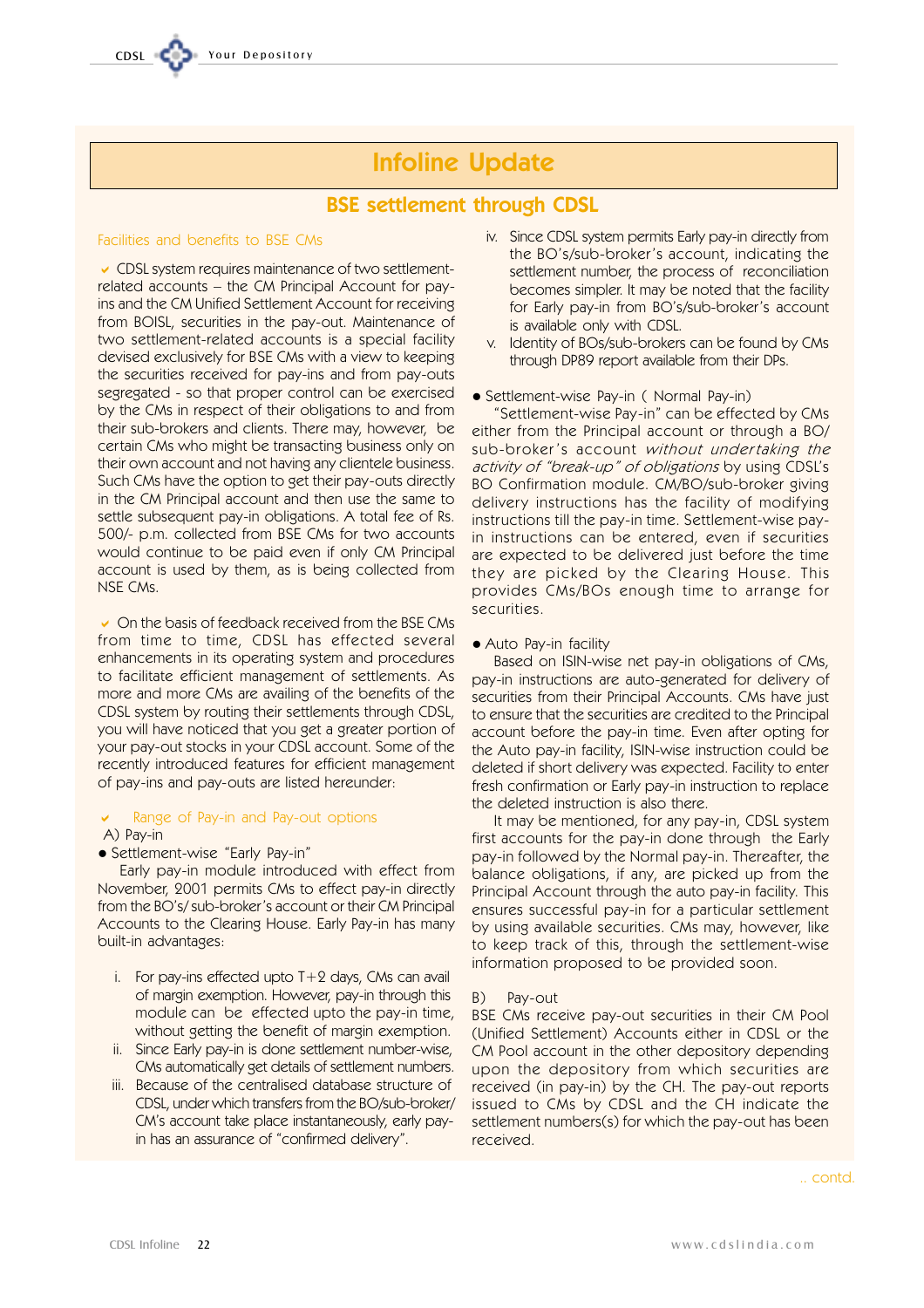# **NSE settlement through CDSL**

The number of NSE CMs, effecting settlement of trades through their "CM Clearing Account" with CDSL has been increasing. This note explains some of the advantages NSE CMs can derive by settling trades through CDSL.

The CDSL system offers flexibility to NSE CMs in settling their trades. In case the NSE CMs desire to deliver securities against a particular settlement, they can use the CDSL Early Pay-in module, which ensures settlement-wise delivery. Under this module, deliveries effected upto  $T+2$  days, entitle CMs/investors to make saving on account of margin obligations. Those CMs who desire to utilise available balance(s) of a security(ies), have the option to deliver the concerned security(ies) through the regular module under which securities are picked up automatically from the CM Clearing Account and utilised to meet the net settlement obligations without the CM having to issue any instructions therefore. In the process, the CMs can make savings on inter-settlement charges. CDSL will soon enhance its system which will indicate the settlement numbers to facilitate settlement-related reconciliation at the CMs' end.

Other benefits of Settlement-wise "Early Pay-in" Because of the centralised database structure of CDSL, under which transfers from the BO/sub-broker/CM's account take place instantaneously, the Early Pay-in module provides an assurance of settlement-wise, "confirmed delivery". Further, since CDSL system permits direct Early pay-in from the BOs'/sub-brokers' accounts, it makes the process of reconciliation simpler, as settlement numbers are available in this module. It may be noted that the facility for making Early pay-in from BO/subbroker accounts is available only in the CDSL system.

CDSL's new initiative includes providing of transaction reports which give settlement number-wise details for pay-ins and pay-outs. Also, in the process of development is the mechanism for on-line transfer of securities between depositories.

## . contd. (BSE settlement)

### • Direct pay-out facility

BOISL, the BSE's Clearing House, offers several options to BSE CMs to receive pay-out securities. CMs have the following choices to receive the pay-out securities:

CM Unified Settlement Account: CMs with a large clientele and transacting in a large number of ISINs can receive the entire pay-out in their Unified Settlement Accounts. This facilitates easy determination of ISIN shortages, if any, and subsequent allocation amongst purchasing clients/ their sub-brokers.

CM Principal Account: CMs transacting on their own behalf and having no clientele business can opt to get pay-outs directly in the Principal account and then settle subsequent pay-in obligations.

Sub-broker/BO Account: CMs may choose to deliver the pay-out securities directly to the accounts of their sub-brokers/clients. This takes away the need for the CM to issue instructions to his DP for transfer of pay-out securities to the BOs'/sub-brokers' accounts.

CM's settlement related account with another stock exchange: If pay-out securities are required for pay-in

obligation on another exchange (say the NSE), then the BSE CM can choose to receive the securities directly in the CM Clearing Account (Pool Account) used for the pay-in on the NSE. This is a very useful facility for settling obligations arising on account of arbitrage business.

## Very convenient "Settlement Planning Report" (DP89) (Client overdue report)

CDSL system generates five times a day, a Settlement Planning Report which is available to CMs through their DPs. The report, which contains the following information, helps CMs to keep track of the stocks being paid in or for which pay-in instructions have been given:

UP Details of the instructions entered under Normal payin, Early pay-in and Auto pay-in modules. Details would be available to CMs irrespective of the DP (of CDSL) where the delivering BO account is maintained.

Information about the "probable fails" to enable the CMs to take pro-active measures to get the required securities in time.

↓ Post-pay-in details of pay-in quantities and shortages, if any, to ascertain sub-broker-wise / BO-wise shortages, if any.